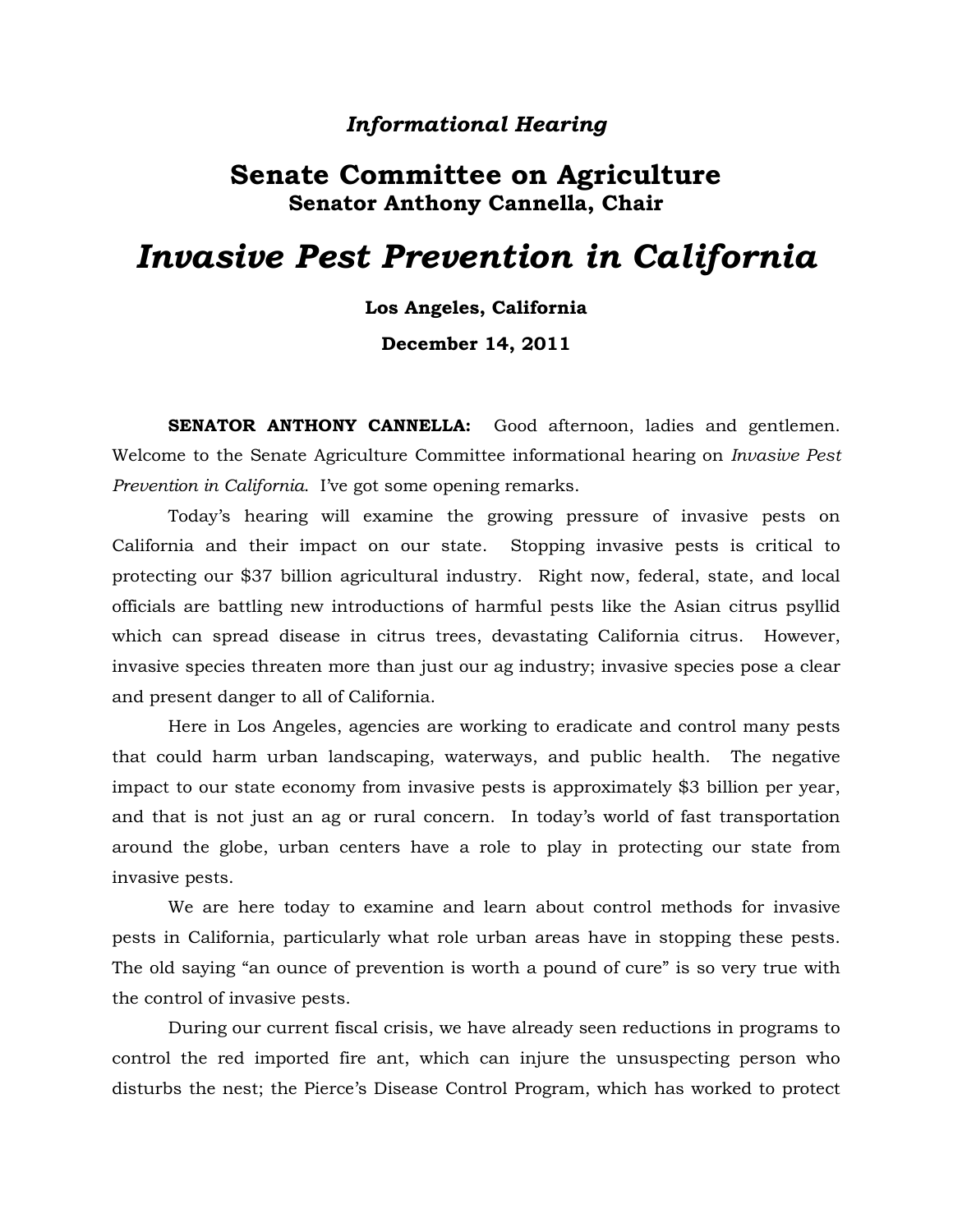California vineyards; and the medfly prevention release program, which has been so successful at controlling medfly without intensive chemicals. Such programs have a history of successfully leveraging the capabilities of federal and state partners to combat invasive pests.

I will just add that my goal is to understand the issues, and I've done quite a bit of research since we decided to do this hearing. But also, it's my goal to have action items out of this. What can we do to help mitigate the problems that are being created because of our tough, our fiscal climate, obviously, but I want to know real things that we can try to work on this year, and that's really the goal from this hearing for me.

So I don't know, Senator de León, if you have some opening remarks.

**SENATOR KEVIN de LEÓN:** Thank you very much, Senator Cannella. First and foremost, I want to welcome you to Southern California and, particularly, the city of Los Angeles. It's an honor and a privilege to be here with you as well as your staff and to those who are going to testify today regarding a very important issue. So I do want to thank you for your hard work and your leadership as chair of the Senate Agriculture Committee and for bringing this very important meeting with regards to invasive pests and what we can do to prevent it from metastasizing here in the state of California.

This issue is of particular interest to me given the constant pressures from quarantined pests and the associated treatment programs that impact the city of Los Angeles and, specifically, my district. Fruit fly efforts such as the medfly, the oriental fruit fly, the Mexican fruit fly, as well as what you just underscored, Senator Cannella, the Asian citrus psyllid, create constant threats to the greater Los Angeles area. The pressures appear to be increasing given the current University of California's reorganization of its invasive pest program due to the heightened threats. The University of California cited threats ranging from the eucalyptus tree dust to the Africanized honeybees, to red imported fire ants, to weeds and fish plugging our waterways. As we look to the future to solve this imminent problem, we must be able to determine how and why invasive pests … in order to prevent another ash borer. I should say, what the *Time's Magazine* calls or has characterized as "the bug that's currently eating America, with over 60 million trees that have perished throughout 15 states throughout the country."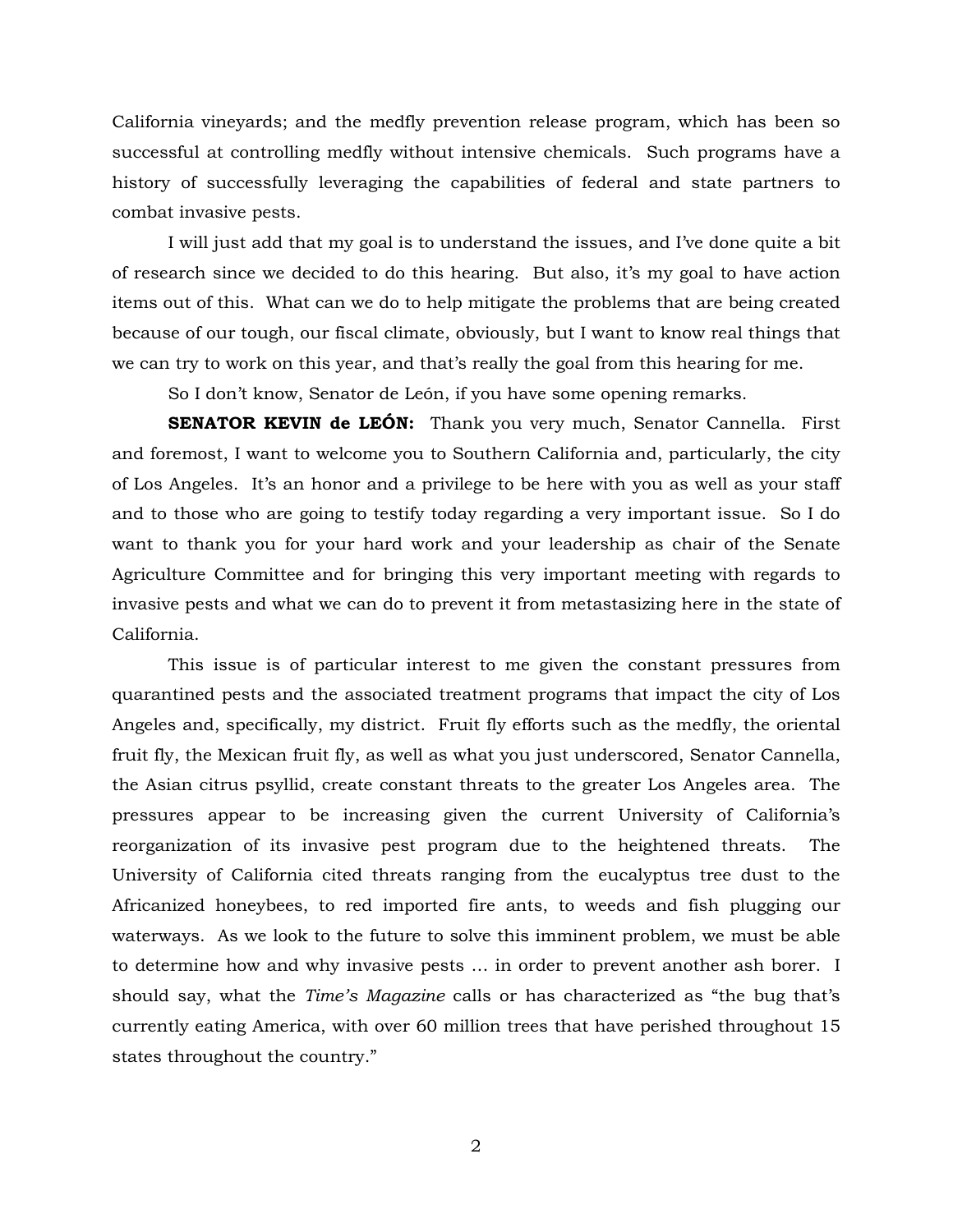I represent an area here in the city of Los Angeles that has been affected by the psyllid pest, and we have examined certain parts of the district, specifically Echo Park, where we have found this invasive pest. This is very important to me given the fact that we have a very critical agricultural industry, the most sophisticated in the entire world. We have seen what this has done in other parts of the country, for example in the state of Florida, as well as what it's done to the citrus industry in Brazil. So this is a very, very important issue to me, especially given the fact that I have one of the nation's largest produce markets in downtown Los Angeles, as well as the largest cut flower market in the entire country, larger than Seattle and larger than New York City, Chicago, or San Francisco.

So to me, I'm glad that we're working together from the Central Valley and from an urban area such as the city of Los Angeles. Because the reality is that we in the urban areas have to be supportive of the efforts in the Central Valley to make sure that we stay competitive; not just dealing with the outside markets—whether we're dealing with Chile or Spain or South Africa, Portugal that compete in the same market—but more specifically, as this hearing is focused on, the issue of these invasive pests and what we need to do. Because we've seen already examples throughout the world where this has devastated the crops, especially given the fact that in Florida, which they've done, and I'll give them credit, a wonderful example of the citrus industry, which in fact the reality is the citrus, the oranges in Florida, it's only good for juice—that's it. I mean, when we're talking about table oranges or when we actually peel, whether it's seeded or seedless citrus, that's mostly California, and we have to protect that industry there. And the urban component in this large equation is very critical because without the urban consumer there's no Central Valley. It's just that simple. And that's why the folks who live in Los Angeles or in San Francisco, San Jose or San Diego, although at times it can be so politically and culturally, it just seems like we're so far from each other, the reality is we're linked together. And we need each other to make sure that we can make this industry survive and thrive, and that's why we capture it in Southern California. We want to make sure it just doesn't migrate itself north, devastating crops.

So with that, I want to thank you, Mr. Chair Cannella, for having the foresight to organize this. And, hopefully, we'll get some good information so, like you said, we can move proactively.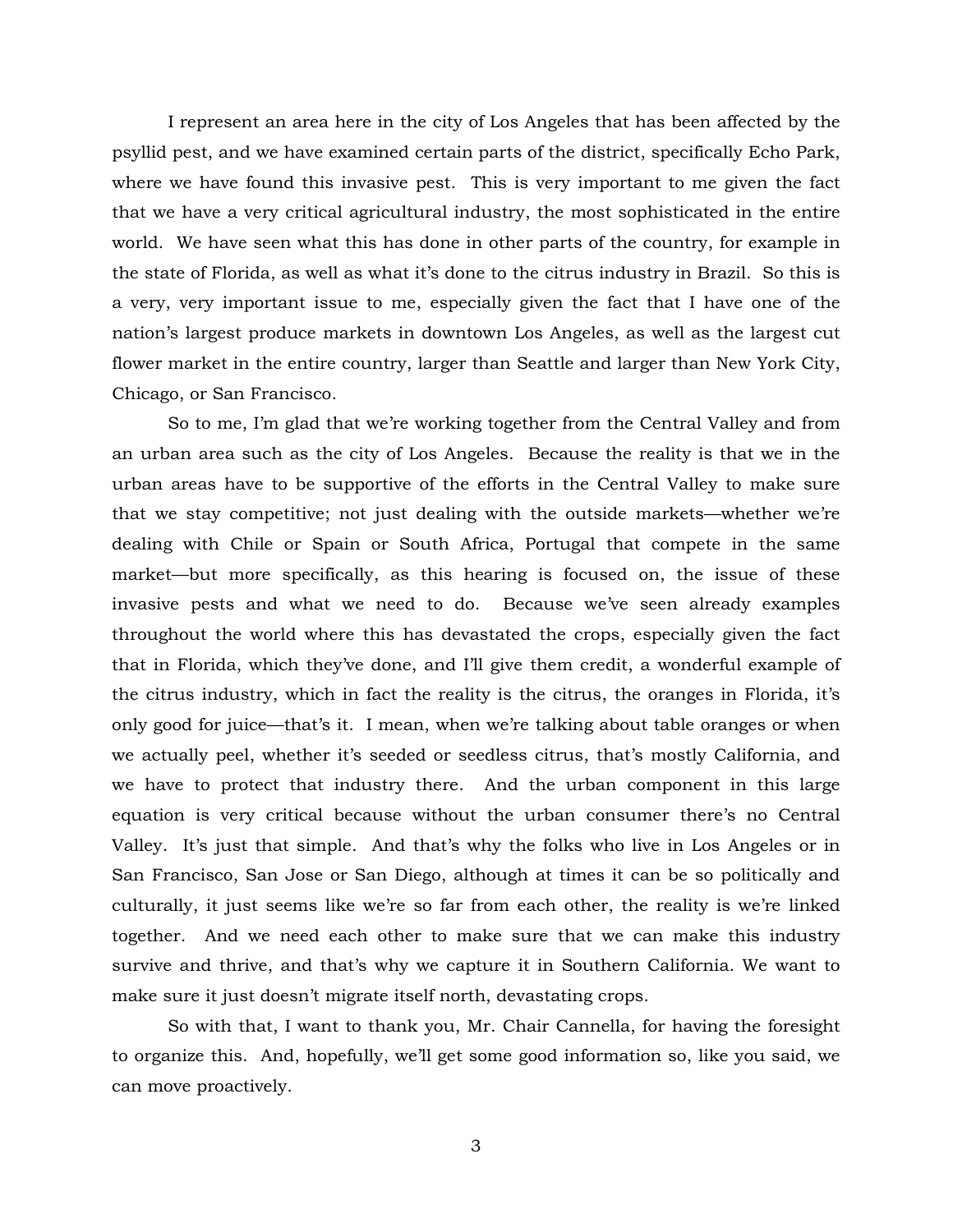**SENATOR CANNELLA:** That's great. I'm going to invite the panel up next. But you mentioned something about consumers in California. But I learned from Kurt Floren, who is one of our panelists, that the state of California provides 50 percent of the fresh fruits and vegetables, feeding not only the State but the U.S. population. So that's pretty significant. And so, this is very important not only just for our economy but for our ability to eat fresh fruit and vegetables. So it's a very important topic.

So with that, I'm going to ask our first panel to come forward; and that's Dr. Robert Leavitt, Director of Plant Health and Pest Prevention Services at CDFA; Helene Wright, California State Plant Health Director, USDA/APHIS; and Kurt Floren, Los Angeles County Ag Commissioner. So if you'd like to come forward.

Thank you very much, first of all, for being here. And whoever would like to start.

**MR. ROBERT LEAVITT:** Thank you. I'd like to say thanks to the California State Senate Agriculture Committee, the Chair, Mr. Cannella, and also to State Senator de León for convening this hearing on this important topic today.

And I'm Dr. Robert Leavitt. I'm the director of Plant Health Services at the California Department of Food and Agriculture. And I think I'll start this morning.

First, I'd like to say that our mission at the CDFA, the Plant Division, our mission is to protect California from the damage caused by the introduction or spread of harmful plant pests. And that's in all of our annual reports and in our mission statement.

I say that I love California, and invasive species love California for the same reasons that we do: the mild Mediterranean climate, varied but not extreme, the developed water resources, and plenty of sunshine.

As you said, California agriculture is worth about \$37.5 billion per year at the farm gate value. California agriculture produces more than 400 different crops. California, also as you said, produces nearly half of all the U.S. grown fruits, nuts, and vegetables in the United States. This ranks California agriculture as number one in the U.S. by dollar volume. In fact, California agriculture accounted for 12 percent of all U.S. agriculture trade in year 2010. Many people don't know this, but if California were a separate nation, it would rank number five in terms of world agriculture.

California is the sole producer in the United States of many crops, including almonds, artichokes, dates, figs, raisin grapes, kiwi fruit, olives, cling peaches,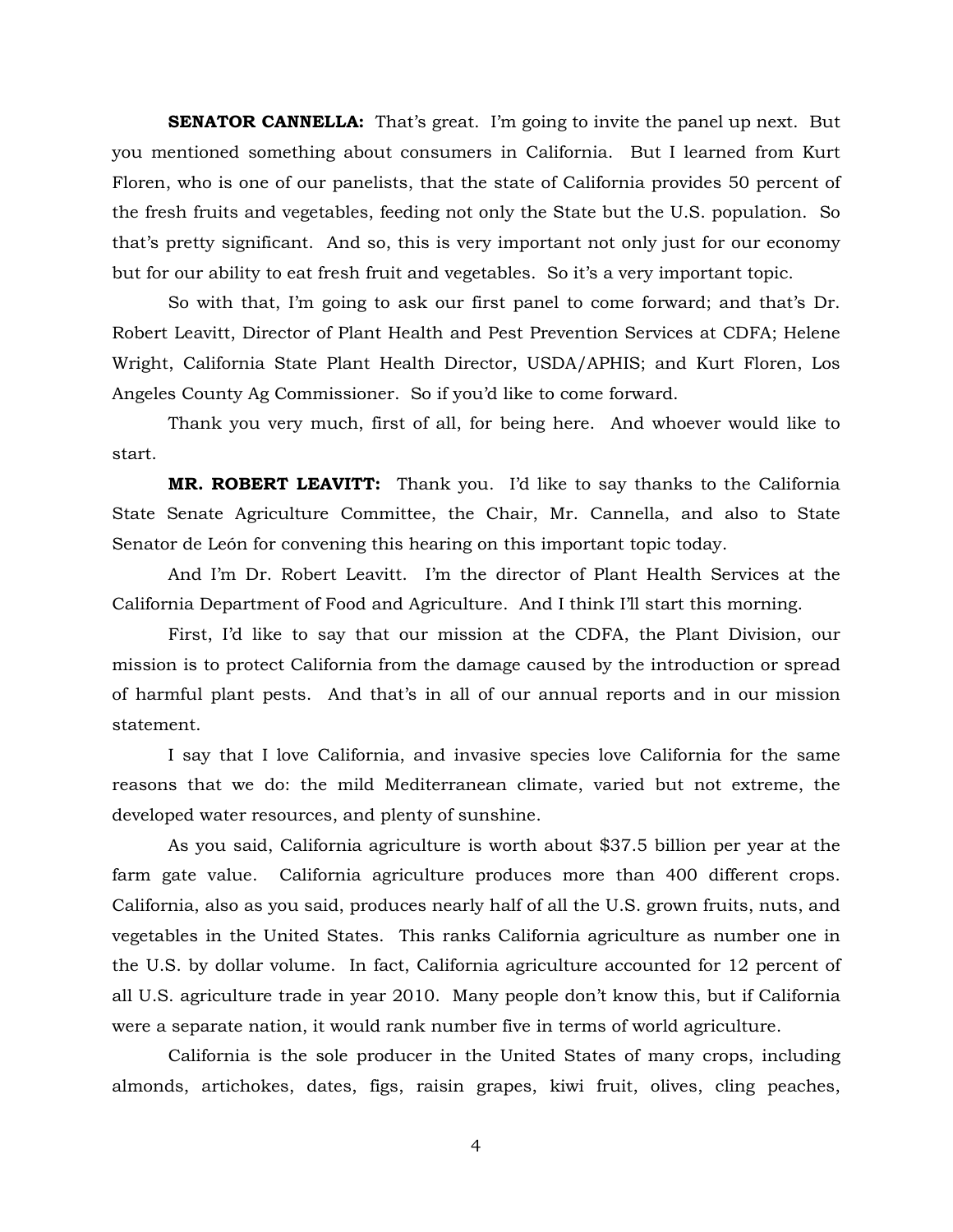pistachios, dried plums, pomegranates, sweet rice, and walnuts. Many California agricultural crops are exported, in fact, almost two-thirds of all the export phytosanitary certificates issued by the USDA. These are to prove that agricultural products are free from invasive pests so they can be exported to other states or countries. Almost two-thirds of these are actually issued in this great state of California.

But with all this bounty comes increased risk from invasive species. Most invasive species probably enter this state through tourism or trade. More cargo enters the U.S. through California ports than any other state. The combined Port of Los Angeles and Long Beach is the largest seaport complex in the United States in terms of cargo. Almost 300 million tons of cargo enters the U.S. through the Los Angeles-Long Beach seaport complex every year, and approximately 44 percent of all food items that enter or leave the United States pass through California ports annually. With all this tourism and trade come invasive species.

Currently, the Department of Food and Agriculture, jointly with the United States Department of Agriculture and the county agricultural commissioners, have many ongoing projects dealing with invasive species, including the oriental fruit fly, a serious insect pest; and as you mentioned, the Asian citrus psyllid, which can vector the world's worst plant disease of citrus; and the European grapevine moth, a serious insect pest of grapes.

CDFA protects all Californians. If you visit the CDFA website, you'll see that we have adopted the saying "We protect." CDFA protects all of California's environment, its agricultural production, public health, and the economy from invasive species. When CDFA and its partners—again, the United States Department of Agriculture, Customs and Border Protection, the county agricultural commissioners, and the University of California—when all these partners prevent invasive species from becoming established in this state, we protect large conventional producers, smaller family farms, organic farms, community gardens, county and state parks, forests and range lands, wild lands, and front and backyard gardens from invasive species.

I know that I have a lemon tree in my front yard, and I am very grateful that the Department is protecting it from the Asian citrus psyllid.

I would like to emphasize some of our partners . . . The CDFA works closely with and appreciates the support of the United States Department of Agriculture and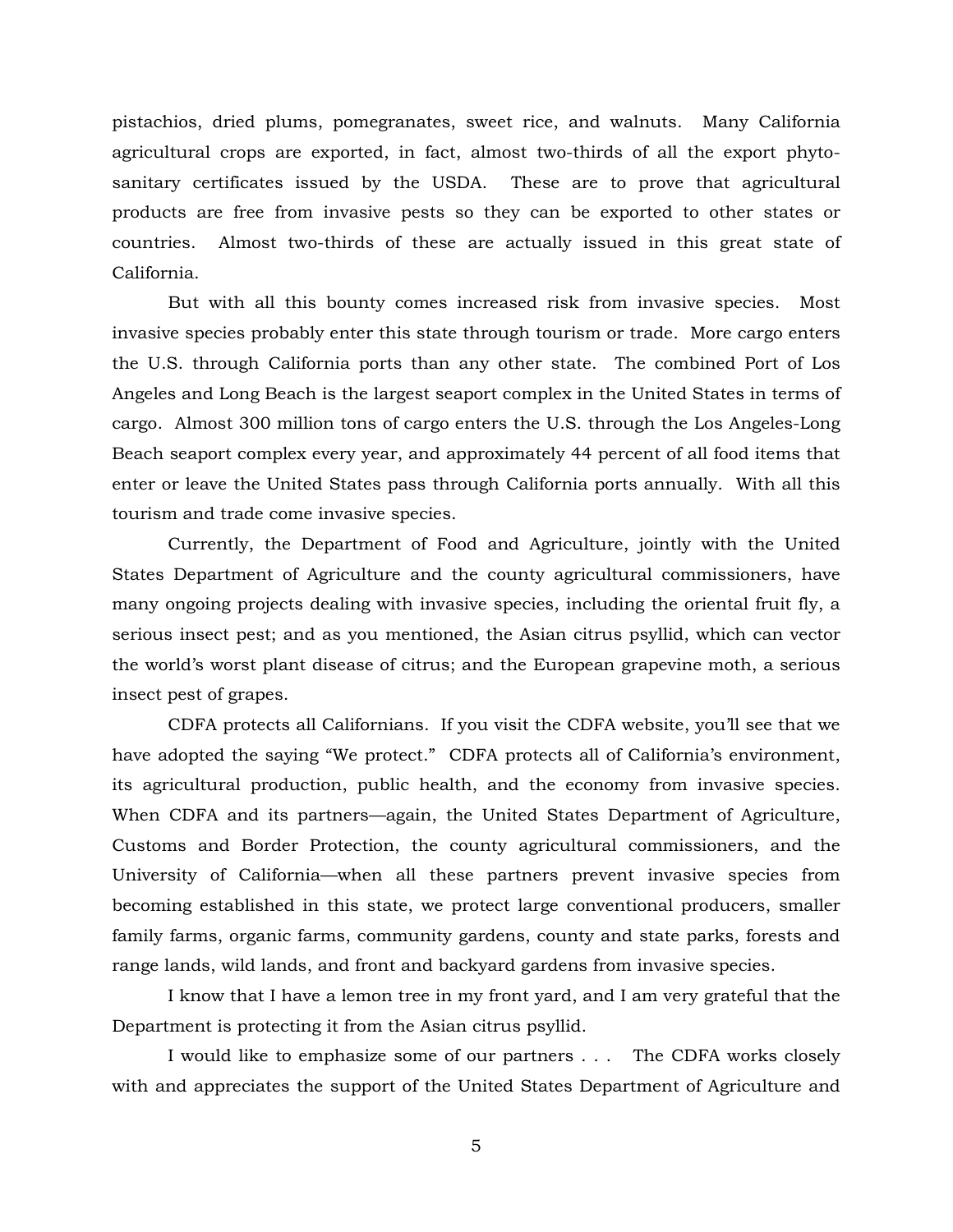the Department of Homeland Security, Customs and Border Protection. In the last year, USDA and CBP have worked to protect California from pests entering through the airports, seaports, and land ports. Important pests that were detected at these ports and excluded from California include the Khapra beetle, a serious pest of stored grain, and the Asian gypsy moth, a serious forest insect.

We also cooperate with the University of California Cooperative Extension, Integrated Pest Management and the University of California researchers. UCIPM and UC Cooperative Extension, for instance, serve on the USDA's European Grapevine Moth Technical Working Group, a group of world experts on this moth, that is convened by the USDA to provide technical guidance to our program, and the University of California Personnel Service Technical Advisors, also the CDFA, on various committees and programs. In fact, the European Grapevine Moth Technical Working Group is meeting right now, as we speak, in Sacramento. The University of California, Riverside, the Invasive Species Research Center, has provided valuable support for our red palm weevil program, detection and biology, and for our Asian citrus psyllid biological control program. The University of California supports many CDFA programs of research. For instance, the Pierce's Disease Control Program, which is having a research conference, also, as we speak, in Sacramento. And also, the University of California supports us through the Specialty Crop Block Grant Program and the Farm Bill 10201 process. Also, our partners include the county agricultural commissioners in the fight against invasive pests.

Many of our pest exclusion detection programs are operated by our local county agricultural commissioners through contracts. The counties contribute another 40 million annually to the pest prevention program. And the county agricultural commissioners provide local insight and help build local support for the invasive pest programs.

So what do we mean exactly when we say "invasive species?"

The Invasive Species Council of California defines invasive species as nonnative organisms which cause economic or environmental harm. The California Food and Agriculture Code defines invasive pests as "animals, plants, insects, and plant and animal diseases which introduction into California would or likely would cause economic or environmental harm*."*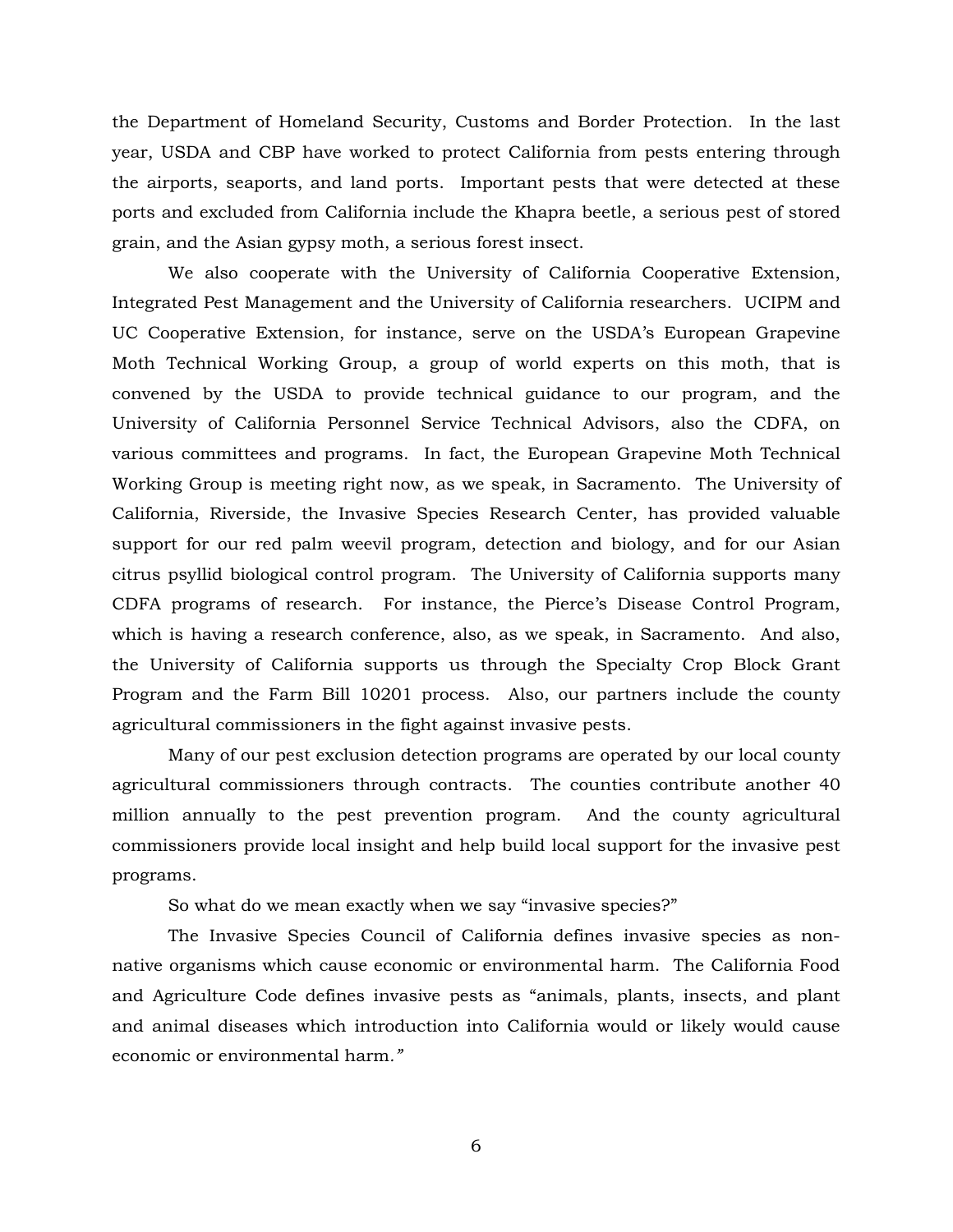Because invasive species management issues cross bureaucratic and scientific boundaries, the secretaries of six California agencies have come together voluntarily to form the Invasive Species Council of California. The agencies are the Department of Food and Agriculture, the California Natural Resources Agency, the California Environmental Protection Agency, California Business, Transportation and Housing Agency, the California Health and Human Services Agency, and the California Emergency Management Agency.

In turn, this group created the California Invasive Species Advisory Committee. In the two years of the Advisory Committee's existence, they have created a list of 1,700 invasive species most likely to threaten California. And they have also created a strategic framework for invasive species in the state, and it's called "Stopping the Spread." And I have provided you, or can, copies of this for you for the strategic framework this morning. And this will be published for the public and on our website in about the next week. And the invasive species list can be found by visiting the Invasive Species Council of California's website.

I would like to say, building on what you said earlier, that most invasive species in California, most of our projects anyway, are urban centered. As a general rule, when there are invasive species in agricultural lands, we team up with agricultural interests for treatments, but our treatment projects are mostly urban centered. For instance, in the past five years, there have been 45 fruit fly eradication projects in California, but only one of these was in a rural area and that was the Melon Fly Project in Kern County in 2010. Most of these 45 projects have been in heavily populated Los Angeles or San Diego metropolitan areas. Also in the past five years, there's been one Japanese beetle eradication project, one gypsy moth project, and one Asian gypsy moth project, all in urban areas. In addition, the Asian citrus psyllid, as you mentioned earlier, and the light brown apple moth were first found in urban areas, and treatments for these invasive pests have centered in urban locations.

The European Grapevine Moth Project has been a rare exception. EGVM was first found in a rural situation, and based on the population density and proximity, it was likely introduced in that situation. However, it is worth noting that in the case of the European grapevine moth the grape industry has really stepped up with nearly 100 percent voluntary eradication treatments to vineyards and infested areas. The voluntary treatment program has been a real success story. Last year, the CDFA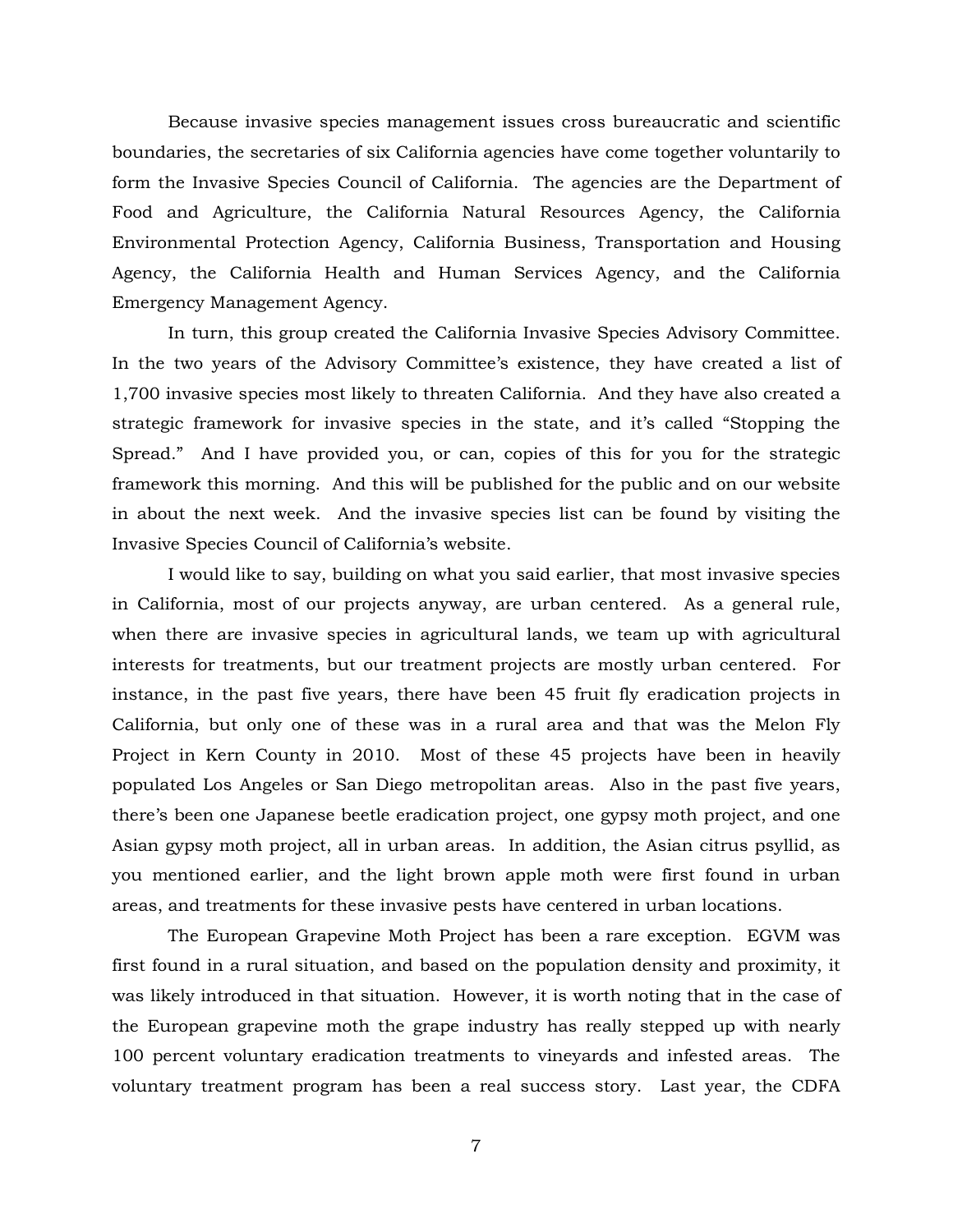trapped approximately 100,000 European grapevine moths in California, most of them in Napa County. This year, we trapped 144.

That said, we prefer, when we have a choice, to use preventative methods to keep invasive pests out of California and to protect California. Keeping invasive pests from entering California is the least expensive, the most environmentally friendly, and the most publicly accepted form in invasive pest management. Some of the most obvious ways that we keep pests out of California through exclusion is our agriculture border protection stations. There are 16 border protection stations protecting California along the Oregon border, Nevada border, and the Arizona border down to Mexico. The border stations intercepted over 64,000 lots of material in violation of quarantines—were infested with pests from private vehicles—in 2010. Almost 3,000 of these interceptions were found to be infested with exotic invasive species of concern to California. Examples of pests taken from private vehicles include a gypsy moth, emerald ash borer, Japanese beetle, exotic fruit flies, guagga and zebra mussel, and many invasive weeds.

We also work closely with the, as I said before, Customs and Border Protection. The Customs and Border Protection protects California from invasive species at all the seaports, airports, and land ports entering California. They monitor both cargo and people entering at the ports. Customs and Border Protection protects at five land ports, including San Ysidro, the largest land port in the world. CBP also monitors six seaports, including Los Angeles-Long Beach, and international flights at 11 airports, including Los Angeles International and San Francisco International. While Customs and Border Protection does the protection duty, I also want to point out that the USDA does the actual invasive species identification at the ports.

We also have a high-risk program that we run jointly with the county agricultural commissioners. The goal of this program is to prevent the introduction of invasive species, therefore avoiding costly control or eradication projects. This program does inspections at entry points in California considered to be at high risk of introducing invasive pests. Entry points include air freight facilities, parcel terminals, nurseries receiving material from out-of-state sources, specialty markets, and locations receiving beehives from out-of-state sources. Activities include the inspection of incoming shipments of plants for the presence of invasive species and the enforcement of applicable state and federal quarantine regulations. In 2011, this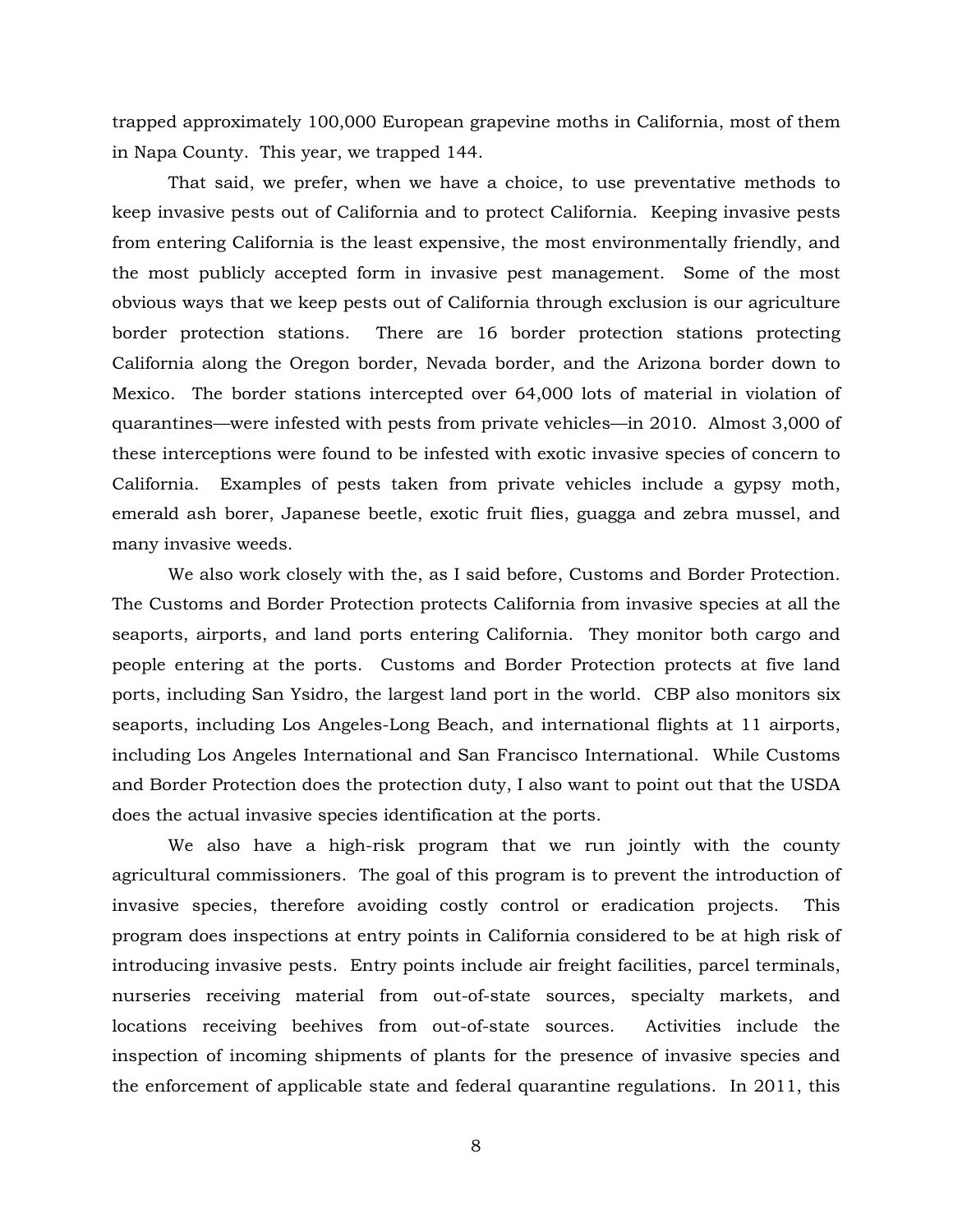program was responsible for the interception of 733 important invasive pests, including insects, plant diseases, and noxious weeds.

Both the Customs and Border Protection and the CDFA and agricultural commissioners also have dog teams which look for invasive pests. Basically, they sniff out undeclared agricultural products. Customs and Border Protection has beagles at the ports to help sniff undeclared agricultural products, and the CDFA-county agricultural commissioner dog teams are Labrador retrievers. The CDFA and local county agricultural commissioners jointly manage 13 dog teams in nine counties that help protect undeclared agricultural products in parcel facilities like UPS and FedEx and, in a few locations, also the United States mail. These dogs regularly find undeclared plant products, often with live invasive pests. In 2011 alone, the dog teams intercepted 113 important invasive insect pests. One of the most important detections by a dog team was actually in the year 2009 when a shipment of curry leaf found with live Asian citrus psyllid, which later tested positive for that citrus disease huanglongbing, was found. And it was bound for a homeowner in the Central Valley.

I would like to say that sometimes the prevention methods do require follow-up treatments because we can't keep everything out. But CDFA, when it does treatments, does prefer to use nonchemical eradication methods or soft chemicals when needed.

While the CDFA and its partners in invasive pest management prefer pest exclusion methods to prevent pests from entering the state, the safety net, as I said, is not perfect; some pests do get into the State. The goal at this point is to detect new pest infestations when they are as small as possible, to contain them and prevent the artificial spread, and eradicate them when possible. To detect infestations when small, the CDFA and its partners maintain the statewide detection trapping system over most of the State. The USDA and CDFA are constantly looking for possible new invasive pests that are a threat to the State and then installing detection traps and other surveillance in order to detect invasions early, and we get great cooperation from the local county agricultural commissioners in this effort. If a new invasive is detected, the CDFA and partners react by installing quarantines around the infested area in order to prevent or reduce movement out of the infested area. Quarantines restrict the movement of host plants and plant parts, green waste, and other possible pathways. In addition, when it makes sense to do so, CDFA and its partners will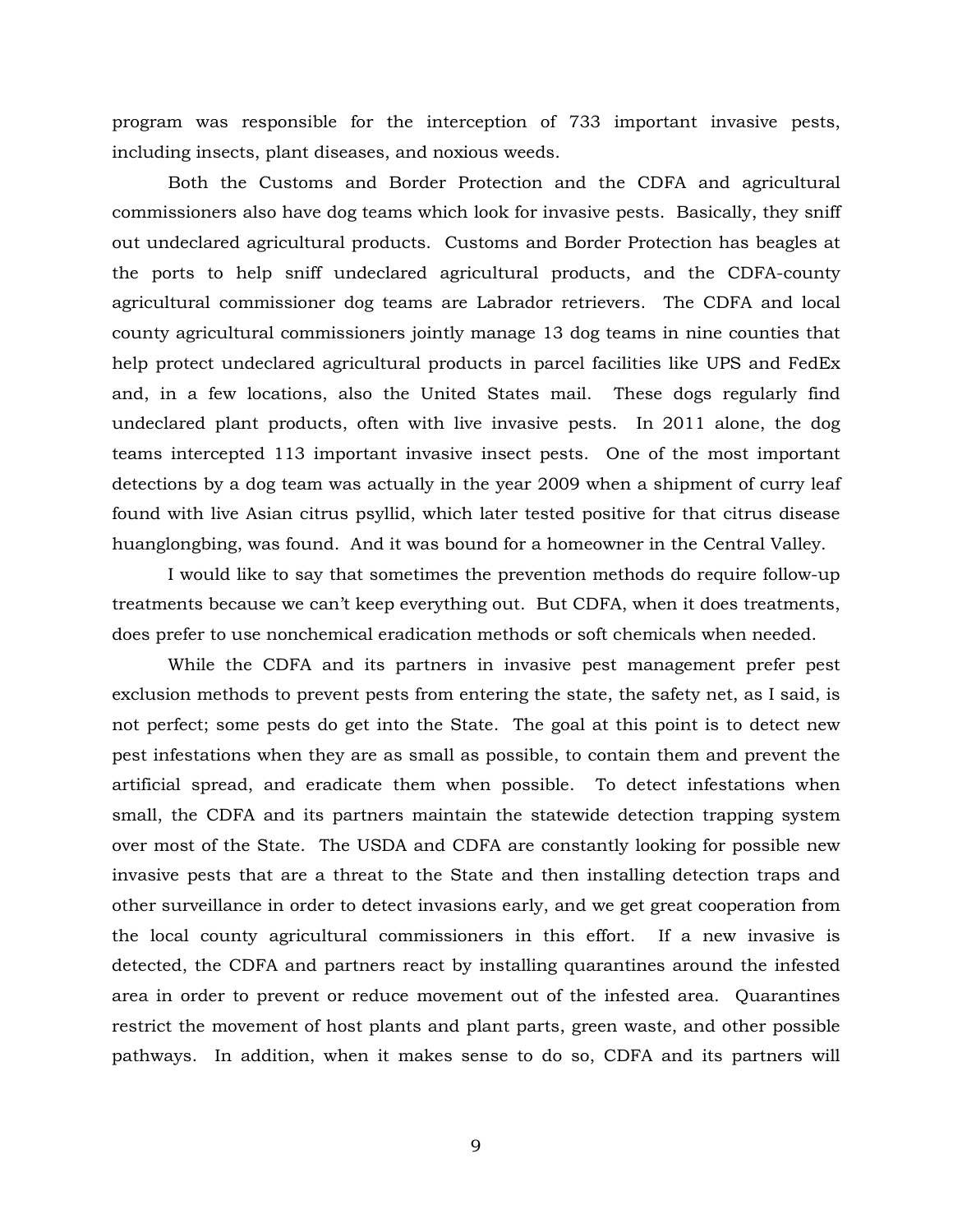launch an eradication program: these can be very effective. When the infestation is small, the quarantine restrictions are effective and effective control tools are available.

The CDFA prefers nonchemical control tools when they are effective, available, and cost-effective. Before an eradication project begins, the state primary scientists conduct an alternatives analysis to determine what tools (chemical and nonchemical) are available for use. One of the most effective nonchemical control tools is host removal. Removing all host material in a small area around a new infestation prevents a new insect pest from feeding or reproducing, breaking the lifecycle of that invasive pest and providing very effective control at reasonable cost. Fruit removal is used routinely in eradication projects for oriental fruit fly and the European grapevine moth. It is also used when needed for infestations of Mediterranean fruit fly, Mexican fruit fly, and other pests. Potentially, host removal can also be very effective to prevent the spread and eradicate plant disease infestations as well as insects.

Another nonchemical control tool consists of the release of thousands to millions of sterile male insects to compete with wild males and successfully break reproduction and stop the spread of invasive pests. The CDFA and the USDA conduct a sterile-insect technique program routinely in the Los Angeles Basin. That program recently adopted a new skip-swath release protocol to reduce costs, and so far, it has proven to be very effective. This sterile-insect technique release program is for suppression and control of the Mediterranean fruit fly, often called the world's worst insect pest. And the program is monitoring this new release technique very closely.

When the CDFA and its partners do resort to chemical control methods, we use very localized, directed applications wherever possible. Many of these are bait sprays: a small amount of chemical is mixed with an attractant which attracts the invasive insect to the bait. This allows the programs to control invasive insects in the larger area by only treating a very small area.

In addition, given the choice, the CDFA and its partners will use and choose soft chemicals whenever they are available and effective. For instance, in the EGVM program, the European grapevine moth, the program partnered with the USDA Natural Resources Conservation Service to help incentivate grape growers in the treatment area to use approved but less toxic materials.

The CDFA and its partners have always been committed to public involvement and education in our invasive species programs. For instance, the CDFA is currently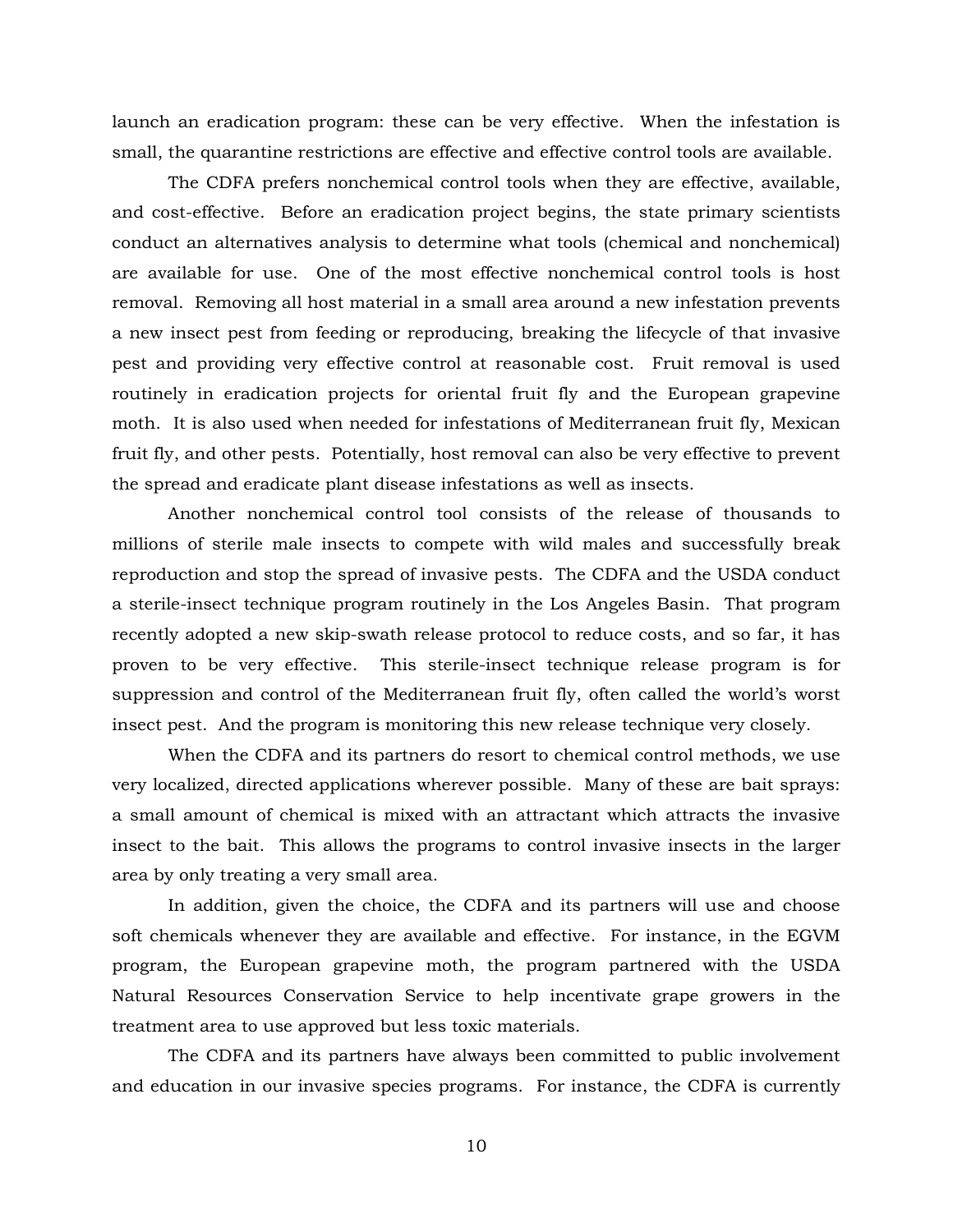partnering with the USDA and the Citrus Research Board and the Citrus Pest and Disease Prevention Committee on the Save Our Citrus education campaign. This campaign is to educate the public about the serious invasive citrus disease, huanglongbing, which is vectored by the ACP. Huanglongbing is currently not in our state, but as mentioned earlier, it is in other southern states, like Florida, and in Mexico.

In order to increase public input into CDFA's invasive pest management programs, the Secretary of Food and Agriculture, Karen Ross, is hosting what's called "21st Century Invasive Pest Management Symposium." The first symposium was held two weeks ago in Sacramento. Over 200 people with many different perspectives on invasive pest management attended and started a conversation on the future of CDFA's invasive pest management programs. Videos of the speakers, the main speakers, and a summary report will be posted to the CDFA website within the next two or three weeks. The Secretary plans to host future symposia, also on invasive species, at various locations around the State to obtain maximum public input. And that's over the next four to six months.

Finally, as you all know, California is facing serious budget issues. This is also true of the Department of Food and Agriculture and its invasive species programs. For the Plant Division, the division that I direct, about one-third of the total funding comes from the state General Fund, roughly another third comes from federal funds, and the last third from industry funds. The portion from the state General Fund has been under constraint.

Funding for invasive species programs to their fullest extent has been a challenge. Whereas all of our invasive species management programs are important, the CDFA has been working hard with partners to prioritize available resources to provide maximum protection to the State. Some programs have been greatly scaled back, at least for the time being. In particular, the CDFA noxious weed programs and the weed management area programs have been reduced. And as you mentioned, there's also been reductions to the Red Imported Fire Ant and the Pierce's Disease Control Program. However, we're hoping that these programs can be restored to full funding and a better forum sometime in the future.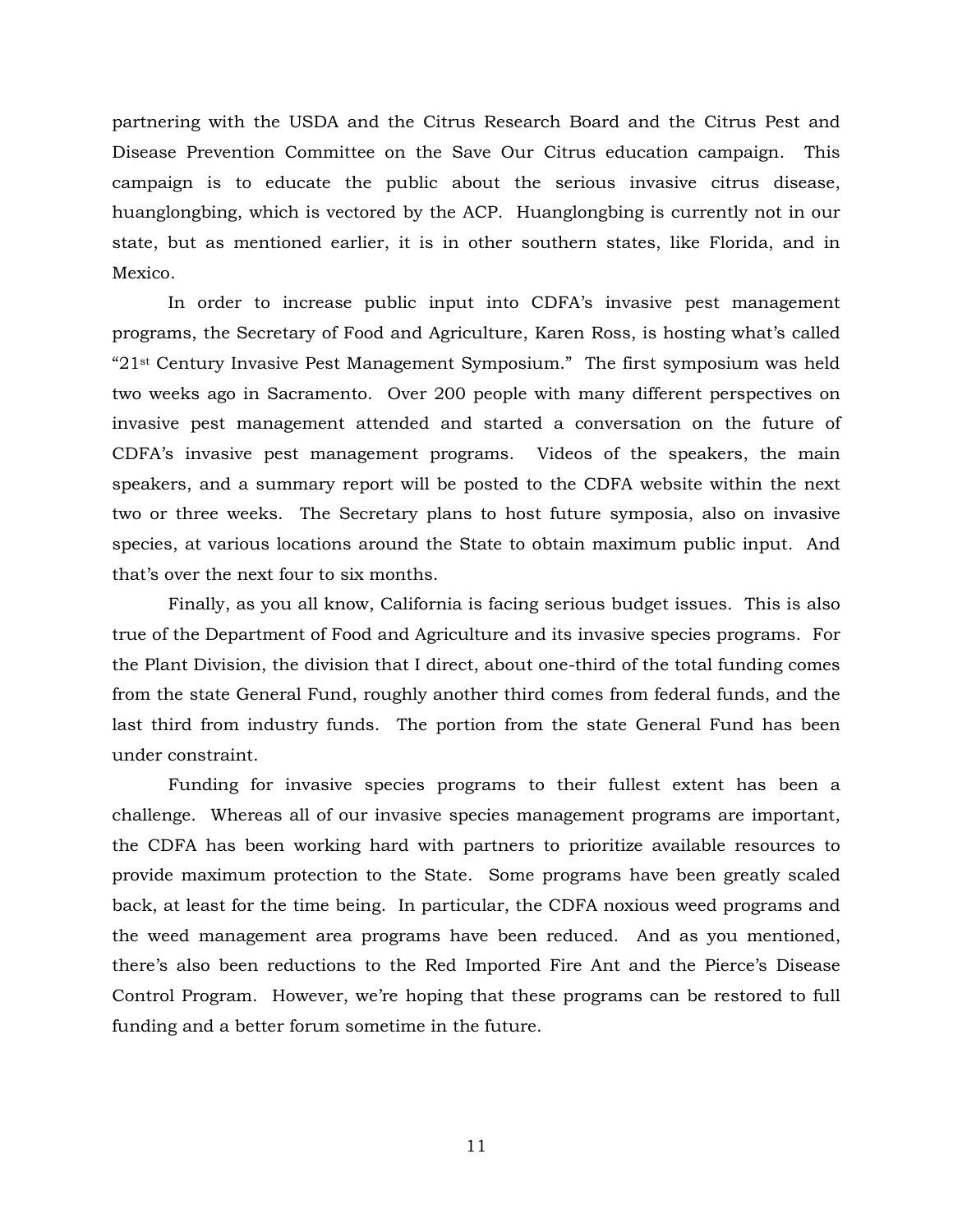So in closing, again, I would like to thank you, Senator, for convening this invasive species forum on this important topic. And I will turn the floor over to Helene Wright from the USDA.

**SENATOR CANNELLA:** Before you start, I wanted to let everybody know there are packets in the back, and all the material we have is available back there as well.

Ms. Wright.

**MS. HELENE WRIGHT:** Thank you. Good morning. I appreciate the opportunity to testify before you today on invasive pests threatening California agriculture and natural resources, as well as the U.S. Department of Agriculture Animal and Plant Health Inspection Services' efforts to protect those resources. My name is Helene Wright, and I am the APHIS State Plant Health Director for California.

APHIS' mission is to protect American agriculture and natural resources from foreign pest and disease introductions. This mission is one of USDA's most critical and we are committed to, in partnership with the state of California, the county agricultural commissioners, stakeholders, and federal partners, including U.S. Customs and Border Protection.

I applaud the Committee for raising the important issue of how urban environments contribute to the introduction and spread of invasive pests. As I will talk more in a moment, APHIS' agricultural safeguarding work starts overseas where these invasive pests and diseases originate and extends to programs across the country that look for and address any serious invasive pests that slip past our defenses. Over the years, we have learned more about these pest threats and responded to outbreaks, both here in California and elsewhere in the country. Our safeguarding program has continued to evolve in response. We have developed a number of approaches and programs that address the unique challenges that urban and suburban areas can pose in terms of pest risks to agriculture. Today, I will discuss these challenges, APHIS' efforts in response, and close by providing some details on the current federal budget situation.

As Robert said, California's sunny skies and wide-ranging habitats in many ways define the State and attract millions of international visitors each year, but this also creates a challenge. The State is under constant threat from invasive plant pests and animals that also enjoy the beautiful climate. This, coupled with California's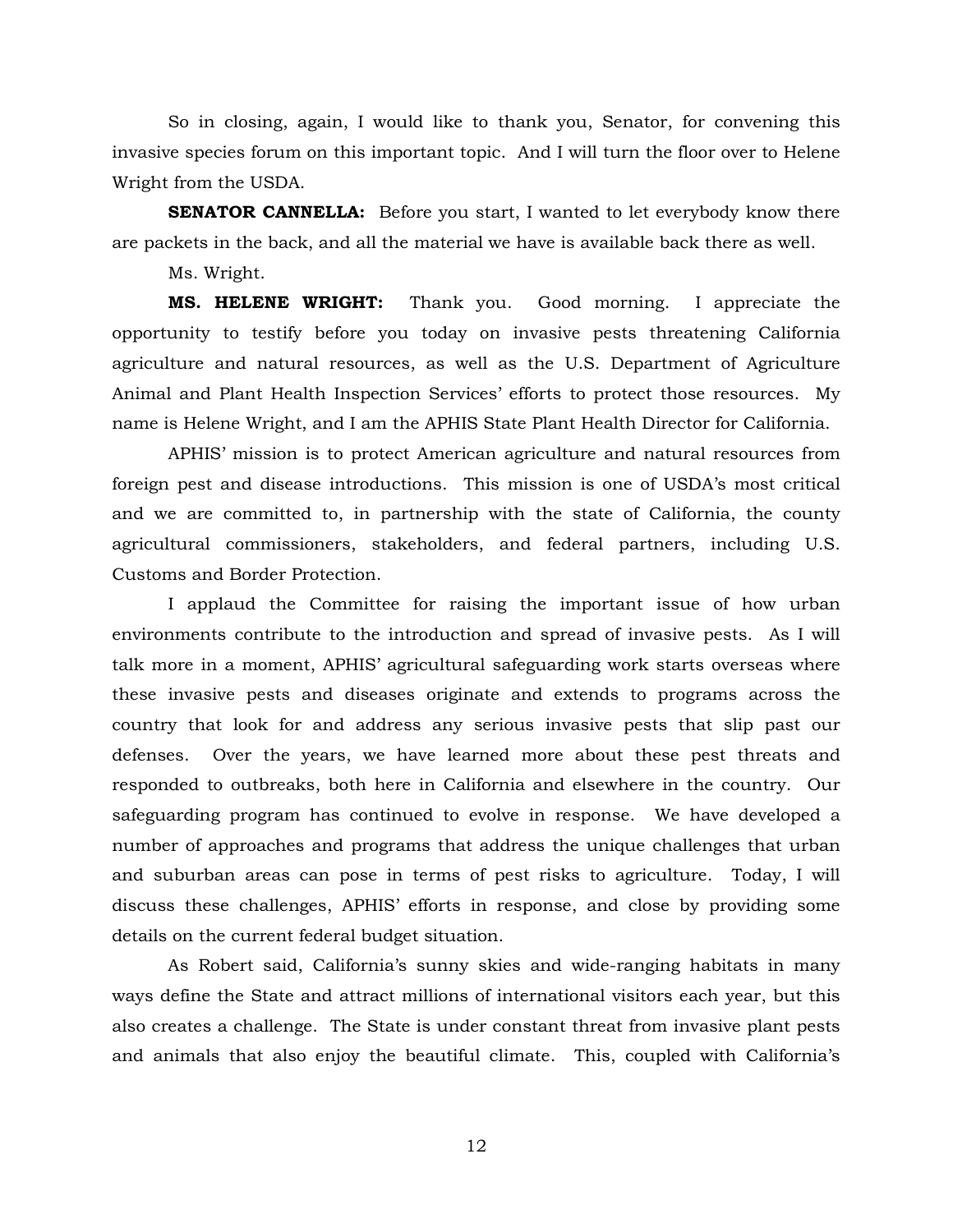numerous ports of entry through which international goods transit, means there are many opportunities for foreign invaders to wreak havoc.

While foreign pest outbreaks can begin in both urban and rural environments, it is important to address all pathways. When we look at the data on plant pest outbreaks over the past few years, we have found that most have started in urban areas in close proximity to ports of entry. For example, the vast majority of fruit fly outbreaks in the United States have occurred in densely populated cities like Los Angeles and Boca Raton, Florida.

Other examples can be found in the handout I've provided. This is a map that I gave you, and you can see where the initial infestations have been, kind of around the edges of the U.S. where the ports of entry are.

Urban environments pose a unique challenge when it comes to plant pests and diseases, and there are a number of factors that contribute to outbreaks in these areas. As I already mentioned, with more international travelers, we find greater risk. For example, someone in California may travel overseas and bring back something that seems perfectly benign to them such as a piece of fruit, a wooden handicraft, or leaves for use in cooking; but these items can harbor dangerous invasives such as the Asian citrus psyllid or an exotic fruit fly. Left unchecked, these pests and diseases can quickly spread from major metropolitan areas and threaten California's agricultural and forest lands as well as its economy and jobs.

The large amount of goods coming through California ports also increases the risk from invasive species. Many think that insects must come into the country through agricultural goods such as fruits, vegetables, and grain; but the reality is that most imports can harbor plant pests. Wood pallets carrying televisions and consumer goods can contain hidden pests such as Asian long-horned beetle if they are not properly treated before reaching the U.S. Pests such as invasive snails can hitchhike on large container ships or hide in boxes of ceramic floor tiles, enabling them to invade our port environs and beyond.

Other avenues for the introduction of these harmful pests include the smuggling of prohibited items into the country in order to make a profit. Additionally, the public may, knowingly or not, purchase items over the internet or ship products through the mail that can spread plant pests. These avenues for introducing plant pests are why APHIS, together with our federal, state, and local partners, as well as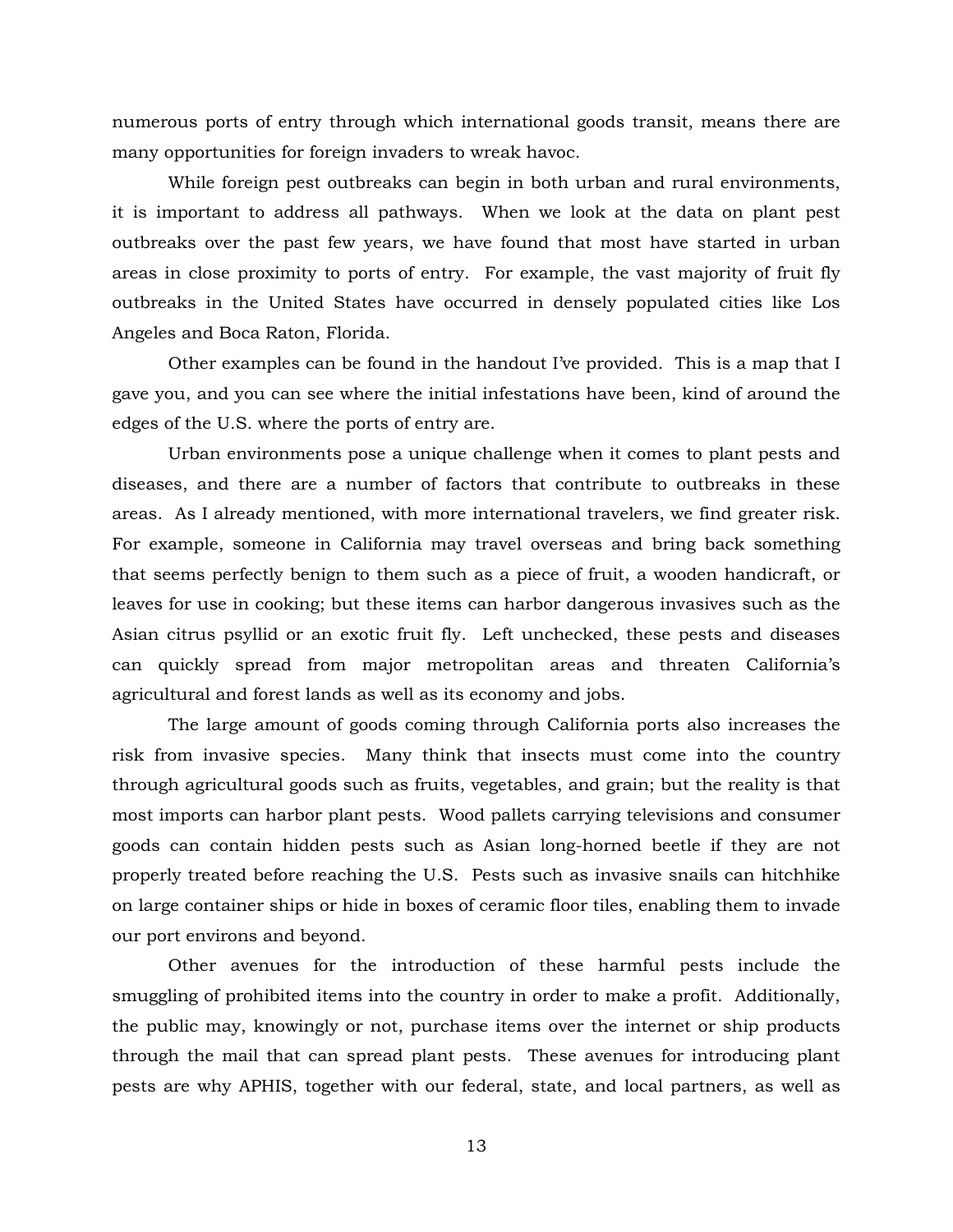other stakeholders, must have a robust system in place to protect agriculture and natural resources in California and throughout the country.

APHIS' Agricultural Quarantine Inspection (AQI) Program is the backbone of our effort to protect U.S. agriculture and natural resources against invasive pests and diseases. While most people encounter AQI when they see our inspector colleagues from the Department of Homeland Security's Customs and Border Protection at the airport, it's about more than just inspections. APHIS' role begins before products or people enter the country and continues long after, all to prevent the introduction and spread of harmful plant pests and diseases. We carry out a broad array of regulatory and operational measures to safeguard U.S. agriculture. These activities include:

- Making scientific risk-based determinations about what commodities can be safely imported into the United States and under what conditions;
- We also analyze pest and disease information gathered overseas to identify trends and help develop recommendations on mitigation strategies;
- Evaluating pest risk pathways for ports of entry and determining policies and procedures relating to inspection of cargo, passengers, and conveyances;
- Performing preclearance of certain goods destined for the United States to ensure the risk from pests of concern has been mitigated; and
- To also train our CBP colleagues, our Customs and Border Protection, including canine teams, in how to enforce agricultural import regulations.

One AQI effort I would like to mention in particular because of its role in urban areas is our Smuggling, Interdiction, and Trade Compliance Program, also known as SITC. Through SITC, we conduct intelligence gathering and other anti-smuggling activities, such as secondary market and warehouse inspections, in order to trace illegal imports that slip past our protection system. When we find smuggled products, we not only remove them from the market but also conduct a full investigation to identify and eliminate any illegal pathways. Through SITC, USDA has seized and destroyed many products with the potential to significantly harm U.S. agriculture, such as Florida citrus trees sold via online to individuals in other citrusproducing states. They've also identified and eliminated smuggling pathways, like mangoes from India via overnight couriers. If these products were to have entered commerce, they could have devastated our international trade markets and jeopardized our agriculture industry.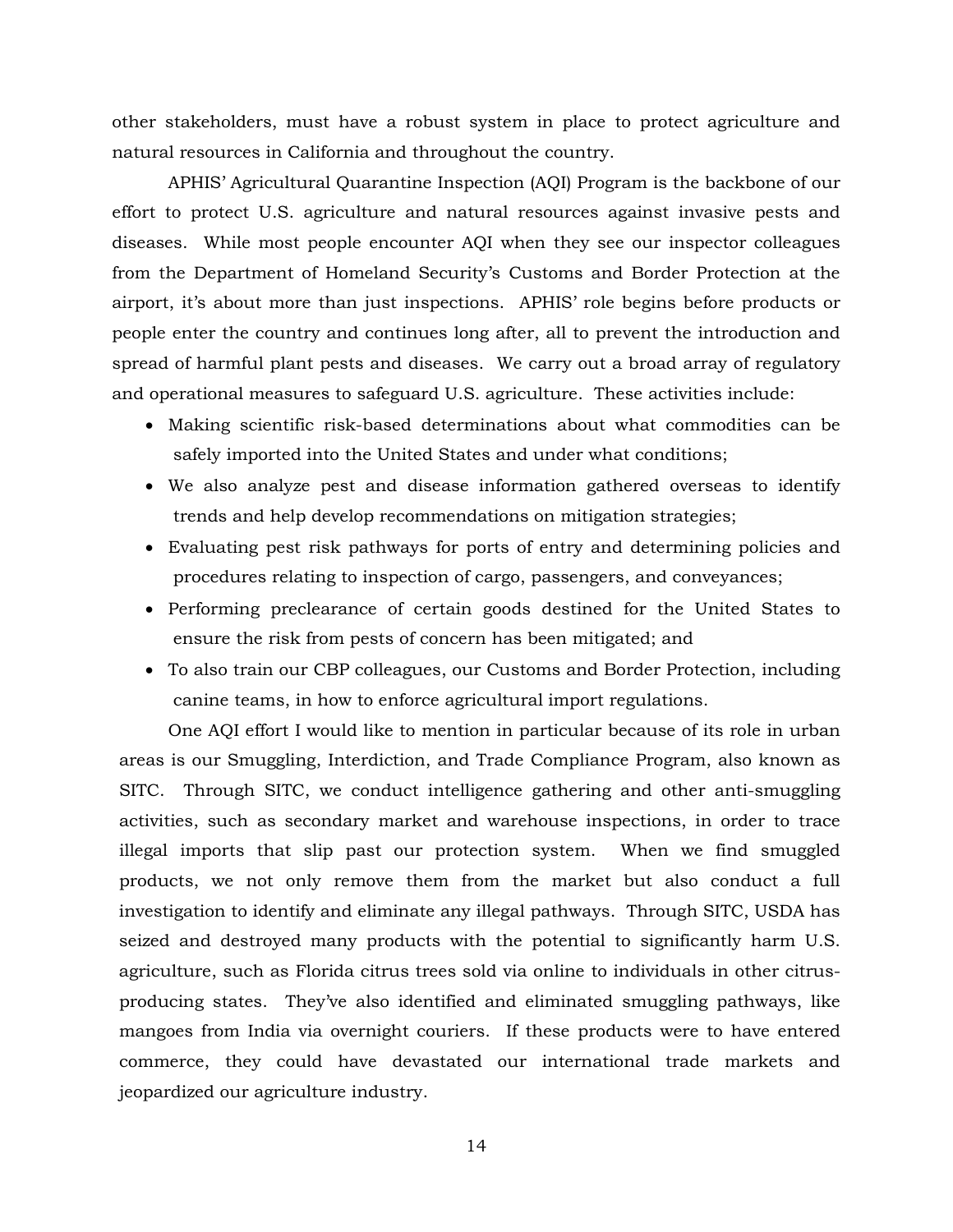All of the components of our AQI programs, which I have just described, are designed to protect against damaging and potentially costly pest introductions; but realistically, we know we must have a strong domestic surveillance infrastructure in place to detect any pests or diseases that could slip past our prevention measures. USDA achieves this through its nationwide system of experts who survey, identify, and monitor pests of concern in both rural and urban sites nationwide. The Cooperative Agricultural Pest Survey, better known as the CAPS Program, is a pest surveillance program managed cooperatively by USDA and the state departments of agriculture. These surveillance efforts are a crucial part of USDA's overall agricultural safeguarding system.

Educating is also a critical component in helping to fight the threat of invasive species. There can often be a "disconnect" in urban areas about the risks I have discussed and how they can impact the U.S. agriculture. For example, an individual at the Fresno Airport was found with a gym bag containing plant and leaf material that were believed to be curry leaves. Ten citrus psyllids that were positive for citrus greening disease were found in the leaf material. The gym bag was on its way to a resident in Fresno, a major citrus-producing area where the disease has not been found. It may not seem like a big deal to bring curry leaves into the State, but it can devastate the agricultural community if it is not prevented. Fortunately, a Farm Billfunded detector dog team was able to stop these leaves from spreading this destructive citrus disease.

Instances like this emphasize the importance of educating the general public about the threat of invasive pests. I believe there isn't always a good understanding of what impact these pests can have on the economy, on the livelihoods, and on our landscapes. It can be difficult to recognize why simple everyday activities like bringing fruit and other souvenirs home from other countries or transporting garden plants or firewood from one location to another can be a hazard. This is why we're working closely with our partners at the state departments of agriculture and several nonprofit organizations to try to fill this education gap. For example, through our national invasive pest public awareness campaign, we are educating the public about specific pests threatening the United States and about what they can do to help prevent their introduction or stop their spread. We're also conducting a campaign to educate the public about how certain wood pests can easily be spread by moving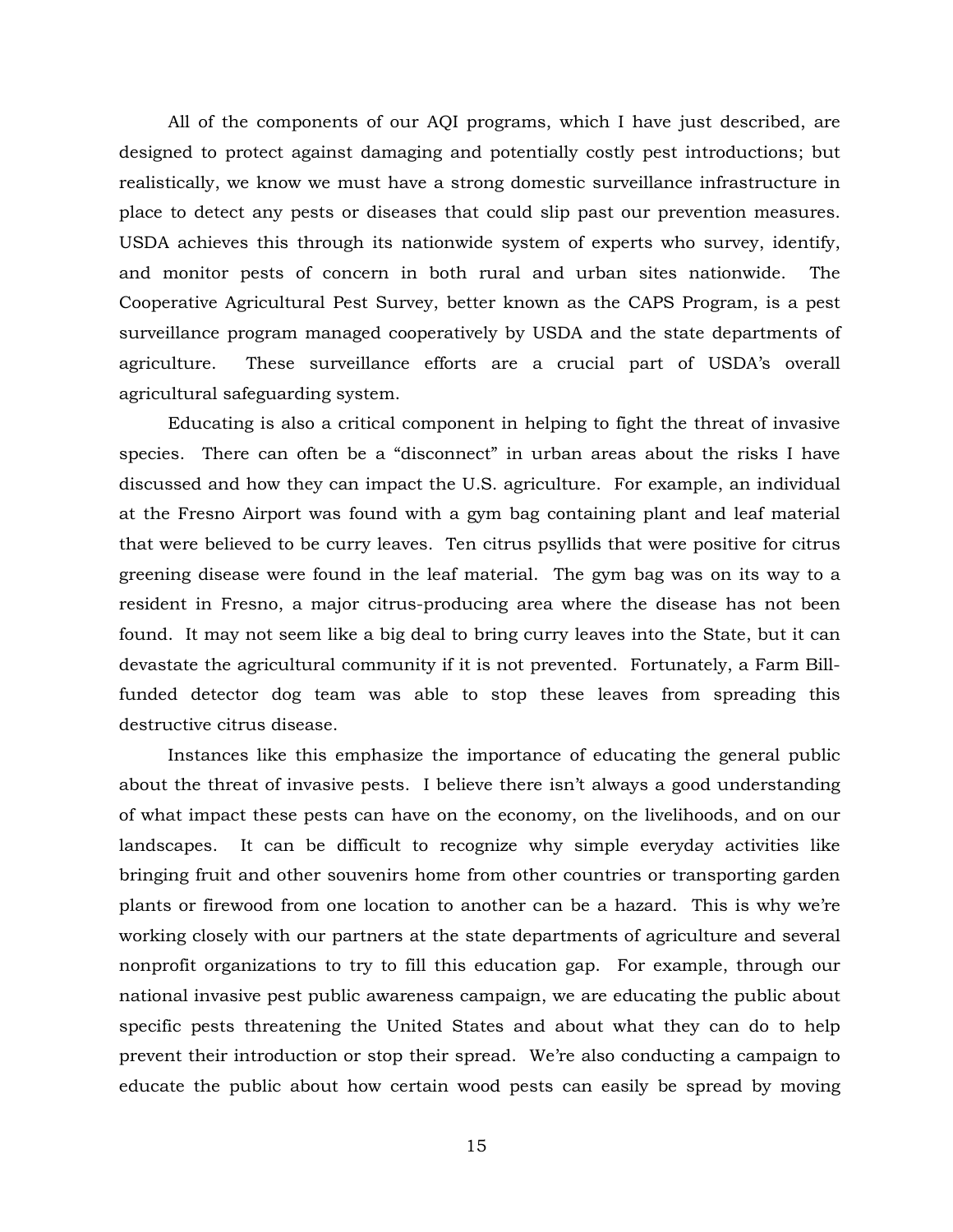firewood and why they can be so dangerous. Also, we have educational campaigns focusing on specific pests that threaten specific areas of the country.

Lastly, I would like to discuss funding. As we continue to address invasive pests, whether they enter our country through urban or rural areas, we remain cognizant of the increasingly challenging budget situation that we face at the federal level and that, I know, you also face at the state.

For fiscal year 2012, Congress reduced APHIS' appropriations by nearly \$47 million, meaning our partnerships with other federal agencies, states and localities, universities, industry, and the public are even more critical. To provide APHIS with more flexibility in addressing ever-changing pest threats, we requested and Congress approved a new budget structure beginning this fiscal year. Previously, APHIS received federal appropriations under 45 individual line items. Many of these line items were associated with a specific animal or plant pest or disease, such as the light brown apple moth or glassy winged sharpshooter. This restricted the Agency's ability to adjust rapidly or efficiently to new or emerging situations, for example, when we found European grapevine moth in Napa County in 2010.

Under our new flexible budget structure, we have 29 broad line items. Instead of itemizing by specific pests, we have budget line items based on commodities, such as specialty crop pests and tree and wood pests. This new structure will improve APHIS' ability to address new and emerging pests quickly and allow the Agency to maximize its use of existing resources by focusing resources within similar programs.

One other budget-related issue I'd like to mention is Section 10201 of the 2008 Farm Bill, also known as the Plant Pest and Disease Management and Disaster Prevention Program. Through this program, APHIS committed over \$12.9 million in fiscal year '11 for 15 projects in California. These projects focused on efforts to conduct surveillance for new invasive pests, funded detector dog teams to seek out pests coming into the State via mail facilities, and is being used to improve pest detection and management tools, to name a few.

Overall, the 10201 program has been highly successful, expanding the reach and capabilities of APHIS in creating meaningful partnerships that have carried out much important work throughout the country to address plant pests and diseases and the threats they pose. APHIS is currently preparing to announce its call for projects to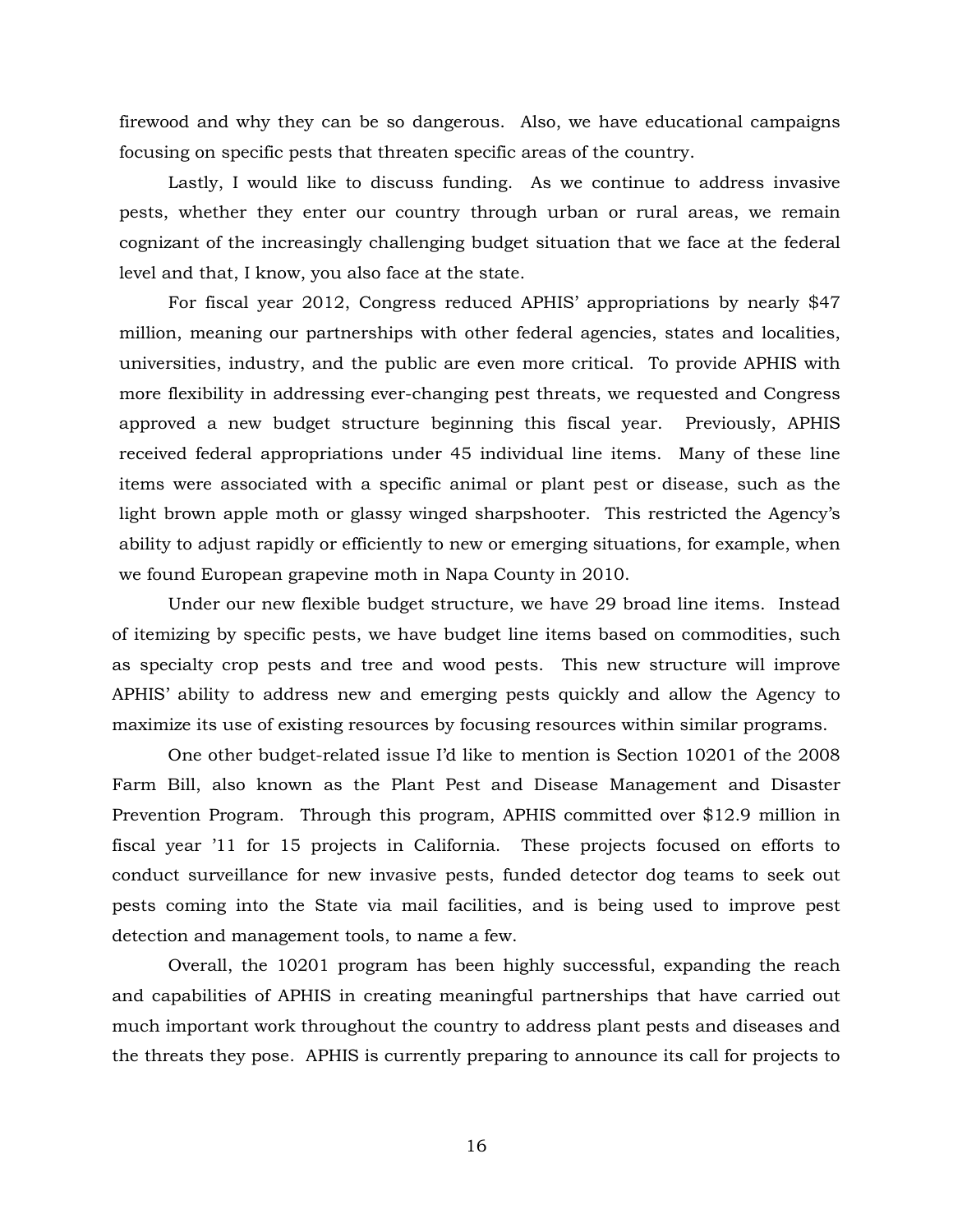fund in fiscal year 2012, and we encourage all our partners here in the state to submit ideas for review once the suggestion period begins.

Again, thank you for holding this hearing today. It highlights a very important issue that I look forward to continuing to work with California to address.

#### **SENATOR CANNELLA:** Thank you.

**MR. KURT FLOREN:** Good morning, Mr. Chairman and Senator de León. I am Kurt Floren. I'm the agricultural commissioner and director of Weights and Measures for the county of Los Angeles. It's a great pleasure to be here this morning and speak to you on the great importance of maintaining adequate and effective pest prevention programs in our state. When I introduce myself, a very common question that I get is: why does Los Angeles County have an agricultural commissioner? No one sees any farms around us. While 60 years ago Los Angeles County was the largest production ag county in the entire nation, things have obviously changed. We grow a lot of buildings, freeways, and homes today. But my answer to that question is very consistent: it's pest prevention. We protect the rest of the State. We do still produce over \$200 million in agricultural commodities here in Los Angeles, mostly nursery stock and root crops, but pest prevention is definitely at the core of our duties; and it is critical to California agriculture.

Obviously, you're more than aware of California's \$37 billion agricultural industry. We produce over 350 different crops and, as mentioned, provide some 50 percent of the fresh fruits, nuts, and vegetables that the U.S. consumes. All of that definitely needs to be protected, not only for our agricultural industry and our economy, but for the health and well-being of the U.S. population, providing them a fresh, wholesome, and abundant food supply.

I'll come back to our local programs in a moment, but I'd like to speak about pest prevention at large. Pest prevention, of course, involves a wide array of activities at the federal, state, and the local levels; and I think of those activities as forming first and second lines of defense against invasive pests. The first lines of defense start at the borders, both international and state, through the pest exclusion programs. U.S. Customs Border Protection handles inspections at ports of entry, international land border crossings, and seaports, as well as international air freight. Their job, as Helene Wright discussed, is to keep the pests out in the first place. State borders are protected by the operations at the border inspection stations, and Dr. Leavitt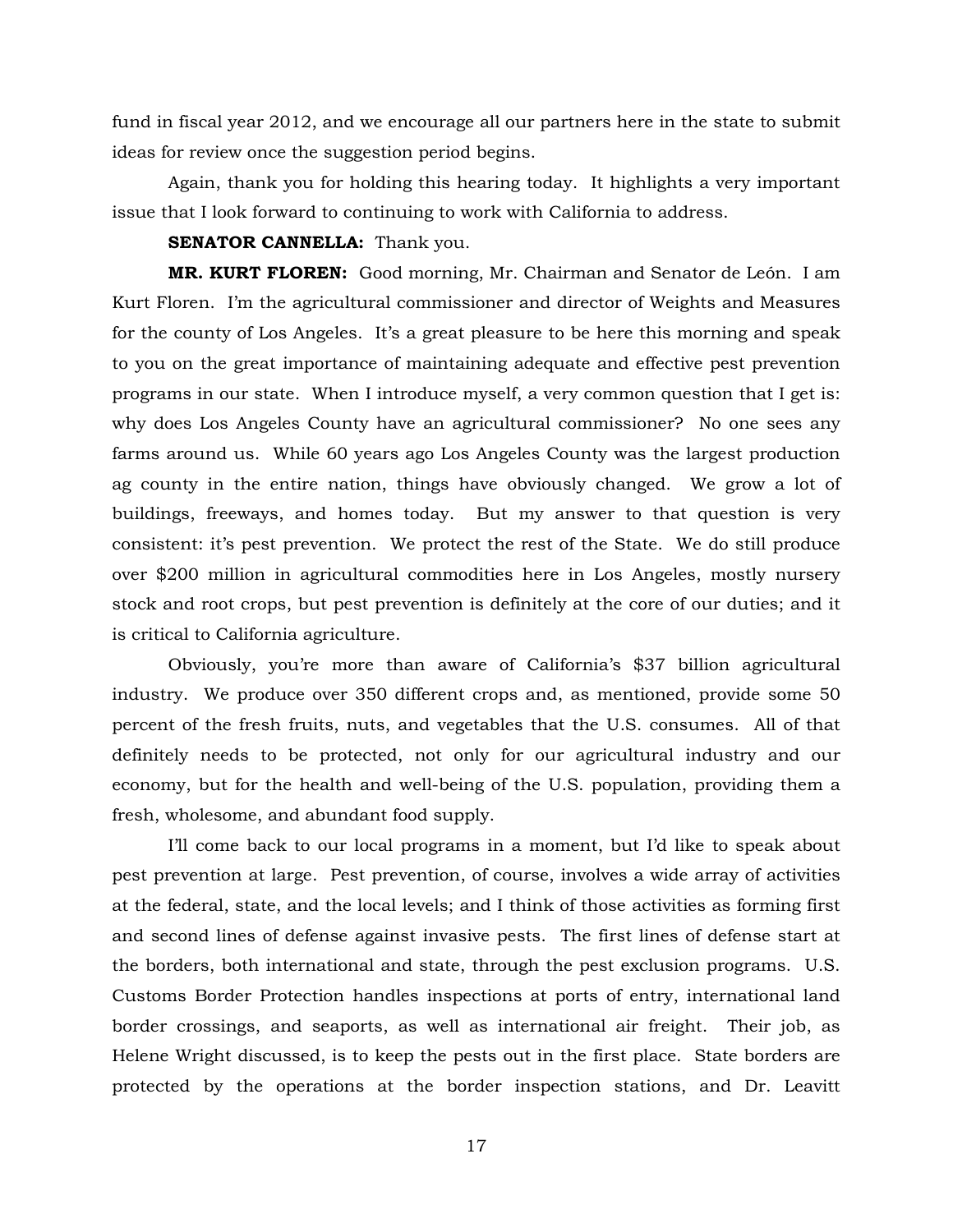discussed that, handling inspections of passenger and commercial truck traffic for products' interstate movement. Those 16 stations have been staffed basically full time for the past several years and that was after very hard-fought battles to fund them and restore that staffing.

Some quick statistics to illustrate their value, and again, Dr. Leavitt mentioned some of this. But last fiscal year over 33 million vehicles were inspected there.

- 65,000 lots of plant material were rejected; and
- Some 3,900 actionable pests were found and intercepted. These included the Mediterranean fruit fly, Japanese beetle, red imported fire ant, gypsy moth, a number of wood-boring beetles, the guagga and zebra mussels that have been mentioned, and other invasive weeds;
- 225 different lots of firewood infested with boring beetles, including emerald ash bore, were rejected. All of those posing threats to nut and tree fruits and also our national forests and ornamental trees.
- 205 boats were found with clinging mussels, and over 5,000 of those boats had pooled water in the bilge that needed to be drained in order to prevent movement of those mussels. That can cost millions in infrastructure damage regarding water delivery.

Of great importance at those border inspection stations are high-risk shipments that cannot be inspected there at the stations. These are sent to destinations like my county under "hold" notices that we refer to as "double O-8" notices for inspection by county agricultural commissioners' staff in order to thoroughly inspect them, make certain they're free, that they're free of pests, and for us to release those loads. The county ag commissioner is notified of those incoming shipments. And again, we, then, are able to go out and inspect them. And without such notice, the county agricultural commissioners may have no way of knowing of those shipments coming into their areas.

Finally, as a key component in that first line of defense are the county agricultural commissioner inspectors operating our High Risk Pest Exclusion Program. This is critical in addressing risk of pests under interstate movement. These are operated largely, but by no means entirely, through funding via contracts from CDFA. County staff inspects ag products and plant material coming through the conduits with the highest historical risk for exotic pest introductions. Very limited funding and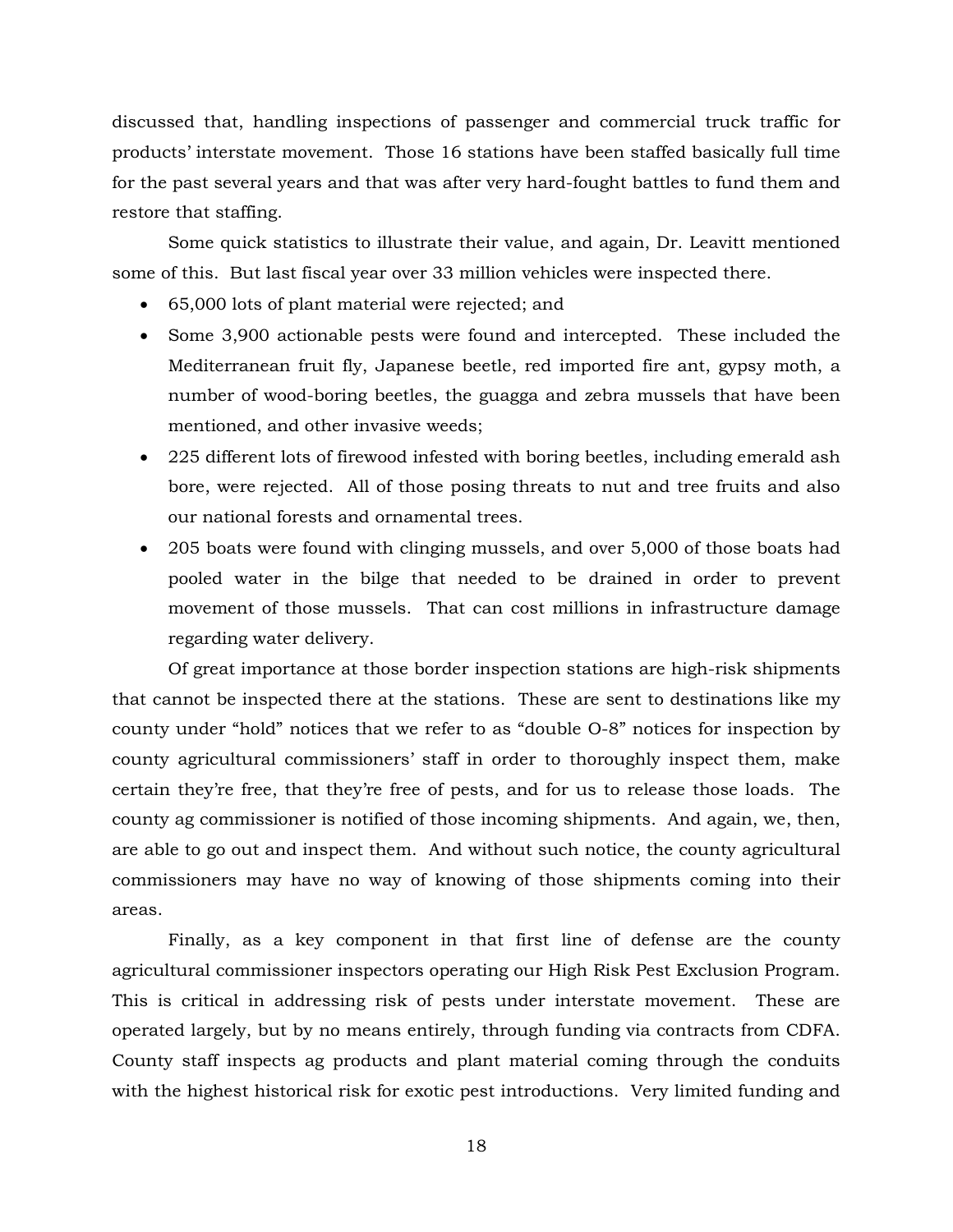resources is targeted at pathways of both large and small shipments that often contain plant material. Principally, these involve air freight shipments, the parcel terminal inspections that have been spoken of at FedEx and UPS distribution centers, the double O-8 shipments coming from the border inspections, and beehive inspections which involve searching for red imported fire ants, small hive beetle, weeds, and a number of different pests and diseases.

Some very quick examples of the criticality of that high-risk pest exclusion work: in Los Angeles alone, we intercepted in fiscal '09-'10, 264 A- and Q-rated pests in air cargo shipments, and 33 A- and Q-rated pests in FedEx shipments, for instance. This last year, '10-'11, we intercepted 172 A- and Q-rated pests out of air cargo shipments and 25 in FedEx shipments. Any of these, had they gone undetected, could have entered the environment and created incredible damage.

With UPS, United Parcel system shipments, the double O-8 nursery shipments, and sea cargo put into that: in the last two years, we in Los Angeles County have intercepted over 500 such pests. And to date this fiscal year, which is now less than half over, we've intercepted over 170 actionable pests through our High Risk Pest Exclusion Program; so we're well on our way to eclipse our average of about 260 per year just in a single county.

Then there is our second line of defense, which is exotic pest detection. Pests that are not intercepted through those pest exclusion efforts make their way into the environment; and they must be quickly detected, controlled, and eradicated before they become established or they spread to the point that they're beyond control. This is done through a network of pest detection trapping performed in most counties by county agricultural commissioners' staff. Again, it's funded largely, but by no means entirely, via contracts with CDFA.

As an example, again in Los Angeles County, we service and monitor over 26,000 such traps throughout the county, placed at 5 per square mile throughout the urban and rural residential areas. The pests targeted include Mediterranean fruit fly, oriental fruit fly, Mexican fruit fly, gypsy moth, Japanese beetle, all of which or any of which can cause untold millions in damage to a wide array of crops, native plants, ornamental landscaping, and backyard fruit; and, of course, can result in great increases in pesticide use if they become established. Again, these traps were placed, serviced, and monitored in most counties by county staff. I believe CDFA still operates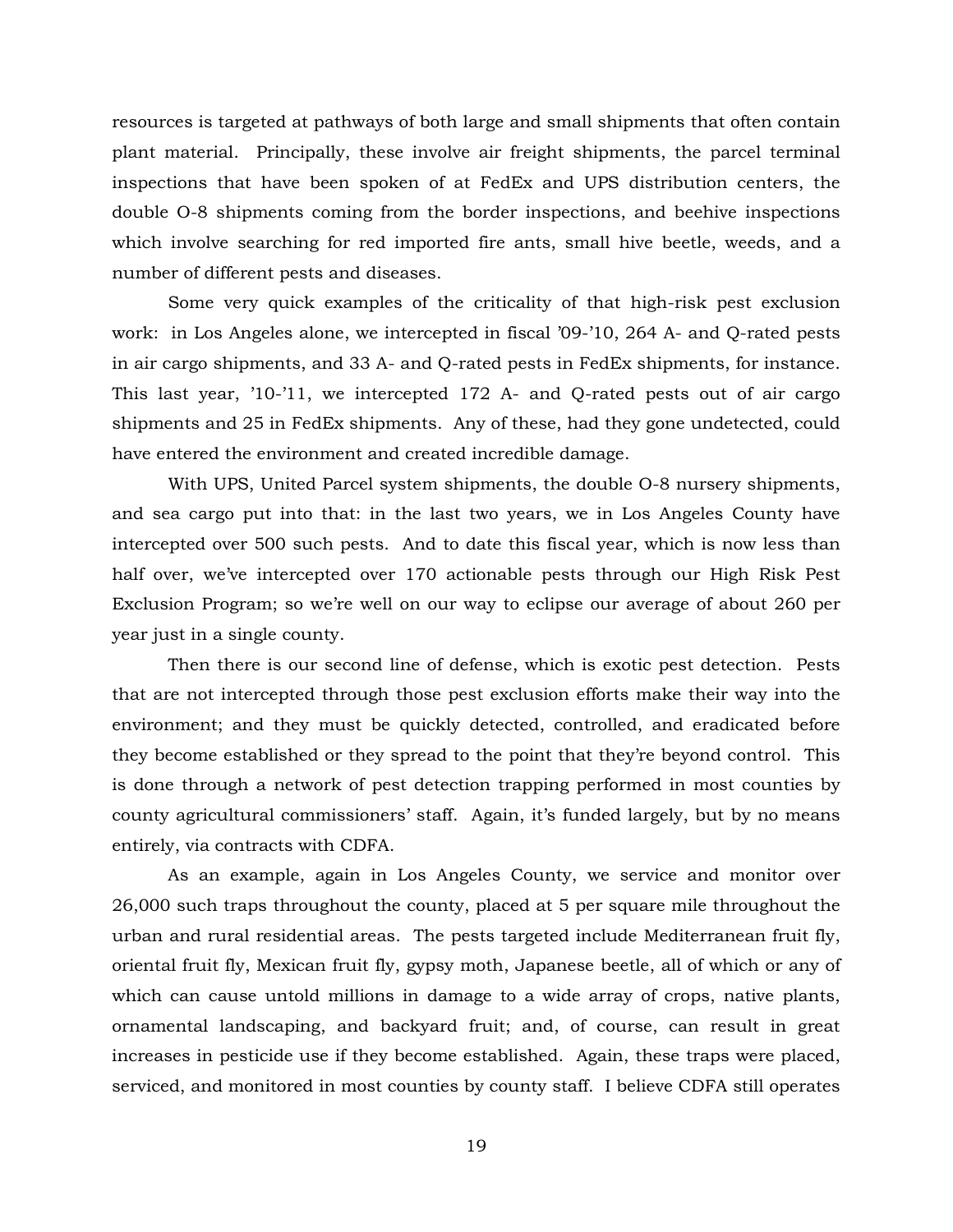five or six operations throughout the State. And I don't mean to focus on Los Angeles County, but it's what I know best.

I have no hesitation in saying that Los Angeles is ground zero for pest detection with LAX, the international airport, as the 13th busiest air cargo airport in the world and one of the largest in the U.S. As discussed, the Los Angeles-Long Beach port complex forms the world's 6th busiest seaport complex. We have 9 United Parcel Service, 21 FedEx sorting centers, and 5 U.S. Postal Service sorting centers here through which parcels come through, often containing backyard fruit from all over the world and throughout the U.S. And, of course, we have the largest wholesale produce market in the Western United States. And together with our mild climate and with 10 million very mobile residents here, there's a tremendously high risk for exotic pest introductions through these pathways and for their potential spread; and that's proven by history.

I've provided, through Mr. Spence, a lot of detail in packets that you have so I won't reiterate all that. But as you can see, in this one county, we average over 34 major pest detections through those trapping efforts every year. These are trapped and identified really solely through that trapping program.

For the past six years, we've detected between 11 and 27 oriental fruit flies every year. We've had 15 thus far just this year alone. We've also found this year guava fruit fly, Mediterranean fruit fly (had one just four weeks ago not far from here in Lennox), striped fruit fly, gypsy moth, plenty of light brown apple moth.

L.A. County, though, is not alone. There are active oriental fruit fly eradication projects in Ventura County, Orange County, San Joaquin and Alameda counties. The light brown apple moth, as we all know, has spread throughout the Bay Area, the Central Coast and has been spreading. The European grapevine moth, of course, has been discussed, but that poses significant threats in the State's major wine production areas. And, of course, Asian citrus psyllid has been found in multiple Southern California counties: San Diego, Imperial, Riverside. And it certainly is all through the Los Angeles Basin. That pest of citrus greening disease, which has devastated Florida, may be one of the poster children of the ramifications of not having routine trapping programs out there for pests of concern and emerging risks. So the risk is very real; and now with the budget constraints at the state level, the risk may be increasing dramatically.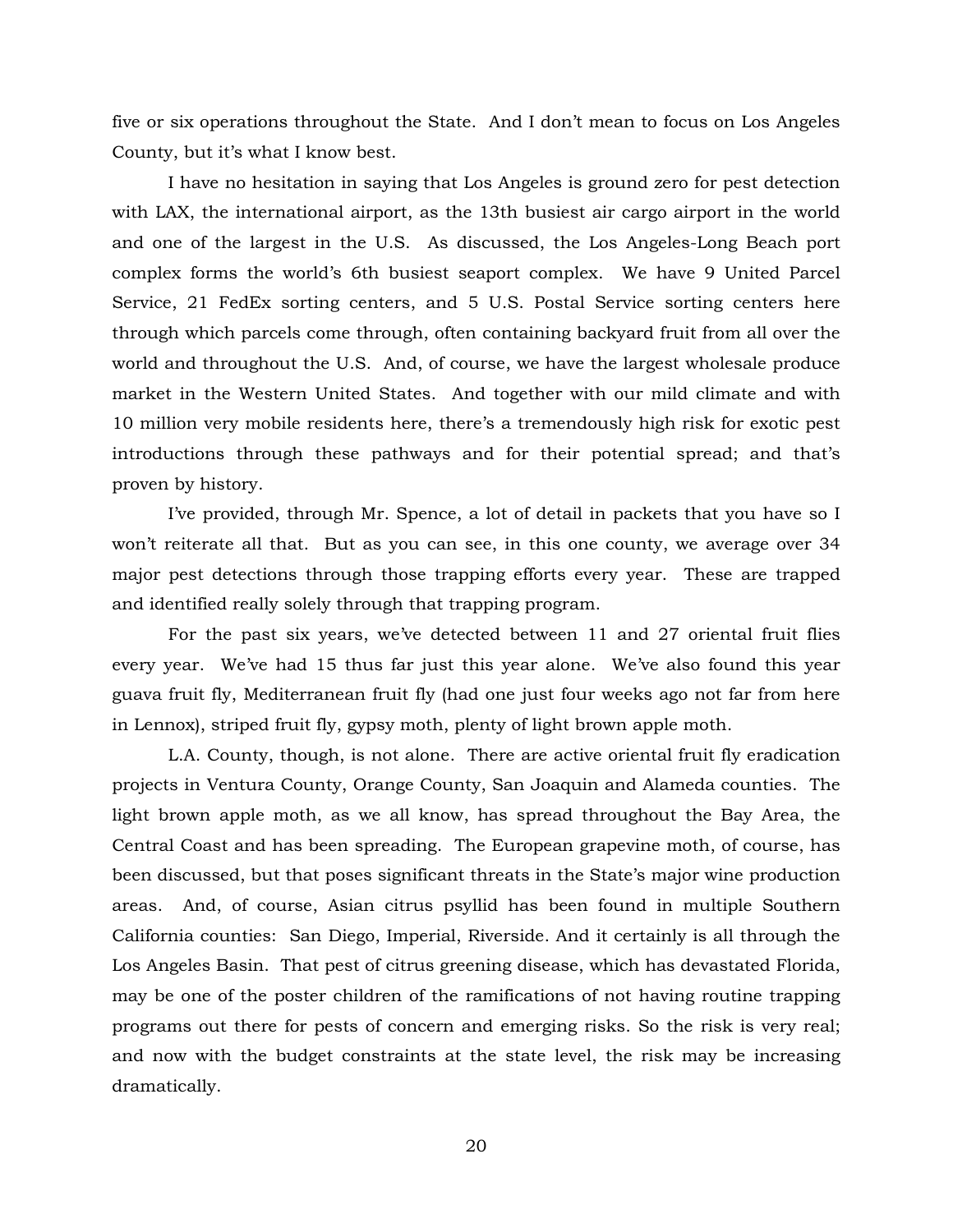I've referred to this integrated system of pest prevention as something of a house of cards, already precariously balancing and leveraging limited resources; and reductions at any of those levels that I've discussed can have a domino effect, threatening the entire structure by opening gaping holes in that safety net.

The pest exclusion program was analyzed very closely over 13 years ago by the Rogers Commission and at that time recommended, in 1997, funding at \$14 million for a comprehensive statewide program. The program has never been funded over \$5½ million, which is about one-third of what was needed 13 years ago. Due to major cuts amounting to \$19 million this year to CDFA's budget, high risk pest exclusion has been cut \$240,000. We're already well behind where we need to be, even with major supplemental funding by most counties from county general funds.

To again use Los Angeles County as an example, we supplement our high risk pest exclusion contract funding about  $$1\frac{1}{2}$  million. Part of that is from unclaimed gas tax distributions, but most of that is from county general fund. We're already providing only partial inspection coverage, very partial coverage, to those parcel distribution centers; and we're locally unable to fund any inspection of swap meets and a number of other venues that present risks.

As high risk pest exclusion contracts are reduced and counties struggle to fund their hospitals, jails, health care and what have you, it's altogether likely that local funding ability is going to decrease; and those impacts may be exponential.

There have been nearly \$2 million in reductions to border station funding in dealing with the current budget crisis. That's a huge potential increase to potential pest introductions. And you may recall, I mentioned nearly 4,000 pests having been intercepted last year at those border inspection stations.

Other cuts have included: An elimination of much of the effort against light brown apple moth. We've had an infestation here in Long Beach for which a sterile release program was started just in August due to reductions; that pilot project has been closed, at least for now. Near elimination of funding for weed management programs, which are of very major concern for many counties throughout the State. Over \$600,000 in reductions to the Medfly Preventative Release Program, flooding the area with sterile medflies to overwhelm any introduced wild flies. That has, of course, been invaluable at halting medfly establishment and preventing very costly eradication efforts. In years past, those eradication projects often averaged about \$10 million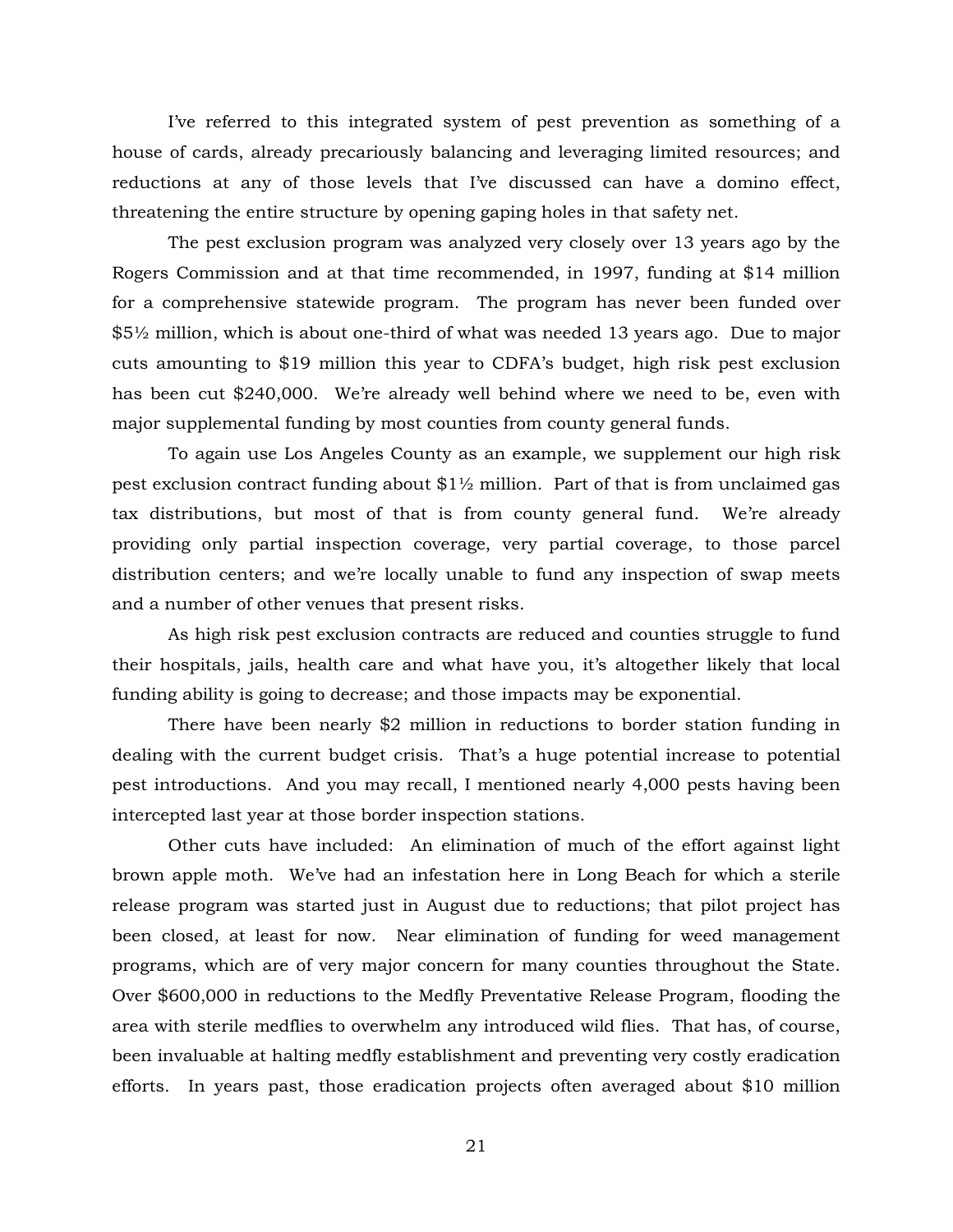apiece. And we've also had three-quarter, talking at the state level, about a threequarter million dollar reduction to the Exotic Pest Detection Program; and any reductions, as I've discussed, in that program endanger that early detection and response that's so critical.

We in Los Angeles supplement our pest detection program by nearly  $$2\frac{1}{2}$ million, most of that being county general fund. And as the agriculture commissioner, I and my colleagues struggle a great deal to sustain funding when we're in competition with fire, sheriff, health—and particularly in an area in those urban areas where farmers may not be a strong political force—I worry a great deal if that local funding decreases that these risks will go up exponentially.

So the list goes on.

CDFA is facing an additional \$12 million in cuts, and then in the coming fiscal year, and all are working on plans to address that; but pest prevention activities are definitely on the table.

As pest infestations create crop production decreases, production cost increases to deal with needed treatments. These have commodity price impacts. There are increases in prices to consumers. That ends up a reduction in consumption oftentimes. It can have potential health implications. There are obviously trade impacts that come due to quarantine establishments. And, of course, the huge eradication costs. So pest prevention reductions, for lack of a better term, somewhat amount to playing Russian roulette in that system.

So on that happy note, I definitely thank you for the opportunity to talk about the system and express some of the concerns and look forward to any questions.

**SENATOR CANNELLA:** Okay. Thank you very much. Senator de León, do you have any questions?

**SENATOR de LEÓN:** Why don't you go ahead and then I'll ask some.

**SENATOR CANNELLA:** Okay. You know, your presentation was very comprehensive so my questions will . . . there won't be too many of them.

But first to CDFA: So are the pressures that you feel mostly because of budget cuts or in addition to that are there ways that the state has mandated the way you do your business that is restraining you as well? The example, the USDA, how they had their budget in 47 line items, are we doing the same thing? So besides monetary, are there other areas where we can help you be more efficient at doing your job?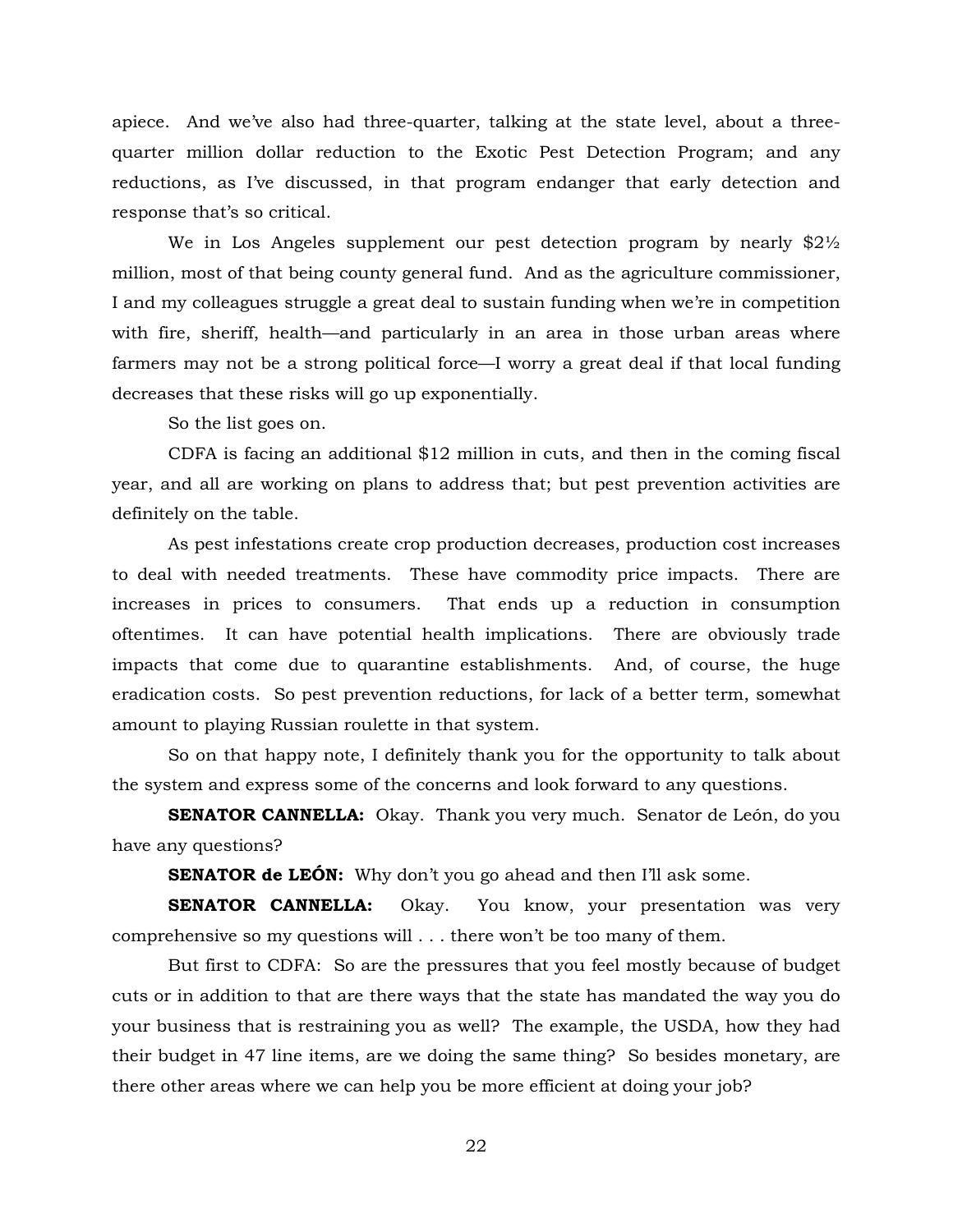**DR. LEAVITT:** Well, the most important thing that would help in doing the job, of course, is stable funding. There's no doubt about that. The Plant Division, and I believe most of CDFA, has been under funding constraints off and on, kind of rolling, for at least a decade or more. And that would be the most important thing.

We do have important programs that we have had to greatly curtail or that we've had to eliminate entirely, at least for now, that we believe in and, as Kurt Floren just said, that are important for the counties and part of the USDA's global and CBP's global invasive species system.

As far as whether there's any internal constraints in terms of, as Ms. Wright was saying, in terms of how we spend the money that we do get, the only constraint that we have right now is we really can't spend money, like on apple moth; that's being discontinued. But we do get good support from the governor's office and the Department of Finance and Legislature in terms of being able to apply the funds where they're needed, yes.

**SENATOR CANNELLA:** Okay, so flexibility there. There's been significant budget cuts, obviously, to every department in the state, but to CDFA as well?

**DR. LEAVITT:** Correct.

**SENATOR CANNELLA:** In your opinion, how has that affected the state's ability to protect our environment? Because, really, that's what we're doing, we're not just talking about protecting agriculture as a business; but this is very much widespread so, those cuts, how much has that affected CDFA's ability to protect the environment?

**DR. LEAVITT:** Well, protecting the environment is a big part of what CDFA does. Obviously, agriculture is a part of the environment, front yards and backyards are part of the environment, forest lands and wild lands; invasive pests can attack any or all of these environments. So when we stop invasive pests from entering into the State or we find a way to eradicate them when they're small, we're protecting the environment in a very positive way. Obviously, when we had to greatly curtail the noxious weed program or the Weed Management Area Program . . . Again, as Kurt was just saying, noxious weeds can be a very important, in many ways . . . They spread, they're difficult to control; and particularly in range lands, wild lands, forest lands, they're extremely important invasive pests; and we've had to greatly curtail those programs. We've had to curtail the Red Imported Fire Ant Program, as you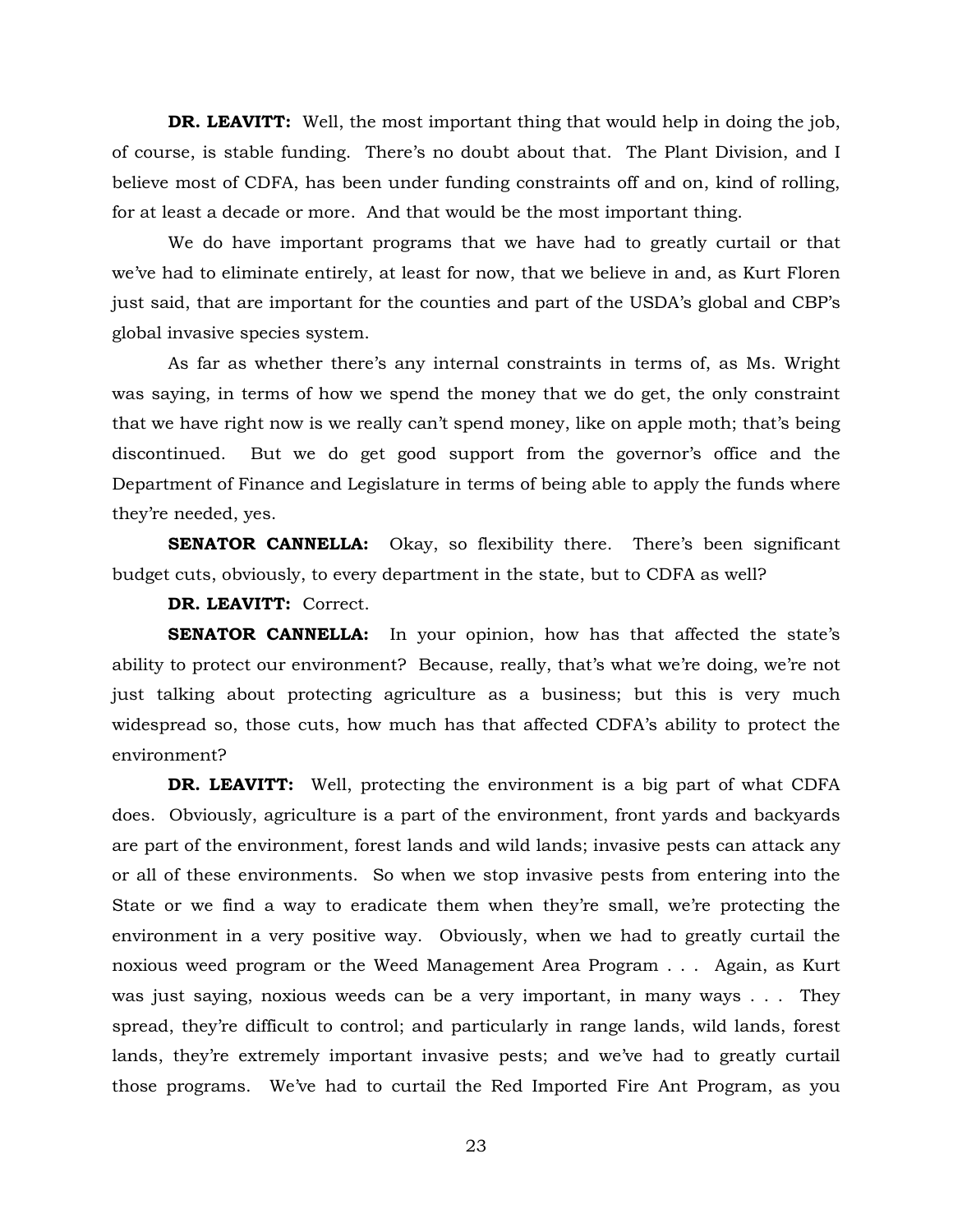mentioned earlier, which also, you know, can be in some areas a public health risk because of the stings from the red imported fire ant. So we've had to make reductions that . . . But we do have to prioritize, and we've worked with partners to do that.

**SENATOR CANNELLA:** Now, when we're going to export goods, there's a certificate that's prepared that says, you know, "This is not contaminated." Does CDFA do that or does the USDA do that?

**DR. LEAVITT:** That's actually a joint effort. It's actually a USDA phytosanitary certificate where actually most of the leg work is done by the local county agricultural commissioners and their staff. The CDFA has a role because by creating pest-free areas, then, that allows that certificate to be issued or not needed in those areas. So a lot of the work we do in invasive species management and pest prevention actually supports the issuance of these certificates. I believe it's actually a USDA certificate though.

**SENATOR CANNELLA:** Well, what point do we reach, you know, where we don't have enough funds at CDFA or the local commissioners to do their job, that it becomes difficult to issue those certificates? I mean, have you even considered that point yet?

**DR. LEAVITT:** Well, actually, I have to say that in this particular case when these certificates are issued for export to foreign countries, most of the counties and the federal government have some cost recovery.

**SENATOR CANNELLA:** Okay. So there's a fee provided.

**DR. LEAVITT:** Yes.

**SENATOR CANNELLA:** But filling out a certificate is one thing, providing a state that is free of these invasive pests is another thing, right?

**DR. LEAVITT:** The basis of the certificate is a state that is free of invasive pests, exactly. So if that becomes compromised, then, of course, then more certificates have to be issued, and it becomes a more complicated matter.

**SENATOR CANNELLA:** Yeah. Helene, at some point, you know, the state and the feds have been partners in this effort; and as the state lowers their contribution towards these efforts, you know, I think we secretly hope that the feds are going to continue sending money. At what point—and I'm sure you have these discussions in your departments—do they say, "Look, if California doesn't want to help themselves,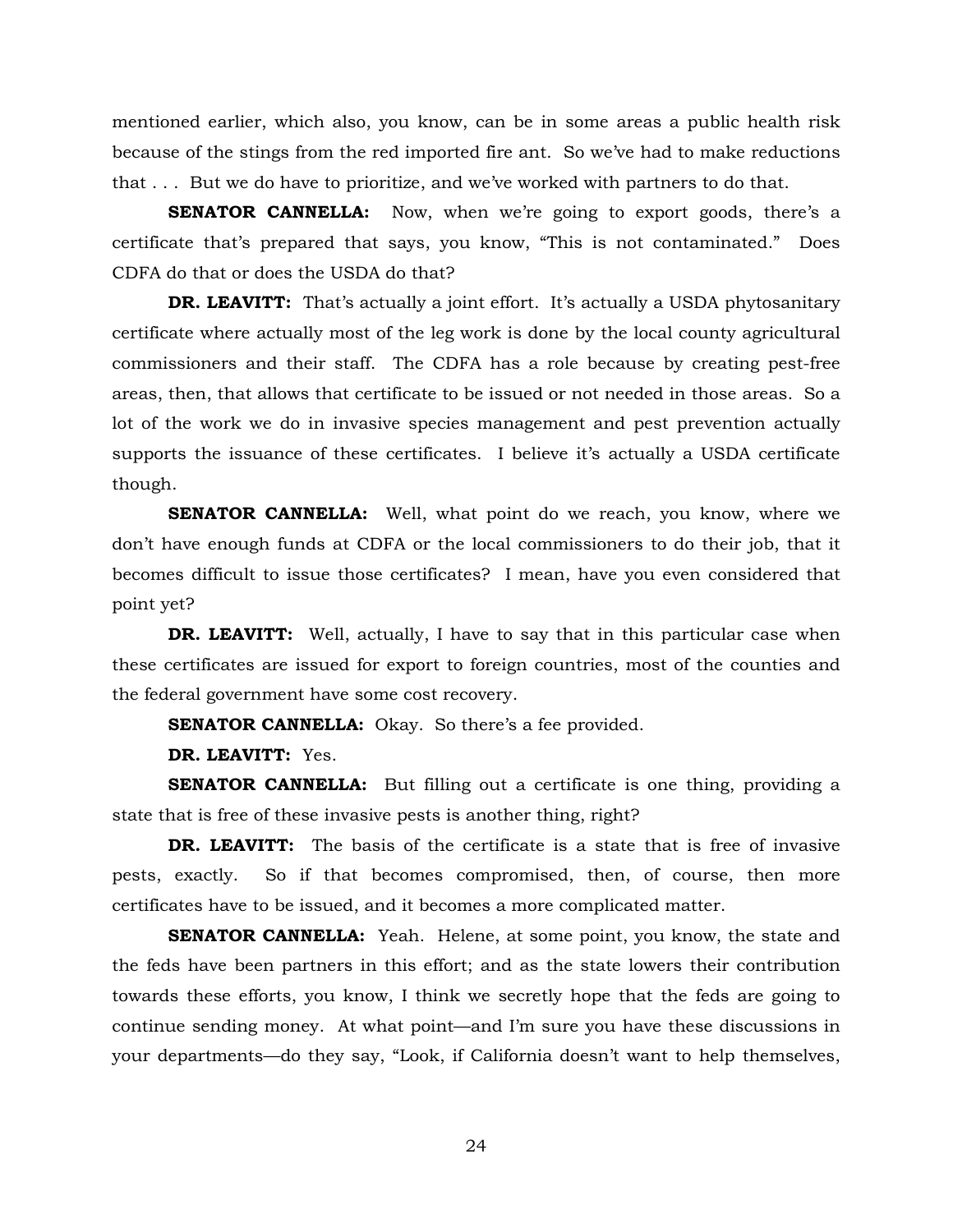then why should we continue providing resources?" Have those discussions started? And is that a concern?

**MS. WRIGHT:** Well, they're kind of ongoing discussions because it depends on the program. And typically what our Office of Management and Budget at the national level likes to see is a 50/50 cost share. Now, only in the case of things like fruit flies we try to maintain that 50/50 cost share. In most of the other programs, it's not anymore because the funds aren't there at the state level and so, consequently, we're trying to fund them with federal dollars. But now the federal dollars are becoming more and more scarce and so we're relying more and more on the Farm Bill funding to make up that gap. How long we're going to be able to continue to do that, I don't know.

**SENATOR CANNELLA:** Okay. And then, Kurt, you mentioned the funding. What percentage of your funding comes through the state? Is that a significant amount or is it all county general fund? I know you talked about it, but . . .

**MR. FLOREN:** Overall, we're probably at about 70 percent revenue offset, but that covers, of course, all of our agricultural programs that include weed efforts . . .

**SENATOR CANNELLA:** Seventy percent revenue offset: do you mean the people who live in L.A. pay for these services?

**MR. FLOREN:** When I speak revenue offset, I'm talking overall for our department and that is a combination of state contract funding and fee-based; but that's overall for our department. When I think of our contracts, I have about a \$40 million budget; and we collect about \$10 million in contract funding from CDFA so 25 percent . . .

**SENATOR CANNELLA:** Has that been lowered; have there been threats that that's going to be lowered?

**MR. FLOREN:** Regarding the contract values?

**SENATOR CANNELLA:** Yeah.

**MR. FLOREN:** Well, again, I've discussed the cuts that have already occurred to high risk pest exclusion, as well as to the overall pest detection program, but . . .

**SENATOR CANNELLA:** Okay. So the state says, "We need to do this," and they contract with the local county to actually do the work. And so, now they've said, "Look, we're eliminating this program so there's no funding and you can't do it, so you can figure out a way to do it on your own dime or not do it at all."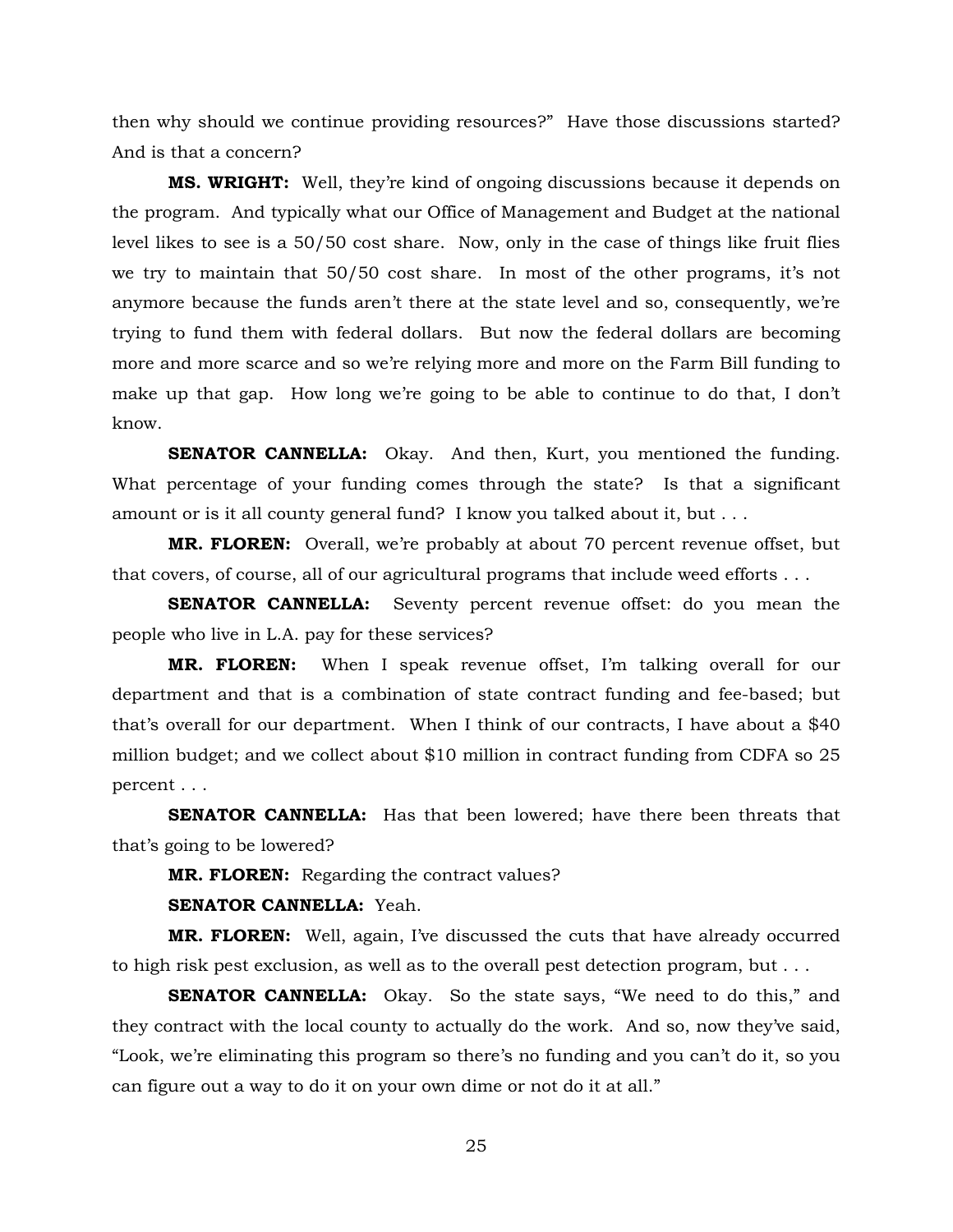**MR. FLOREN:** Well, what's happened here is there's been a very significant consideration of risk-based assessment and so these cuts have not been incurred across the board on an equal basis; and more of that needs to be done. However, any dollars that go to restore, for instance in Los Angeles County, obviously comes out of other counties; and this is that safety net. As we open gaps and open holes, it can just become another conduit for these pest introductions.

**SENATOR CANNELLA:** Okay. Thank you. Those are all my questions.

**SENATOR de LEÓN:** Thank you, Mr. Chair. I'm going to ask a few questions; some of them are a little overlapping. Let me start with Ms. Helene Wright. I was a little confused. So you're with the USDA? Because I have an acronym of alphabet soup here.

**MS. WRIGHT:** Yes, it does.

**SENATOR de LEÓN:** Okay. So you're with the feds.

**MS. WRIGHT:** It's hard to fit it on a business card.

**SENATOR de LEÓN:** And what I want to do is sort of follow up on the same issue, line of questioning, that Senator Cannella initiated, which is the fed's responsibility. I know you have formulas that are a 50/50 match; and given the dearth of resources at the state level, the Draconian cuts that have ensued, right now, obviously, that formula doesn't function any longer. I know that when now-Secretary Karen Ross came to me for confirmation about . . . I made it very explicitly clear to her my expectation with her vis-à-vis the Secretary of USDA, her former boss, Tom Vilsack; and that my expectation is that California, being the eighth largest economy in the entire world, the largest producer of fruits and vegetables and nuts, that California be near the top of the queue or at the top of the queue when it comes to any type of reformulation of fed money. Why don't you give us some of your perspective with regards to that. We've seen what's happened in Florida; we don't want it to happen in California. I have a deep appreciation for the uniqueness of the state of Iowa given the caucus and how that can color many policy decisions. The reality is that California's agribusiness must be protected in every way, form, and shape. As Senator Cannella had stated, without it—I don't think Nebraska is going to be initiating any seedless citrus industry or avocadoes anytime soon. So give me your thoughts. And I know that, you know, on the chain, I'm not going to take your perspective to the bank with me; I know things are so fluid and dynamic. But share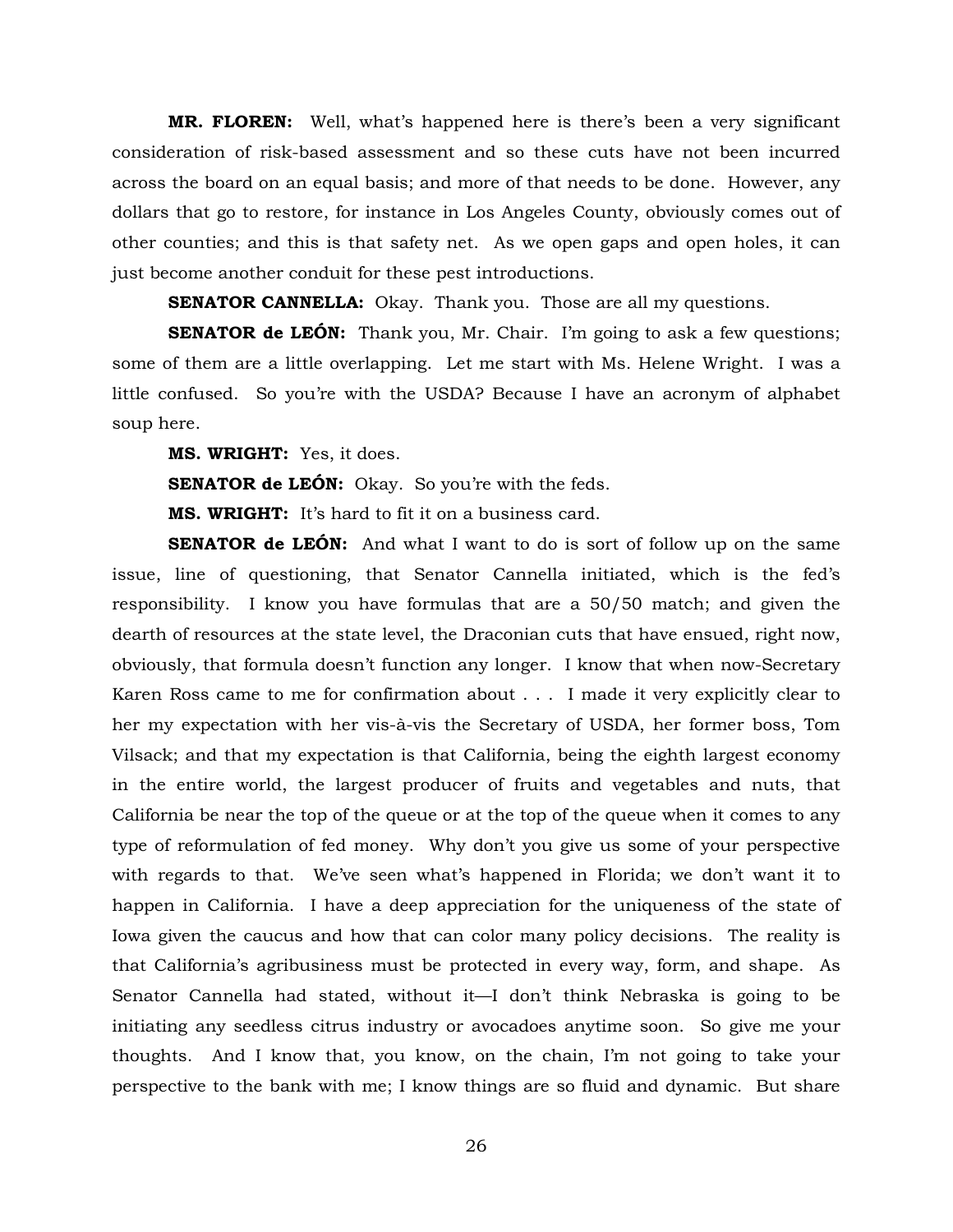with us a little bit about what you believe the fed's commitment is to the state of California.

**MS. WRIGHT:** I think the feds are very committed to supporting the agriculture within the state of California and protecting the environment and making sure that these pests are contained, particularly, the federal pests. And if you look at that map, I mean, there are more red dots in California as far as initial …

**SENATOR de LEÓN:** I saw you make reference to that map, but I could not find it.

#### **MS. WRIGHT:** Sorry.

**SENATOR de LEÓN:** Thank you so much. This is the map right here.

**MS. WRIGHT:** That's the map, well, except it's in black and white. But if you had it in color, those dots would be red, and there are more red dots in California than really in any other state.

#### **SENATOR de LEÓN:** Okay.

**MS. WRIGHT:** And so, we know the threat is there. We know that there's a lot of travel, people coming. We know that the threat of invasive species in California is very high, and so, consequently, there is a large amount of federal funds that gets channeled into California. For example, in fiscal year '11, we had \$40 million in cooperative agreements with the state of California. Most of those were not a 50/50 cost share. And so, obviously, the state of California provides a great infrastructure for us. Without that infrastructure, we wouldn't be able to carry out those programs. So there's a lot of in-kind contribution even if it's not monetary contributions to those programs, and that's fine. We can live with that. That's okay.

We do have the Farm Bill. With Farm Bill money—I think there was \$50 million available—California got \$12.9 million of that. So California has fared very well, and should, as far as the federal money that gets channeled in for these kinds of programs, be they survey or eradication programs. It's very important to the USDA as well because what comes in through California obviously can spread to other countries if we don't contain it here.

**SENATOR de LEÓN:** Do we have a continued commitment from the feds to, given the Draconian cuts that have ensued in the dearth of resources, continue some funding or at the very least, at minimum, be as flexible as possible in working with California as well as the various counties?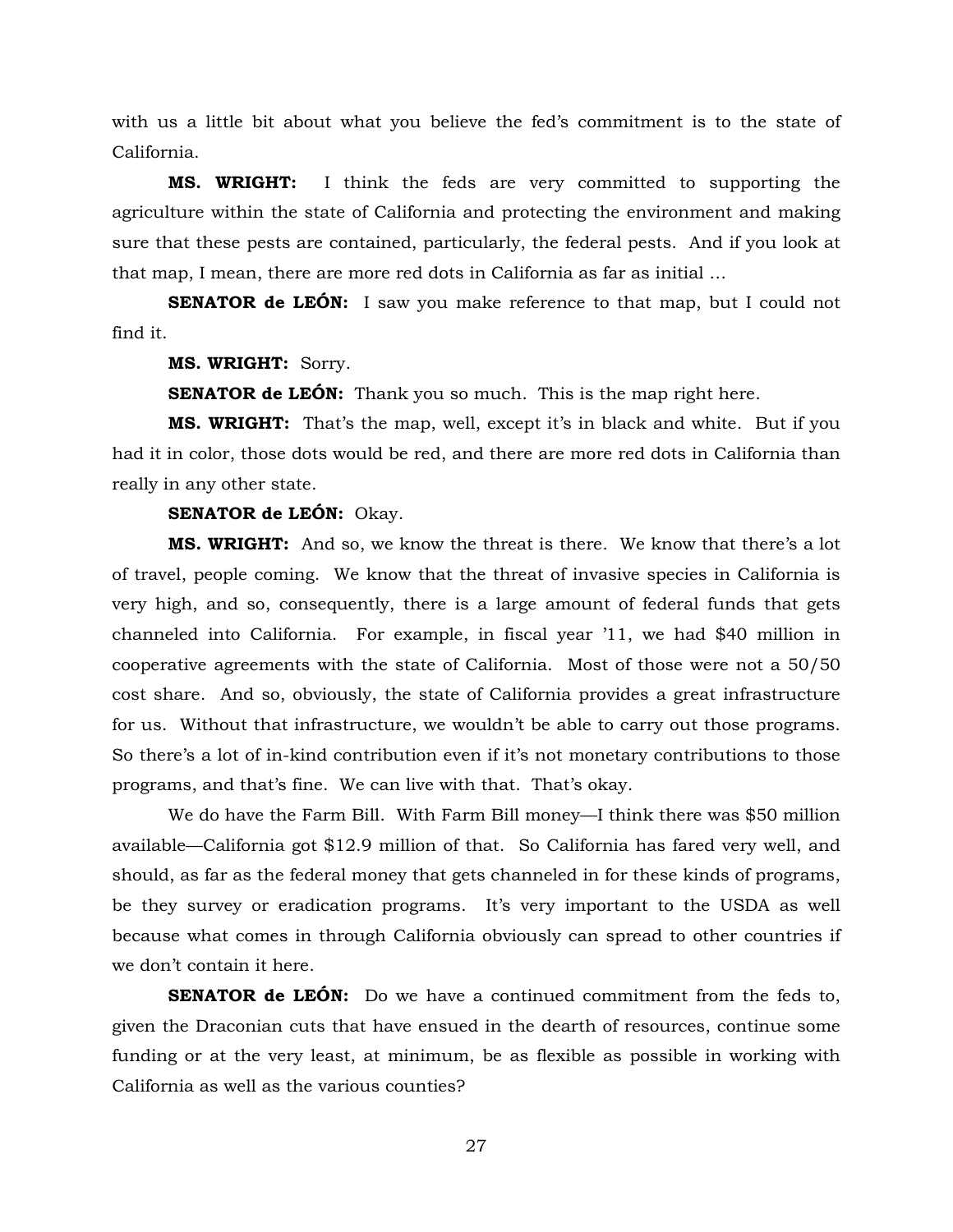**MS. WRIGHT:** Absolutely. Yes.

**SENATOR de LEÓN:** Let me go to Dr. Leavitt?

**DR. LEAVITT:** Leavitt. Yes.

**SENATOR de LEÓN:** When it comes to the huanglongbing, have we detected the disease anywhere in the state of California or just the Asian citrus psyllid?

**DR. LEAVIT:** That's a very important question. We have detected the Asian citrus psyllid in many parts of Southern California, and we have a treatment program that is suppressing it very effectively. We believe that by suppressing it when it does get here it would spread very slowly. But, no, we do not have the citrus greening or huanglongbing here in California. It is widespread in Florida and Brazil and parts of southern Mexico, even, I believe, up to the tip of southern Baja. So we do see it moving slowly toward California; and we believe it's being spread by the vector, the Asian citrus psyllid, and that's the reason we have this program to suppress the Asian citrus psyllid. And we get great support at the borders to keep infested plant material out as well.

**SENATOR de LEÓN:** Florida being a heavy citrus industry as well, what were the differences between our approach in California and Florida's approach in California? And the reason why I would have made the assumption—I think a general assumption—that being such an important industry in the state of Florida, that preventative measures would have been instituted sooner rather than later given the fact that they've had large-spread devastation because of the Asian citrus psyllid and, obviously, the manifestation of a disease that's devastating, in terms of huanglongbing? What did they do wrong?

**DR. LEAVITT:** Well, I'd rather say what we did right and that's that we learned a lot from them.

**SENATOR de LEÓN:** Don't be afraid to say what they did wrong, I know, unless you're going to run for office in Florida; you've got a relative in Florida . . .

**DR. LEAVITT:** Well, we did a lot of things right, and one of the things we did right . . .

**SENATOR de LEÓN:** Well, this is an example that folks who work in state government can also be politicians as well. [Laughter]

**DR. LEAVITT:** But one of the things, to be fair to Florida, is that huanglongbing had been spreading worldwide, and it spread much faster than people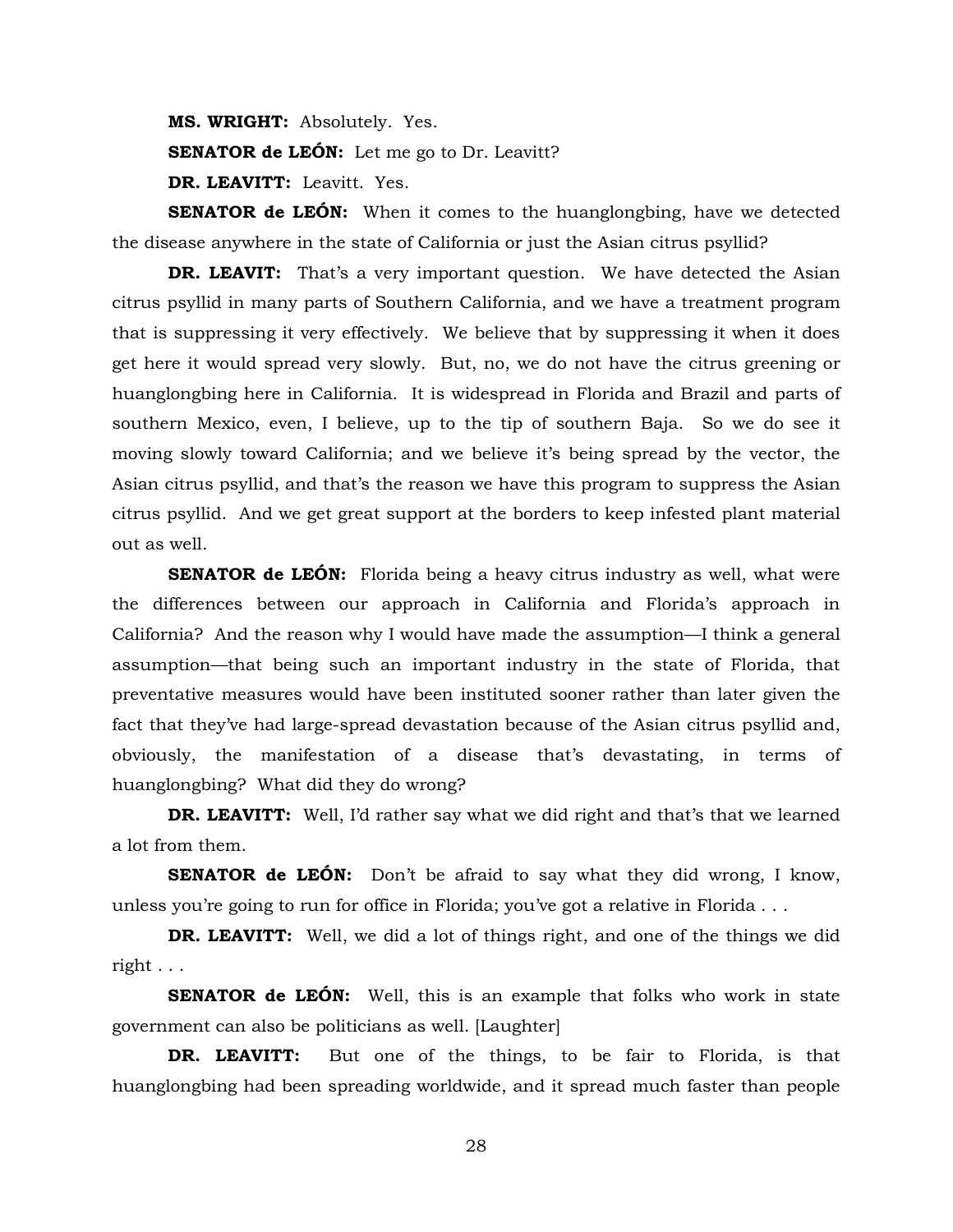expected. And it showed up in Florida and Brazil at roughly the same time. And it may have been underestimated. And the importance of one of the vector . . . one of the host plants called curry leaf may have been underestimated. But as the research has progressed, people have learned how it does spread. They have learned how important the vector of the Asian citrus psyllid is in controlling that and how important some of these other non-directly citrus plants or related plants are. So we've been able to learn a lot from Florida. We've learned a lot from Brazil. In a few minutes you'll be speaking with one of the world's experts on this and that's Dr. Beth Grafton-Cardwell; and I think she'll say . . . She knows a lot about this. But basically, we've learned a lot from it, and we have relied upon our university experts and their contacts worldwide so that we can learn what has worked and not worked in other places.

**SENATOR de LEÓN:** Was it in some ways geographically they just had some bad luck that it got to Florida before it got to California?

**DR. LEAVITT:** Probably it's a certain amount of bad luck. We, of course, are mostly a fresh market citrus market, and they're mostly a juice market. I believe other parts in the world that have ACP have been juice markets. I don't know if that's related, so it could have been just bad luck. But definitely, when the threat was recognized in Florida and other countries, the Department of Food and Agriculture, along with our partners at USDA and CBP and the ag commissioners, instituted a program to immediately begin suppressive treatments. And that has been very effective, we believe, in keeping ACP suppressed and the disease, the citrus greening or huanglongbing, out of California.

**SENATOR de LEÓN:** Now the threat of this metastasizing, is it more so vis-àvis the United States, and more specifically California, is it international or is it domestic?

**DR. LEAVITT:** The threat of the disease coming in?

**SENATOR de LEÓN:** Well, the disease, more specifically the Asian citrus psyllid.

**DR. LEAVITT:** Oh, the Asian citrus psyllid. Yes, we do have Asian citrus psyllid here. We have been very effective in suppressing it in San Diego County and Imperial County. We apparently are being very successful in Ventura County. There's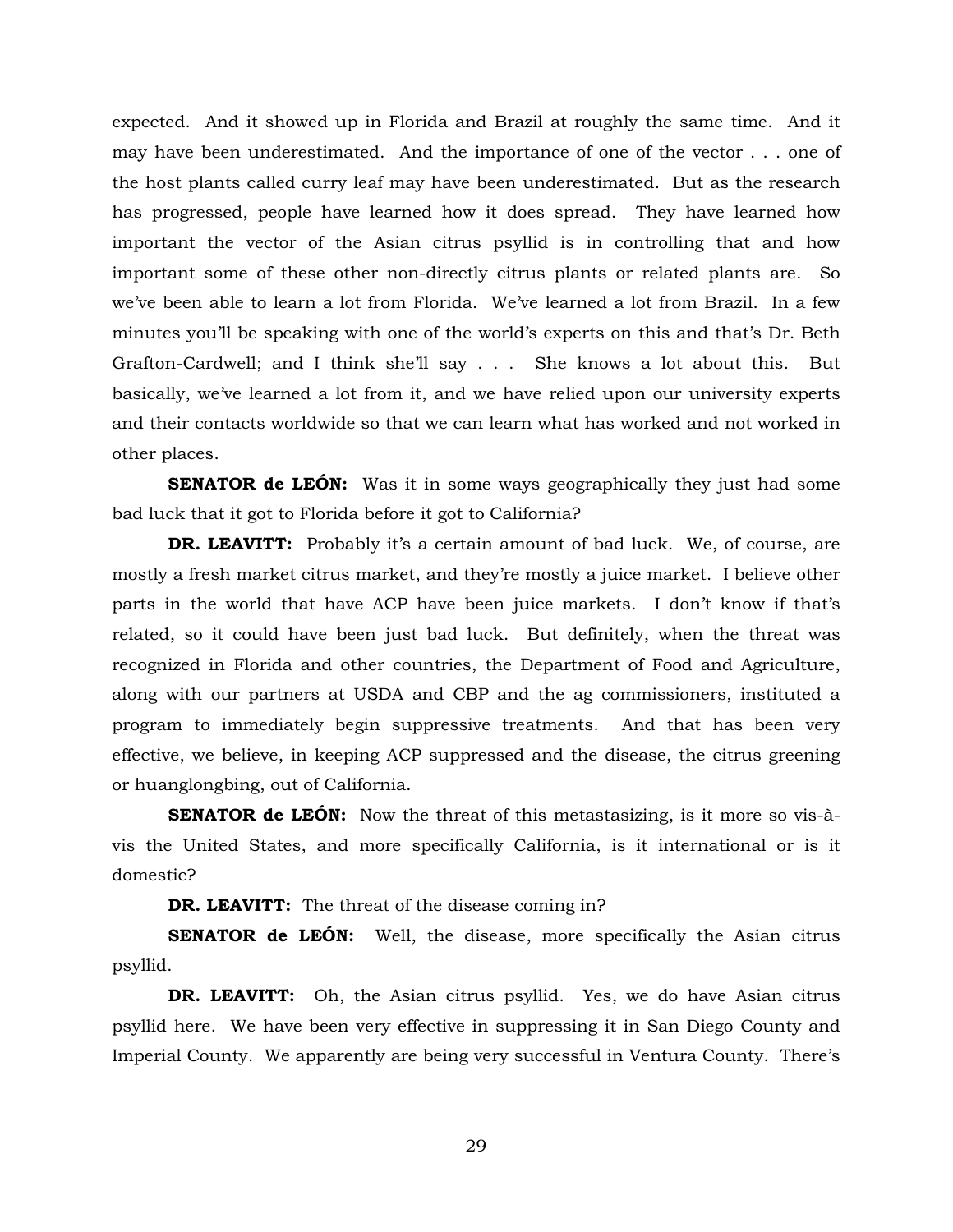not a lot, of course, in Orange Country. It's spreading, probably naturally on winds, to Riverside and San Bernardino counties.

**SENATOR de LEÓN:** But is this a reflection of the movement going from south northwards internationally or is this domestic as well, Florida and other parts?

**DR. LEAVITT:** Well, we don't really know because there is a large infestation, as you said, of Asian citrus psyllid in Los Angeles around Echo Park, as you mentioned earlier. We don't know if it started there and then spread south or it came from Mexico into the U.S. There's no way to know. I believe the USDA has done investigations, and there's no way to know.

**SENATOR de LEÓN:** We just know it's here.

**DR. LEAVITT:** Yeah. It's here. That's what we know.

**SENATOR de LEÓN:** Okay. Thank you very much.

**SENATOR CANNELLA:** Do you have more questions?

**SENATOR de LEÓN:** Yeah, just a couple of questions for Mr. Floren, L.A. County. I appreciate your testimony. My knowledge with regards to anything related to agriculture was limited to nonexistent only a few years ago until I was educated on this issue, specifically, obviously. I thank you for all the hard work that you guys do— L.A. County. And I like the narrative with regards to we do protect the state of California, at least trying to do everything possible to prevent it metastasizing elsewhere. Where have we found the Asian citrus psyllid in L.A. County? Or is it more pervasive and why?

**MR. FLOREN:** Asian citrus psyllid was originally found in the Echo Park area.

**SENATOR de LEÓN:** In my former Assembly district and now current Senate district.

**MR. FLOREN:** But for all practical purposes . . .

**SENATOR de LEÓN:** It was the lemon trees I have in the front.

**MR. FLOREN:** We have found it throughout the Basin. It's pushing all the way out to El Monte, Pomona area; it's been found in the westernmost parts of the San Fernando Valley, south to the ocean. So what is unknown, two things: where did it come from and where did it really gain its foothold? The reason I refer to that as something of a poster child is I think in hindsight it's logical to suspect that that pest had been here for some time. And it's not that we've been witnessing necessarily the spread of it, it's just we're identifying how far it had spread exactly.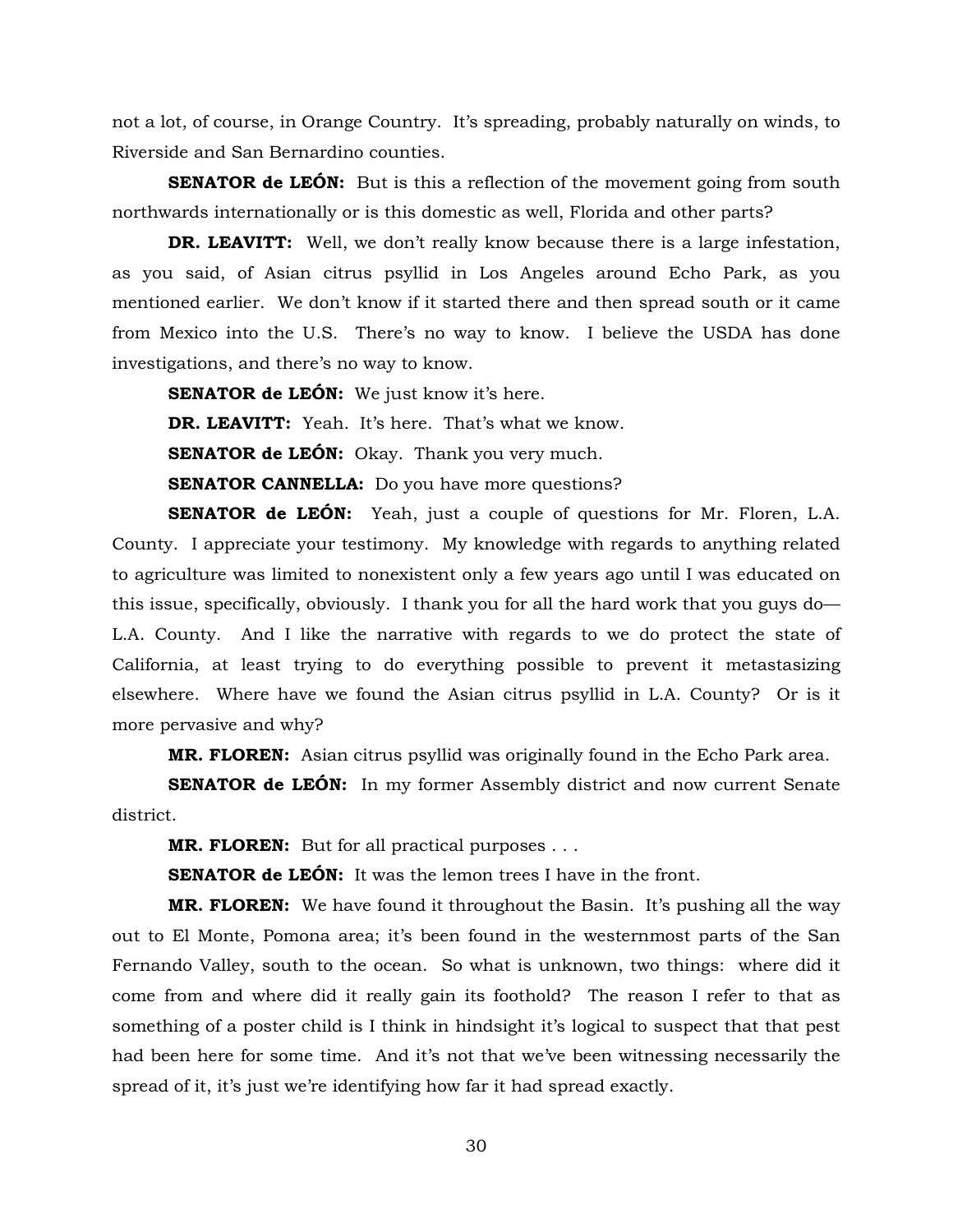**SENATOR de LEÓN:** So let me ask you a question—and I know there will be maybe some experts in the next panel. So the Asian citrus psyllid may have been here for quite a while. Is it possible that, and I'm not a biological expert and I'm sure the next panel perhaps will be able to answer—do they carry huanglongbing and it's dormant and something triggers it or how does . . . What is the difference between an Asian citrus psyllid that's on a tree in Echo Park and an Asian citrus psyllid that is carrying huanglongbing in Florida?

**MR. FLOREN:** That is the only difference, the fact that the pest has ingested that disease itself and becomes a carrier. The pest is the vector. The concern at this point is that the "highway system" is being set up, in other words passing from insect to insect and then plant to plant. All that needs to be done is to drop in the disease. The distribution network is in place. And so the efforts to control, suppress, perhaps eradicate Asian citrus psyllid is to do away with that network. This would be akin to glassy-winged sharpshooter, which we deal with tremendously here as well. We're generally infested with glassy-winged sharpshooter, that is the vector for Pierce's disease which wiped out the wine industry in Temecula, obviously poses the great concerns for our tremendous wine-producing areas within the State. Glassy-winged sharpshooter vector is the disease. The damage isn't so much from the pest; it's the potential for it to vector.

**SENATOR de LEÓN:** And two more questions: One is, at the street level, how do folks know? I'm suspecting . . . I'm a homeowner, Echo Park. I have a couple of citrus trees in the front yard and in the backyard. How do I know that I have an Asian citrus psyllid? Do you guys roam around? How does that work at the street level, when all of a sudden you discover it?

**MR. FLOREN:** This may be better answered by Dr. Leavitt because the actual treatment program is principally a state activity. Correct me anywhere that I'm wrong, but anytime these treatments are being proposed and being undertaken, direct notice is given to each of those homeowners of the situation, what the materials are, and what the activities being undertaken are.

**SENATOR de LEÓN:** So that means folks just show up, and you put a pamphlet in someone's door saying, "Beware XYZ eradication"?

**DR. LEAVITT:** We have a large education campaign, as I mentioned earlier, going on with USDA and others and that is kind of a general education. But when we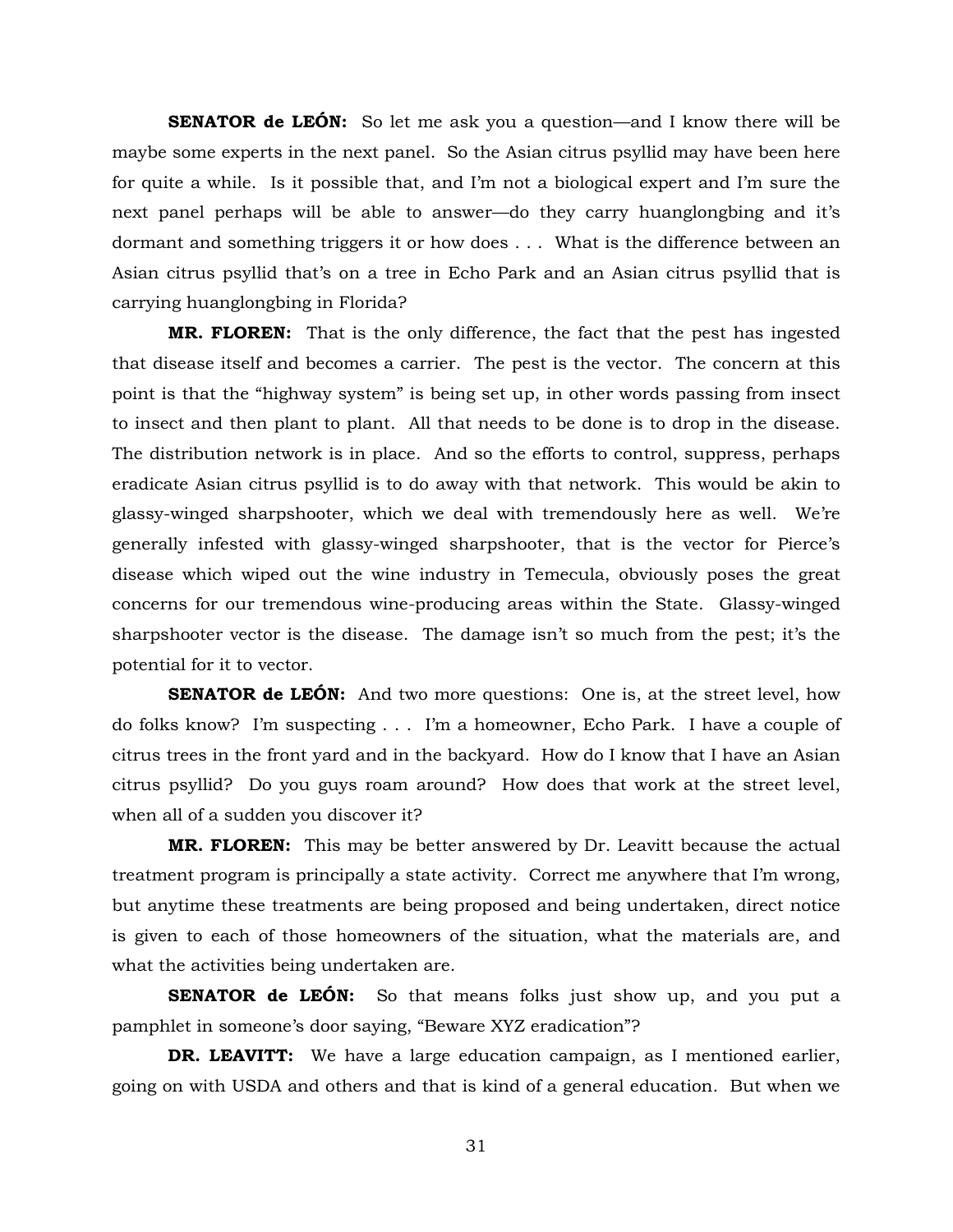do actual treatments (and in Echo Park we have quite a few), basically several days before we show up to do the treatment, we knock on everyone's door. We try and talk with someone personally. We leave them information. If there's no one there, we leave information there. We mail information to every resident that's going to be affected. We mail information, including treatment and health information, to public health county health directors, to local hospitals, and other public officials, to mayors, city and county councilmen. And then the day actually of treatment, again, we make doorto-door contact with every household involved and then we also leave information at that point and then often have also follow-up contact with every person. And then, of course, we have a pest hotline, 1-800 . . . I can't remember the number but a pest hotline which people can call basically 24 hours a day and get pest information, and a lot of people do.

**SENATOR de LEÓN:** Okay, the last question, for Mr. Floren: your budget in the aggregate is, per fiscal year, on the average is \$40 million.

**MR. FLOREN:** And again, that involves both our agricultural and weights and measures activities.

**SENATOR de LEÓN:** Let's disaggregate that right there.

**MR. FLOREN:** Okay.

**SENATOR de LEÓN:** Let's disaggregate your \$40 million figure. What is it specifically for agriculture for L.A. County?

**MR. FLOREN:** About 30 million of that.

**SENATOR de LEÓN:** And of that 30 million, let's disaggregate that. Let's go a little deeper. How much of that is from the state?

**MR. FLOREN:** About 10 million.

**SENATOR de LEÓN:** About 10 million, so about 33 percent. Of that, how much do you know is projected for a cut?

**MR. LEAVITT:** Well, this last year we had various cuts, including the high risk program and others that did affect the trapping program. Over most of the cuts that were taken in this current fiscal year, as we mentioned, were for noxious weed programs, weed management area programs, and for the red imported fire ant; and there were cuts to Pierce's Disease Control Program and biological control. Most of those didn't directly affect the trapping in L.A. or other counties because when we did the priorities with our partners that's what we wanted to protect most, was detection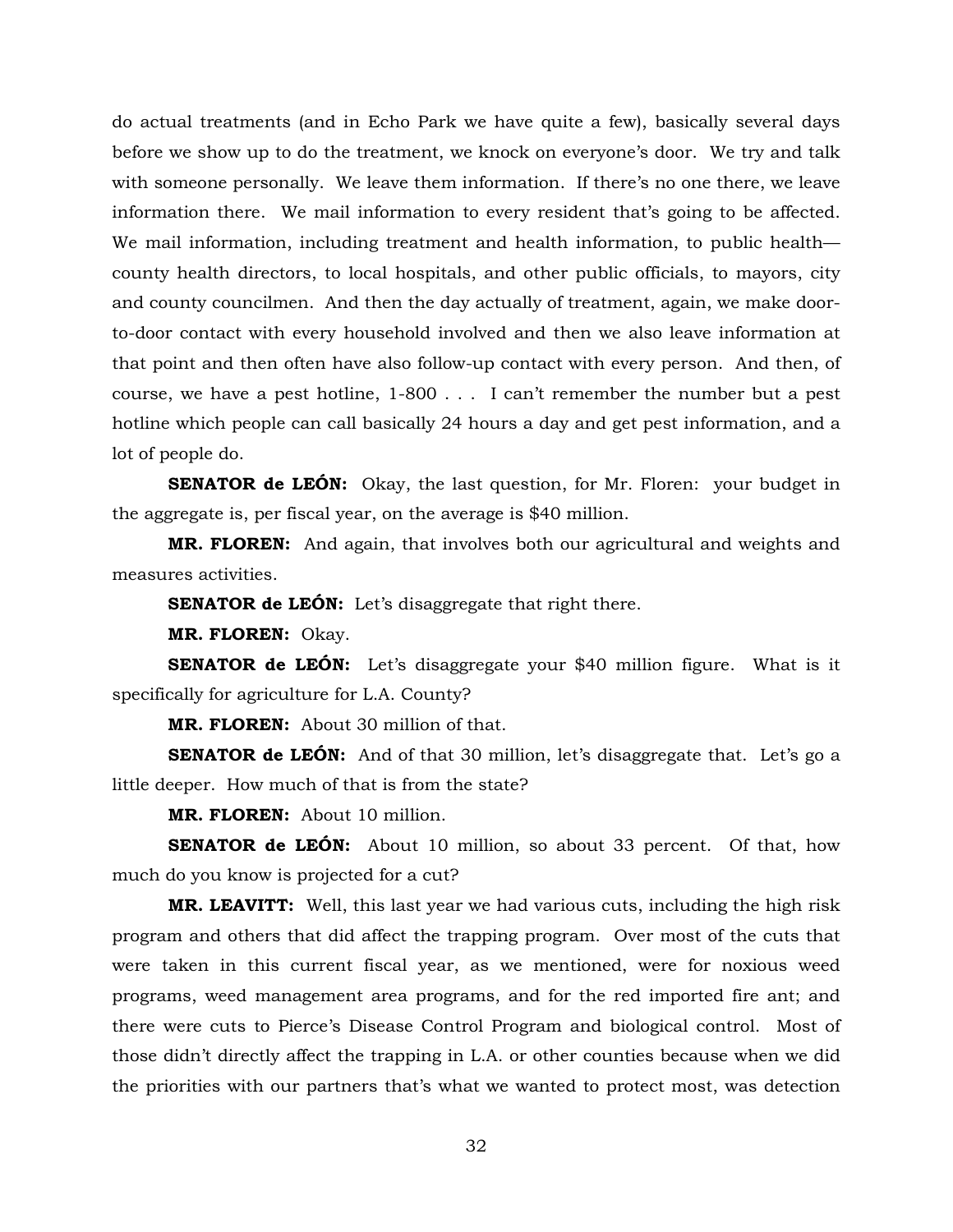trapping. Of course, as Kurt said a few minutes ago, we're looking at possible other reductions in the next year. We don't know what they're going to be until they get the Governor's budget out. But definitely, we're still trying to protect trapping the best we can.

#### **SENATOR de LEÓN:** Okay, thank you.

**SENATOR CANNELLA:** Okay, thank you very much. And I'll have the next panel start working their way up. We are behind about 30 minutes so keep your comments concise and to the point and then if they go . . . I have to leave at about 12:30, so if you're still continuing, I'll make my way, and Senator de León can take over from that point.

Thank you very much for being here. We have Dr. Beth Grafton-Cardwell, Dr. John Kabashima, and Mike Babineau. Thank you.

**DR. BETH GRAFTON-CARDWELL:** I have a handout which you should have in your packet there.

I am Beth Grafton-Cardwell. I work for the University of California out of the Department of Entomology at UC Riverside. However, I've been stationed for the past 20 years in the central San Joaquin Valley. And my specialty is looking at citrus IPM, so I have 20 years of experience trying to integrate pest management practices for citrus growers and deal with invasive pests as they come in. And so, I have experience with glassy-winged sharpshooter and Diaprepes root weevil, and the Asian citrus psyllid. And because of my extension background, I'm heavily involved in all sorts of committees that deal with communication and outreach to the urban communities, so I'm very familiar with the urban situations.

I also recently became leader of the UC ANR Endemic and Invasive Pests and Diseases Strategic Initiative, and I'll talk about that more later. But that also gives me a role in the University of facilitating research and extension personnel to address problems like invasive pests.

So, that's my background.

Okay, the next page.

Why are invasive pests establishing at a faster rate? We've already talked about this a lot, that we have an increasing world population and hugely greater mobility of people and products and a lack of understanding by the general public of what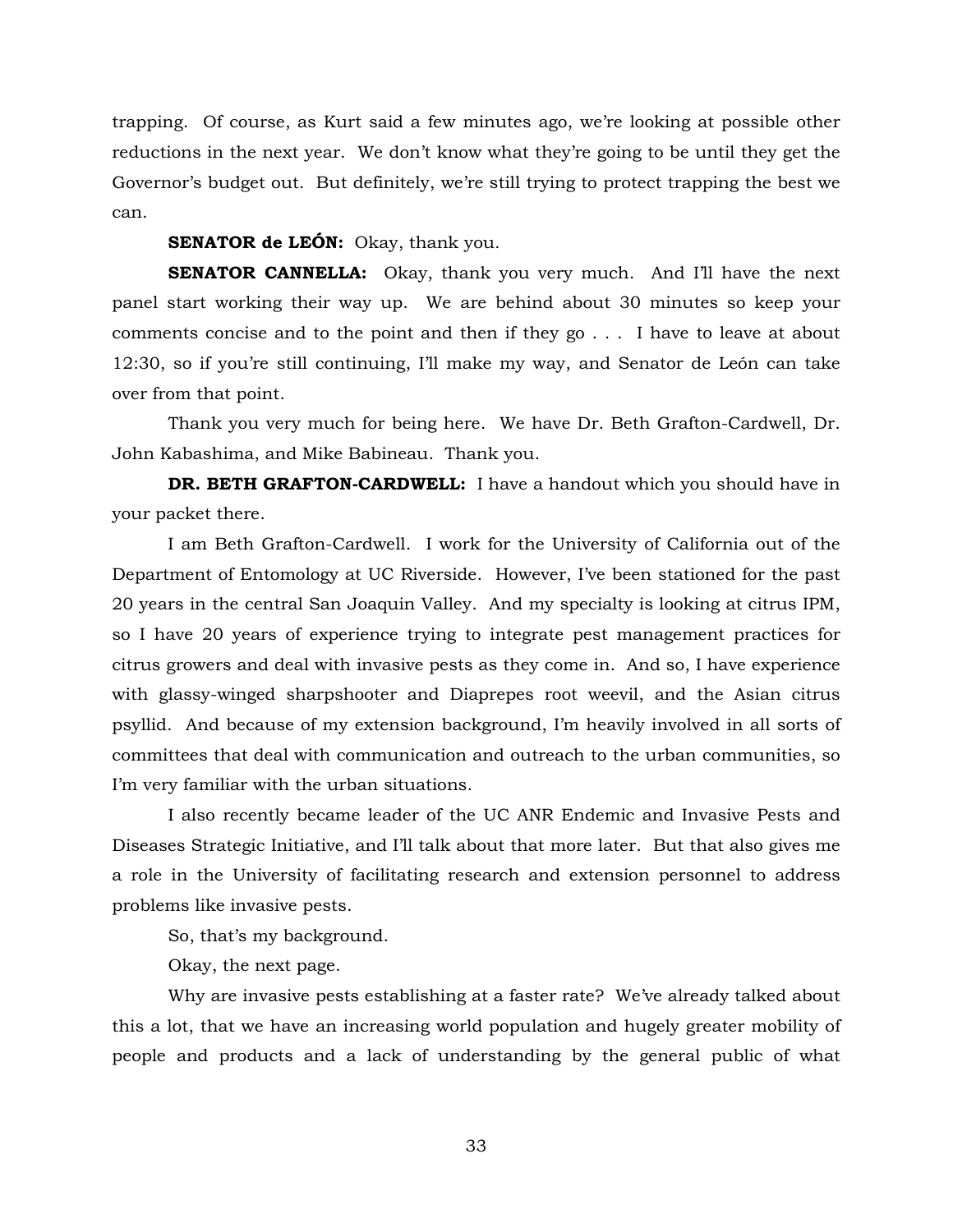spreads pests and diseases, and so, that's why we're seeing it happen faster and faster.

The first ten years of my position I talked about the same pests and citrus IPM. The second ten years, every other year, I'm introducing a new pest to the citrus growers and how they're going to manage it and what they're going to do about it. So I've seen personally in my career a big change.

How do invasive pests get here? Self-introduction by flying, walking, crawling, riding on winds and hurricanes, and through the assistance of humans, either deliberate or accidental. Obviously, we can't do much about hurricanes and winds, but we can do something about how insects and diseases are transported. And we have talked a bit about that already too, that there are hitchhikers in vehicles and planes and ballasts of ships and on packing materials.

How do invasive species affect us as the urban community? It can be something as simple as honeydew and sooty mold on cars and furniture, and we saw that with the ash whitefly epidemic that happened 10 or 15 years ago. That pest came over from the Middle East. It arrived without its natural enemies. And the University (and I'm going to talk a lot about our role in how we respond to pests and diseases), the University has the basic role of looking at the biology of the organism; how did it get here; who is it; why is it here?—then developing management techniques. That could be cultural, host plant removal, or things like that, chemical. Often the animal arrives without its natural enemies and so the first line of defense is, "let's use chemicals and try to eradicate it."

We also study the biological control and, in the case of the ash whitefly run, a parasite that was very, very effective in reducing its numbers and has now eliminated it as an irritation for the general public.

We also provide the scientific basis for regulatory decisions, like how can we better trap it, how can we better treat it?

And then finally, with our extension role, we educate the public so that we remove the fear level and give them practical methods of managing pests.

How else do they affect us? Well, they can be directly damaging to our landscape trees that we use for shade, for windbreak, for just the beauty of our communities; and that can affect us as homeowners or utility companies or county managers; it goes on up. And the people have to bear, or the utility companies or the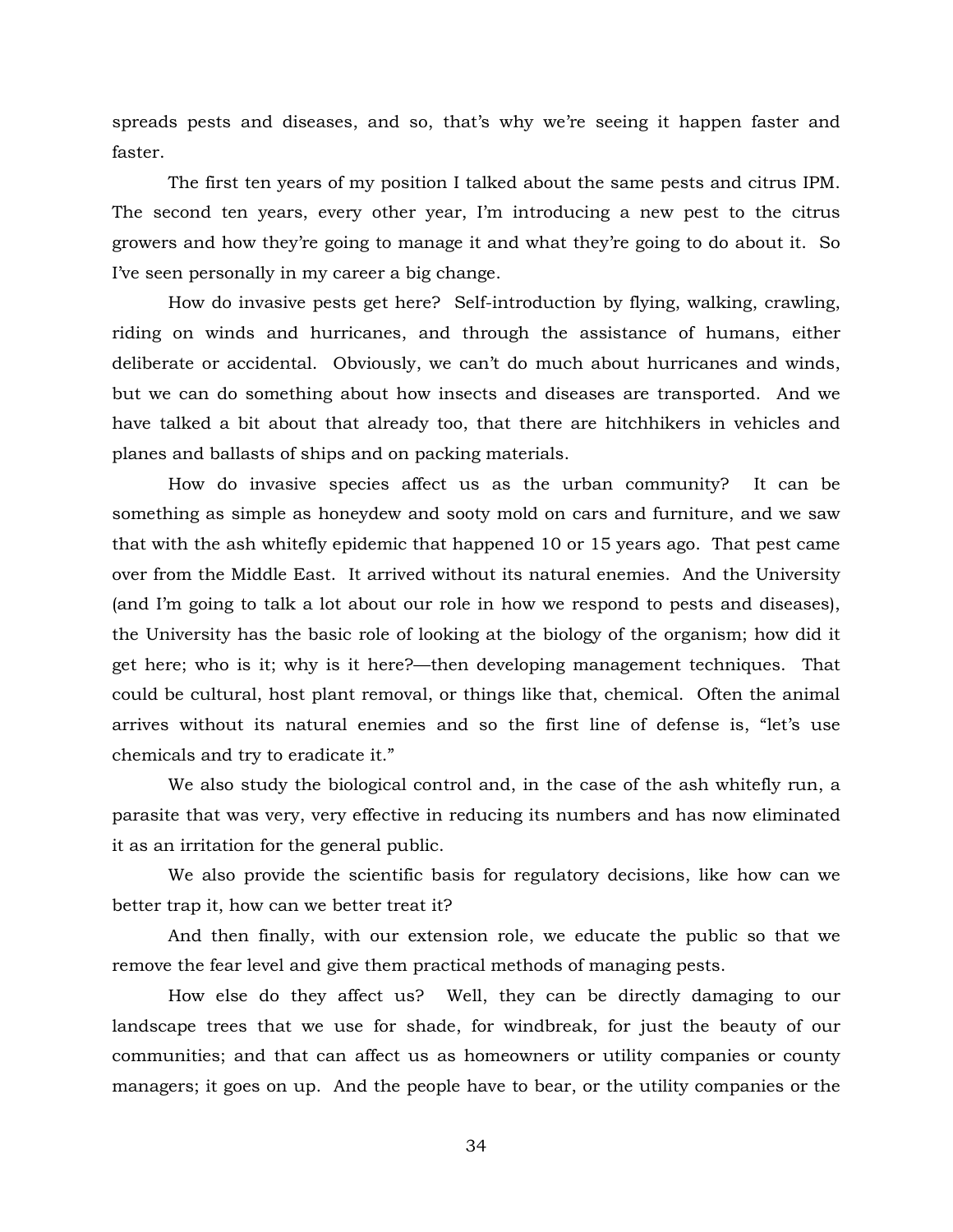county managers have to bear the brunt of the cost of that when they do lose trees. Right now, we have several . . . and I could have listed many, many, but I'll list a few pests that are directly damaging trees and causing loss of trees:

- Diaprepes root weevil came in from Florida. Its larvae feed on the roots of plants. It's got over 250 hosts. So it can basically attack any shrub or tree or bush that's in someone's yard and that's having an impact in Southern California.
- The golden spotted oak borer has come from Arizona, and it is affecting oaks, which we have a lot of in California.
- The red palm weevil has hit the news recently, and it is affecting palm trees and can be devastating. The larvae can bore into the trees and cause death of the trees. And you can imagine what L.A. would look like without its palm trees. So they can be directly damaging. They can also vector diseases, and we've talked a bit about that.
- The redbay ambrosia beetle transmits a laurel wilt fungus. It probably came here from South East Asia in packing materials. And it's threatening our bay laurels.
- The glassy-winged sharpshooter came over a few years ago. And it can transmit Pierce's disease to grapes, which is an agricultural issue; but it can also transmit oleander leaf scorch to oleanders. And we have oleanders growing up and down the State on our highway systems and in our backyards and that disease can devastate oleanders and wipe them out.
- And then one subject near and dear to my heart because I've worked a lot with it is the Asian citrus psyllid and the huanglongbing. It came from Asia to Florida. It probably got to us through Mexico.

You asked a question about what are we doing differently than Florida or why did Florida have such a bad problem. They had previously had a disease called canker and had managed canker by eliminating citrus trees in urban situations and caused such a panic to the urban growers that when the huanglongbing arrived they said, "We're not removing anymore trees. You've already taken out my trees for canker; huanglongbing, we're not going to deal with that." So the whole sociology of working with urban situations is just really different than agriculture.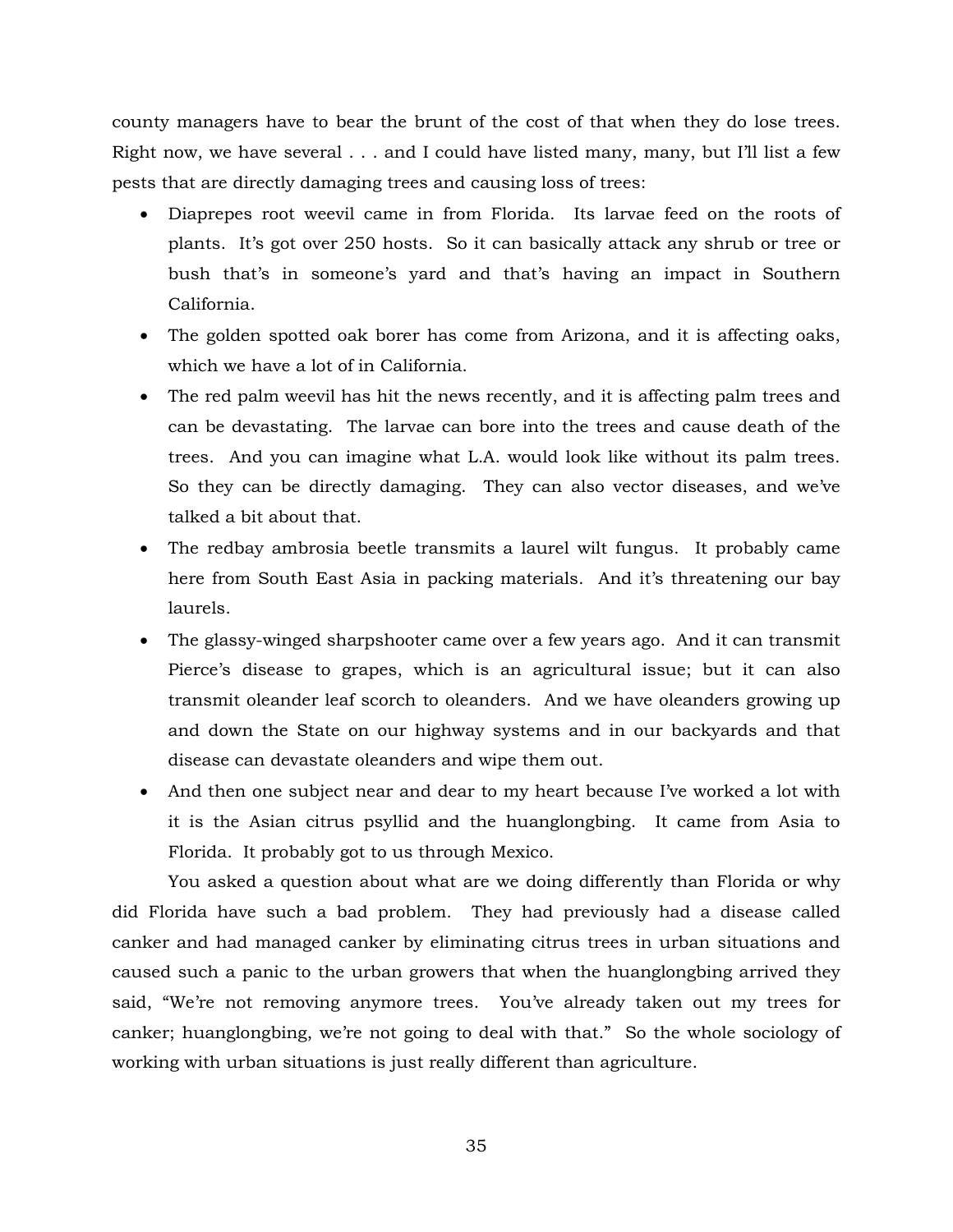How do invasive species affect us? Sometimes the diseases spread on their own. We've had sudden oak death come in probably from Asia, and it has taken out a lot of oaks in California and affected our parks, which also affects our urban population.

And we often talk to our urban population about local homegrown gardens: "We want you to be growing gardens, growing your own fruits and produce." And then we have pests come in that are very, very damaging and very difficult to control with pesticides. For example, the European grapevine moth would be attacking grapes, obviously. The brown marmorated stink bug attacks vegetables of all kinds. We've got this spotted-winged Drosophila coming in that can affect cherries and berries. So there's a lot of those types of pests. Even though they're more ag oriented, they're affecting our homegrown backyard vegetables and fruits.

We've also talked a little bit about the mussels and the killer algae that come in boat ballasts and affect power plants and fishing and boating, and that's really important also.

And then, they also affect our parks. We have a number of weed pests that come in, such as fountain grass, which can lower the diversity of the native species and increase fire hazards. Scotch broom is another example of that. The University research has shown that the Scotch broom has a high oil content; and if it takes over the understory of forests and catches on fire, it acts like a torch to light the trees above it. And so, we can't have invasives like that taking over and increasing fire, especially when they're adjacent to urban areas.

There are also things like the giant reed, which has taken over a lot of waterway areas and: a) it decreases the diversity of the native plants but, b) it also utilizes a lot of water. So it's actually reducing the amount of water that's available for urban areas.

And then finally, they can affect us directly as humans. Things like the brown widow spider have been introduced into California from Africa. And it is not nearly as bad as the black widow spider, but it's still something that we have to be concerned about. We've had Newcastle disease virus come in, and that's affecting animals. And then we have West Nile virus that has come in from Africa that is affecting humans as well as animals. So we have a big impact on us directly and through our pets and animals.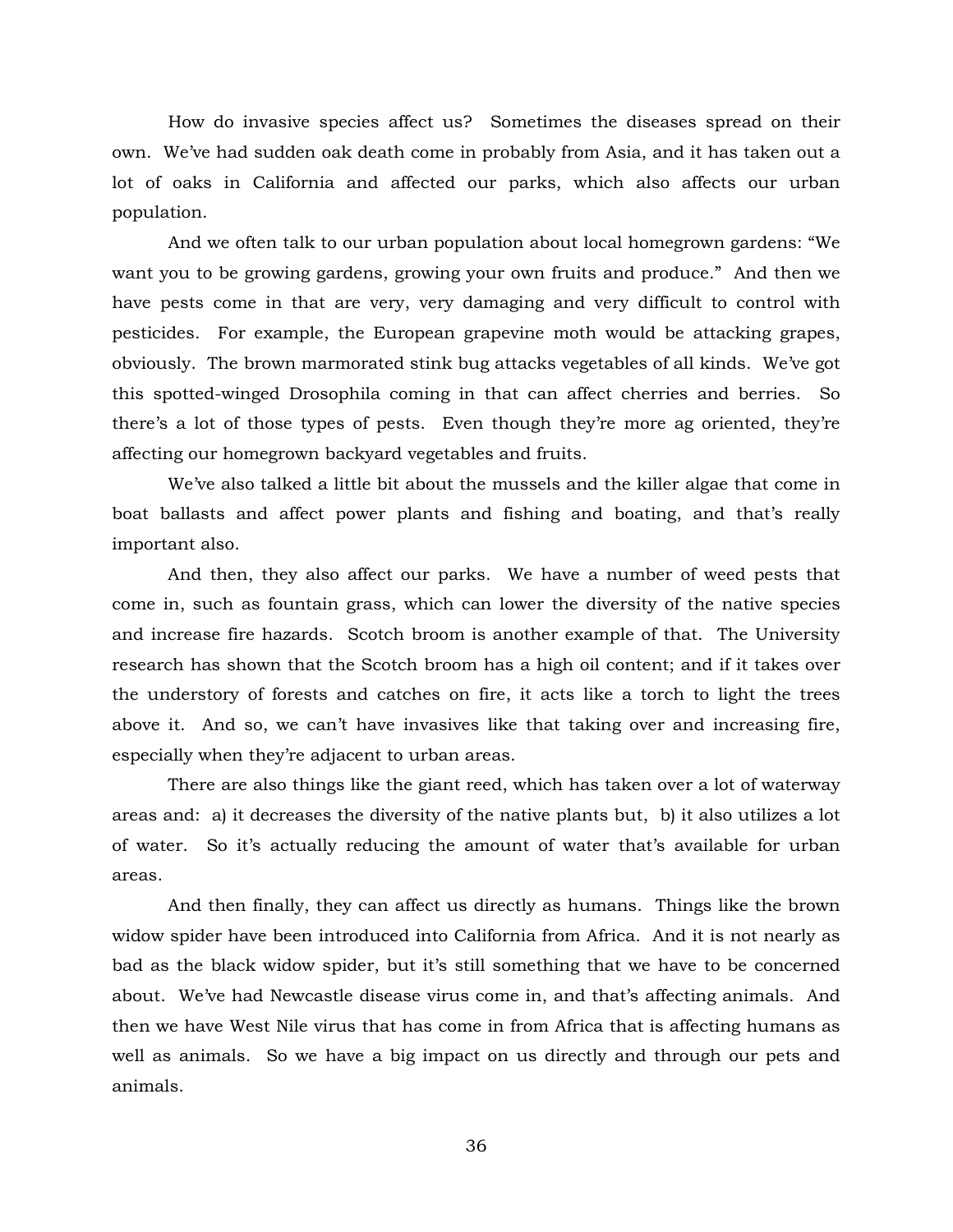Why are they so hard to control? Often, they're well-established before they're detected, and chemical treatments are often not registered for urban areas. The urban population resists control because they don't understand the impact of invasive species.

So what's needed? Everyone has talked about exclusion and eradication because of the high cost once these things become established. And so, again, I would reiterate that the border, port, and quarantine controls are absolutely essential. Research is absolutely essential, and that's where the University takes a really strong role, looking for natural enemies and other control tactics proactively before the insects or diseases ever even get here; and helping organizations such as CDFA develop science-based eradication programs and then enlisting the help of the general public in that fight.

What is the role of the University? Well, we've had several organizations within the University of California that have contributed significantly to research and extension. UC Riverside has had a Center for Invasive Species Research since 1994. And right now, they are primarily a website with information about exotic species, and they have conferences and do coordinating of research. That website is a great place to go to learn some basic details about various invasive species that are now here.

UC Davis has the UC IPM program, which has both urban components and agricultural components. And in the years 2001 through 2009, there was funding through Senator Feinstein, some federal funding that came available, about \$10 million, that supported about 100 exotic pest projects. And that was a really important program. We don't have that program any longer, and we really miss it. But I'd say about 20 percent of those projects were on urban pests in specific and; of course, the agricultural pests also affect the urban population.

And then finally, the Division of Ag and Natural Resources right now has sort of reorganized thinking about how to solve pest problems or problems in general. And there are now four strategic initiatives: one on natural resources, one on healthy families, one on water (actually there's five now because we added water), one on basic food commodities, and one on invasive pests and diseases. And the University has taken a lot of money from special programs and eliminated those programs and combined the funds to create a competitive grants program. And I, as the invasive pest strategic initiative leader, my job is to sort of organize the troops, get the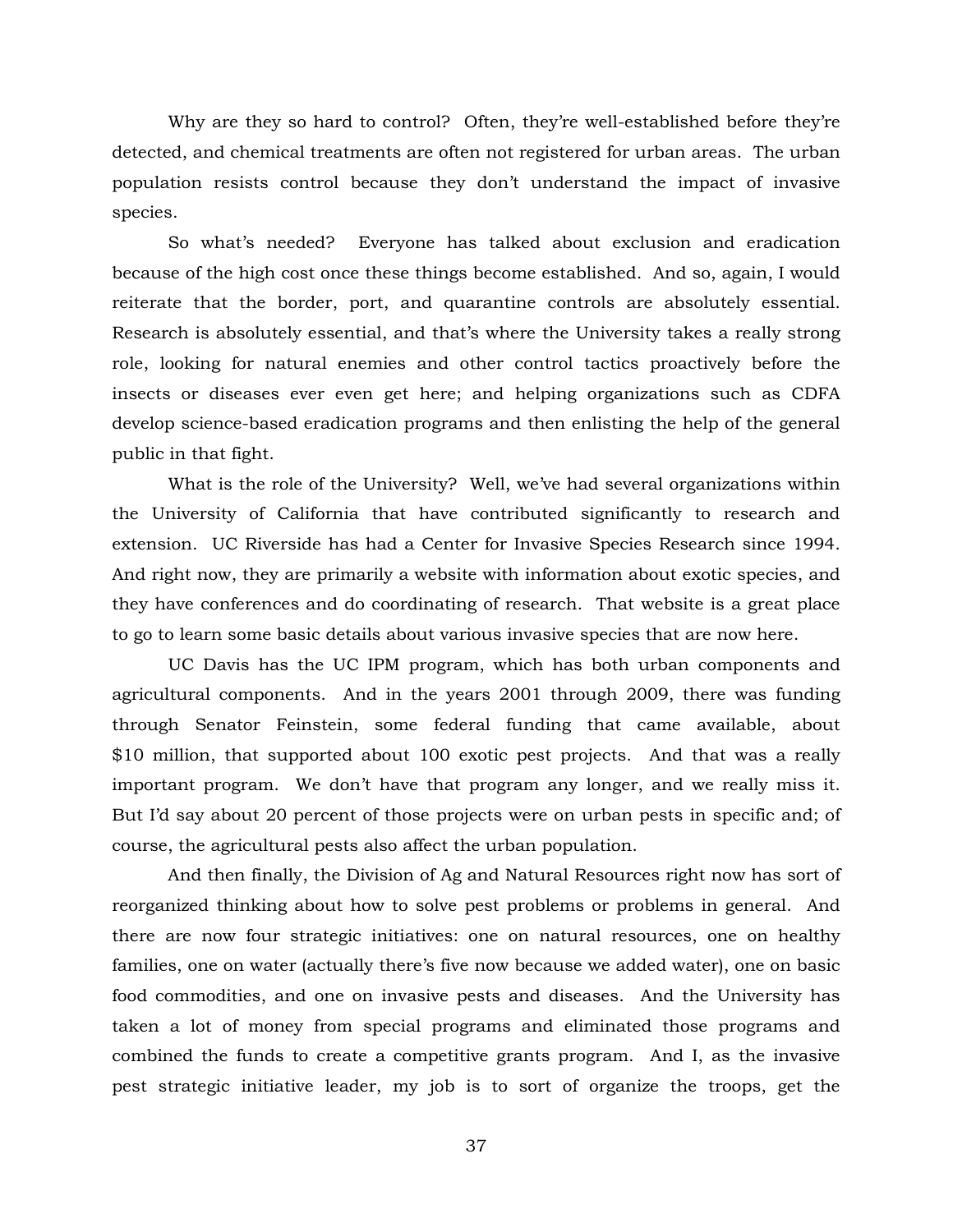researchers and the extension people working together to solve pest problems as quickly and as completely as we can as groups. And so, those groups can apply for that competitive funding. So we have a small amount of funding that's going into that, several million dollars a year. And, of course, my group has to compete with the other groups, the water issues and the healthy families and things, for the same competitive funds. And this year, we funded a project on Asian citrus psyllid, one on identifying nematodes, one on the golden spotted oak borer; and one of the most interesting ones, I think, is one project is going to go to foreign countries and develop pheromone detection systems for pests that aren't even here yet so that by the time they get here we'll be able to detect them as soon as they arrive. So that kind of forward-thinking research is going on in the University of California.

And I'll just finish with: the role of the University of California is to study the pests and diseases, develop the management programs, provide a scientific basis for regulatory programs, and then train the trainers and educate the public to make it all happen.

And I just want to thank you for allowing me to be here today.

**SENATOR CANNELLA:** Thank you very much. Appreciate your testimony. Dr. Kabashima. And if we keep to about the same timeframe, because as I said, I have to leave at 12:30. I'd like to hear all the testimony.

**DR. JOHN KABASHIMA:** Uncharacteristically, I can be quite short because Dr. Grafton-Cardwell and I actually looked at each other's presentations, and I'm just going to supplement a little bit.

I talked to Ken Spence, the symposium that CDFA had, and we had some interesting discussions that I thought I might embellish a little bit what she's saying. Her talk was very comprehensive so she covered all the main details.

But one thing that I want to speak about in the urban situation is I actually work with ag, natural systems, and urban environments, so I work with all of them. As a farm advisor, we're the "boots on the ground." We're the "blue collar" scientists. So when everybody is doing everything, we're the ones down there in the trenches trying to make things work. So we can have the best plan in the world, but implementation is very important. So being with the University, we serve somewhat of a neutral role. We're one of the few people who can say, "Hi. I'm from the government. I'm here to help you," and really mean it. And so, people tend to work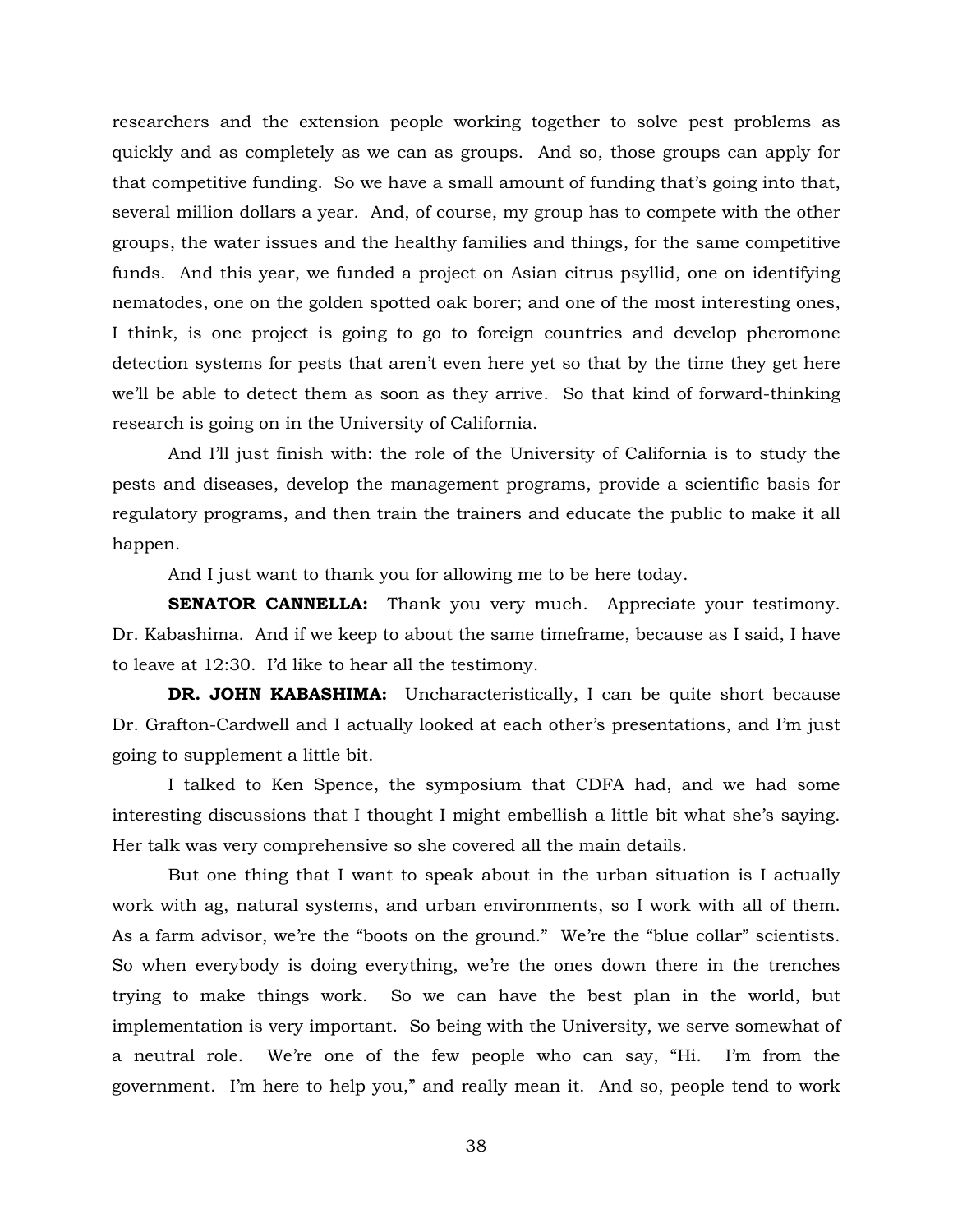with us and confide in us and cooperate in ways they may not normally with an agency that comes in on an emergency response basis.

One of the things that I wanted to point out is that when I was growing up in Southern California in the '50s, '60s, and '70s—and I actually even worked for one day for the L.A. County ag commissioner's office before I was laid off by Prop 13—I used to drive through L.A. County. And I did urban pest detection for many years in college and that was a program to try to do early detection. One of the things that I noticed back then was that I could drive for miles before I got to another city. And the thing that's changed, really . . . We still have the ideal climate, all the trade and tourism, but one thing that's changed is that we have landscapes that go basically from the Mexican border all the way up the coast; and in those landscapes, you find every type of plant grown in the world. It's well irrigated, heavily fertilized, and so what we've done is we've created what I call the "urban incubator." And there lies one of the main points I want to make to you, is that not only is this is a concern to the urban landscape because it is vital to the environment . . . We know the advantages of having greenery for the air quality, etc., cooling of the environment. But one of the things we have here now is we've created a situation where anything can land in Southern California and instead of landing at LAX and going a few feet and dying, because it is basically a semi-arid area, it can find host material. And what we're noticing is that many of these pests come here and they change their behaviors. So they are adapting to a situation where they go from its native habitat with limited host range material, and they get into an area where there's things they've never seen before that they might adapt to.

We're also seeing, for instance, what Pierce's disease, the Xylella fastidiosa bacteria, that wiped out the grapes . . . Well, we're finding out now that in the urban environment there are alternate hosts that are serving as reservoirs for new strains of this bacteria; and because the plant material is so dense and so varied and has a very efficient vector, we're seeing mutations crop up that we have no idea what the implications are to the urban environment and to agriculture. Many trees that are reported dying, we are now seeing are dying from new strains of these bacteria that have mutated in the urban environment. So that's a really important aspect of identifying the urban area as a critical target for more study and more effort.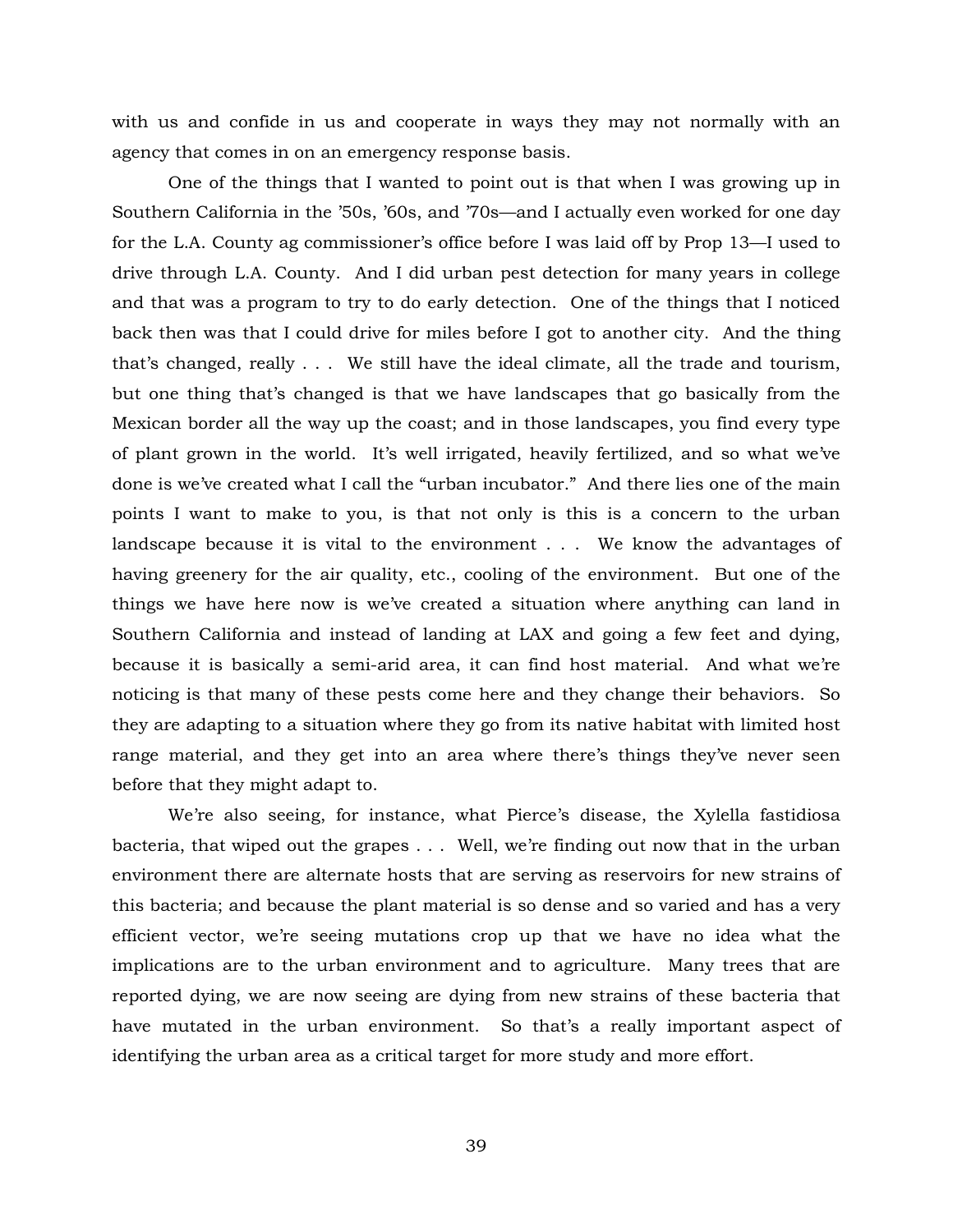The other thing is the impact this is having on these landscapes. These landscapes are worth billions of dollars, and when you talk about having host removal and you look at a palm tree in Newport Beach that costs \$20,000, and there's thousands of them, how are you going to convince anybody that host removal is a viable option? And then, we run into the problem with homeowners, municipal governments, arboretums, with budget problems.

We're doing triage right now. We're seeing . . . All the agencies are doing a great job. They're working extremely hard, harder than I've ever seen them work. But the budget cuts are taking their toll. And so, I'm seeing, personally, a triage where you have to abandon red imported fire ant . . . or we have one new pest. I think it's going to be a . . . A new number is going to come out, one new pest every 30 days. And when you're dealing with limited budget and one new pest every 30 days, a lot of them are going to go by the wayside. And what happens then is then it falls into the bailiwick of the advisors and the researchers of having to either try to find biological control, probably classical bio control where we go to country of origin, or developing integrated pest management programs to control these pests. But once we do that, when the numbers start to mount and with the ability of these things to really multiply and thrive in their urban incubator, I think we're looking at a ticking time bomb here, not only in terms of threat to agriculture . . . But let's take Diaprepes root weevil: I'm predicting that Diaprepes root weevil is a ticking time bomb in the urban landscape; and within, maybe, 10 years (hopefully after I retire), we're going to see plant death throughout the urban landscapes, very expensive specimen trees and shrubs dying or being weakened to the point that they now become more susceptible to another organism that normally would not be damaging. And we're going to see millions and millions of dollars of damage occur in this urban arena. And so, for those of you who represent an urban area, I think that's a very important aspect economically, quality of life wise.

I did my Ph.D. work on red imported fire ant. When that funding was lost, that was extremely problematic to me that that could happen. And when I saw the national budget for fire ant and then the budget for fire ant in California, that kind of addressed your question of how is USDA looking at some of these pests. It's the way it has to be looked at. But when it came to California, we realized quickly—and this is something that we see over and over now—something that spread throughout the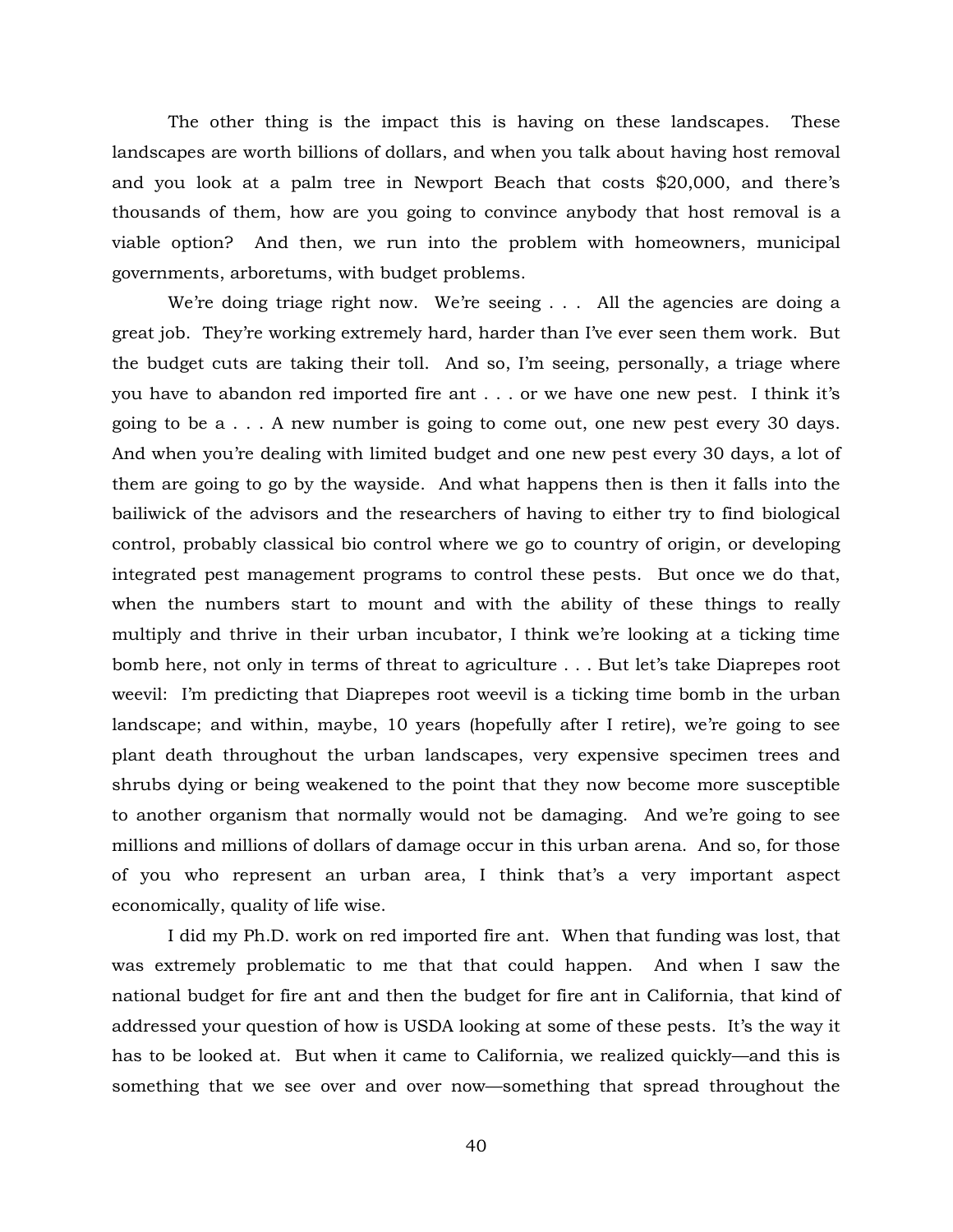southeast quickly, you know, hundreds of miles a year, when it hit California, it was limited to the irrigated landscapes. And it was a whole different situation; a whole different strategy allowed us to very effectively almost eradicate it before the funding was cut.

So I'm very gratified to have heard your introduction and how well versed you are in the impact that it's having on the urban environment. And I just wanted to be here to emphasize that point, that the citizens of California have a high stake here in getting the government to start really looking at the impacts that these things are having both on quality of life and economics. But also the time bomb of all of that mutation going on in there and populations building that we may not notice, like the Asian citrus psyllid, until we have to go back and say, "Well, has that really spread or are we just looking at where it's at now because it's already spread?"

Thank you.

**SENATOR CANNELLA:** Well, thank you. And that's one of the reasons we're having this hearing in the largest urban area in the State, because we recognize that it is a significant threat. And I can tell you that my yard is landscaped well. My wife designed it. If we lose our trees, I'm in big trouble. So we'll do what we can to correct that.

With that, we'll turn it over to Mr. Babineau. He's with Village Nurseries.

**MR. MIKE BABINEAU:** Thank you. I'm really pleased to be here today to present to the Committee a point of view that you may or may not hear that often and that is the nursery industry point of view and how we're impacted by these invasive pests. And just going back to a comment Senator de León said earlier, we are all linked. And certainly, the nursery industry is linked in a very big way to agriculture in this state and the entire population.

I got in this industry because I wanted to make the world a more beautiful place. I never thought I'd be sitting in front of a committee like this today, and the reason I'm here, besides being invited and feeling an urgent need for our point of view to be expressed, is because I realized that unless we have a voice that our interests sometimes can be overlooked. And certainly, these invasive pests I look as a threat to my livelihood and the livelihood of all the people in our industry.

Village Nurseries, the company I've worked for for 19 years, owns or leases about 700 acres of land in five different counties in California. We farm currently,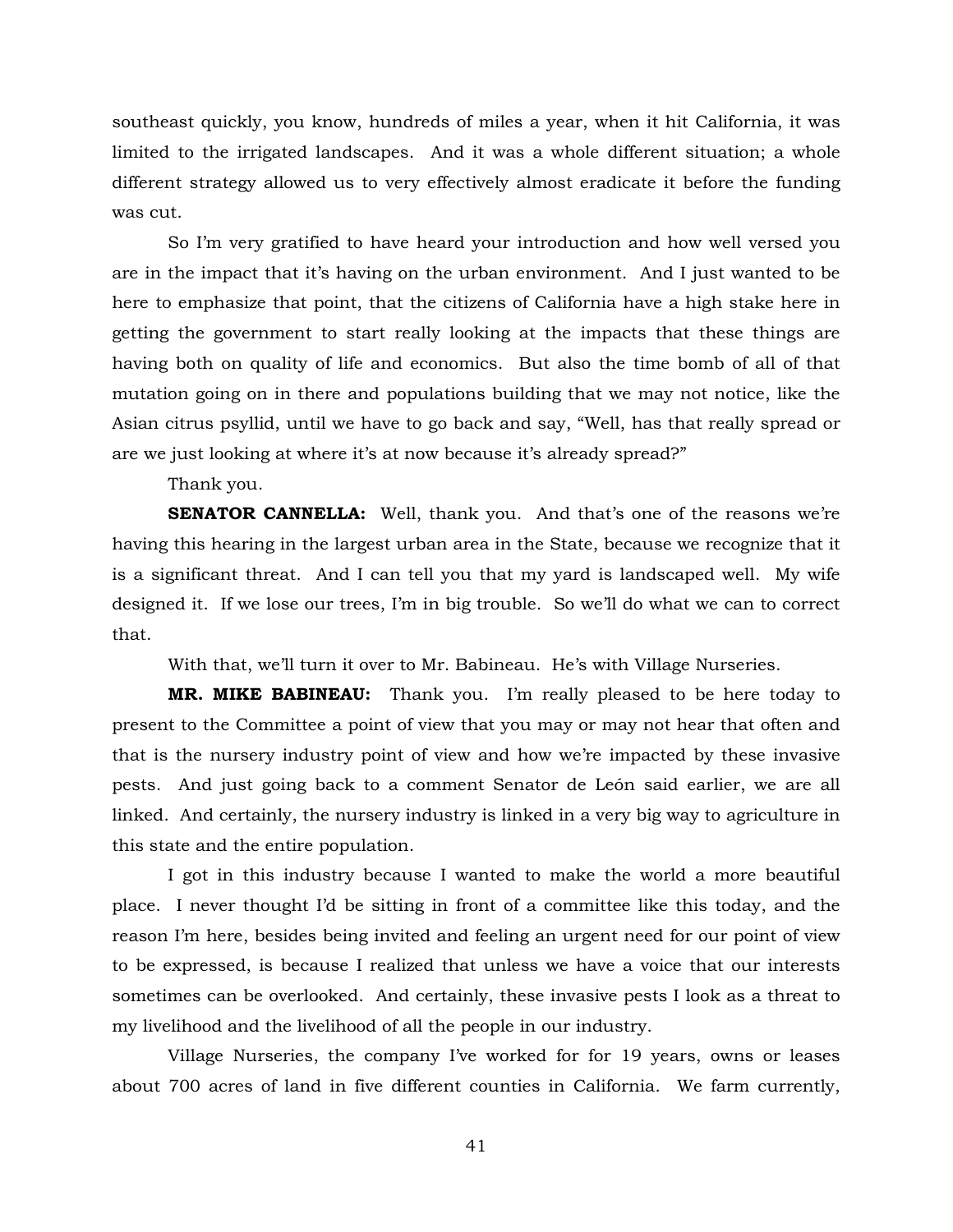actively on 575 acres, and we employ over 550 people. Our annual sales are \$40- to \$50 million, and that's down significantly from what it used to be before the economy turned south. We ship to the Western United States, middle states, and Canada.

Just a little bit about our industry: We have a statewide farm gate value of \$3.29 billion. Our retail sales value is 11.74 billion. We have 3,549 producers and over 11,000 retail outlets throughout the State.

**SENATOR de LEÓN:** Mr. Babineau, these are statewide figures for the industry as a whole?

**MR. BABINEAU:** These are statewide figures, yes.

**SENATOR de LEÓN:** And what is it that you grow specifically?

**MR. BABINEAU:** Our nursery grows ornamental trees and shrubs, flowering perennials.

**SENATOR de LEÓN:** Okay.

**MR. BABINEAU:** The amount of employment that our industry provides is over 192,000 jobs throughout the State. And we have a total payroll of 6.5 billion.

California leads the nation with over 30 percent of the production in the country of nursery products and retail garden sales. Urban and geographically, we are diverse, as there is farming, plant farming going on in 55 out of the 58 counties in this state. And we provide farmers with young plants to grow food crops from berries to vegetables, fruit and nut trees as well. And we provide a quality of life, beauty, and value to the places we all live, recreate, and work.

As California—and I know this has been mentioned before—is kind of the gateway to global imports and has those favorable environments, our industry is on the frontline when it comes to the regulation of these invasive pests. Because we have the ability to ship throughout the State, we're one of the first people that are approached as far as regulation and control. And we recognize that this responsibility comes with our lot as far as our industry and what we do. But the current funding scenario and resulting control protocols present ever costly, burdensome, and sometimes disjointed requirements that affect our industry. Certainly over the last several years, we face significant challenges because of the economic downturn and the housing downturn as well. This has reduced demand for our products and created some significant consolidation and associated job loss and increased operating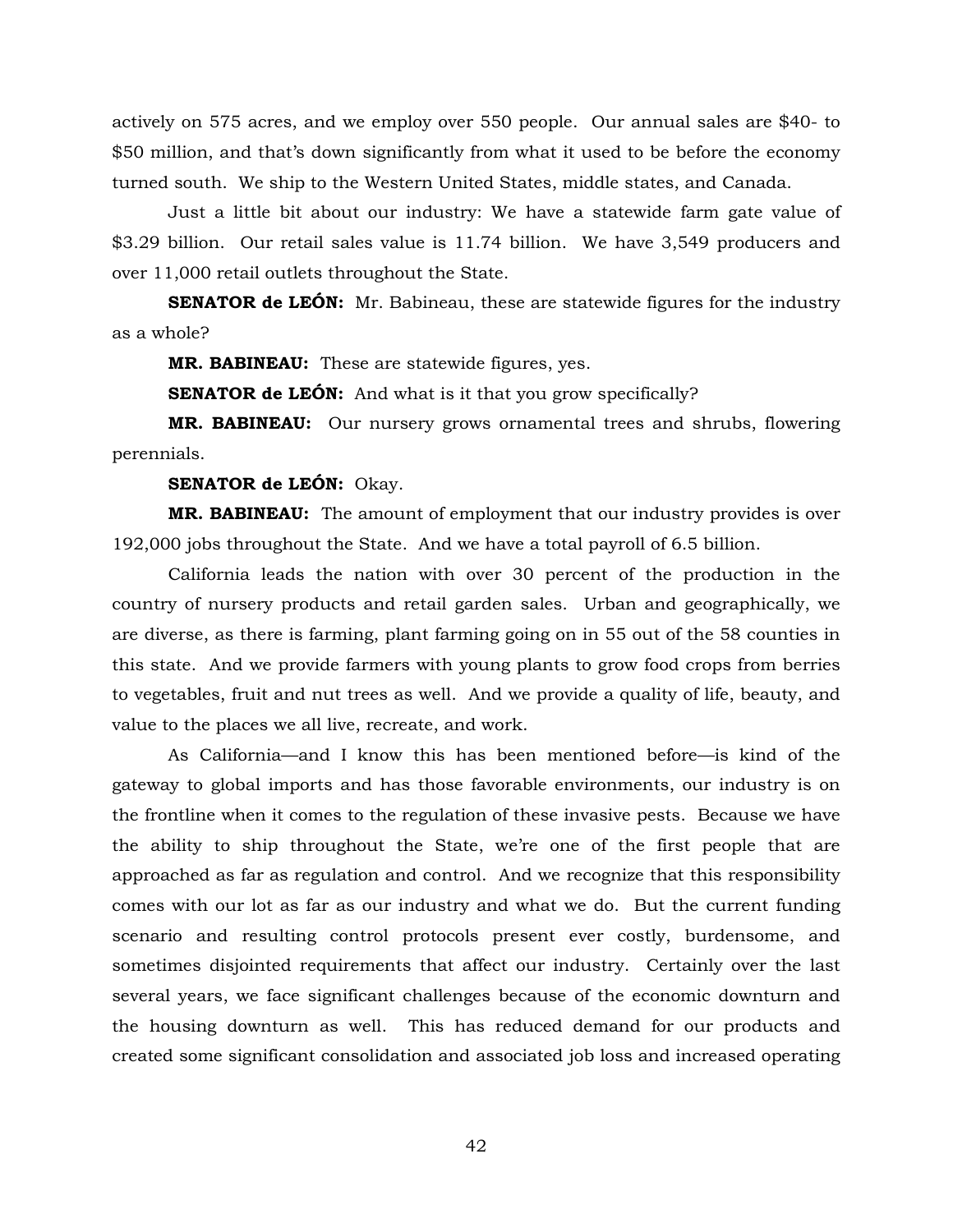costs in our industry. And we're rapidly changing as an industry in this state and constantly looking for opportunities to develop future economic growth.

As far as pest-related activities, just speaking for our company, we spend on an annual basis to control about six or seven different major pests, invasive pests, \$212,000 on chemicals and over \$200,000 on labor to control these invasive pests, just in our company. That amount of money approaches what we're probably going to make in a net profit this year. The effects to our business really are fairly significant in how we operate and how we provide customer service. Our delivery times are impacted by the protocols because we have certain reentry times that we have to abide by when we treat chemicals before shipping plants, which is required by these protocols.

We expect to lose 11 shipping days in 2012 because of furloughs and budget cutbacks on the state and county level. That represents about 4 percent of our shipping days on an annual basis.

Every new pest requires a new protocol and its associated costs and hoops to jump through. Many of the protocols the nursery industry is required to follow are created to meet the demands of foreign trading partners where California ships food products, not necessarily because the insect is a problem on a particular plant that we grow. So while the Department and others consider nursery when they discuss economic benefits to our state, we are often singled out and treated differently than others when it comes to pest issues. I don't say this to complain, but rather it's a reality we face as a diverse agricultural state.

As far as solutions that I would recommend to the Committee: You know, with the budget cutbacks, we have seen an ever-increasing shift of cost through increases in cost of programs directly to our business in the form of fees and less ability to participate from a government level as far as control and eradication of these pests. We bear a lot of extra costs, as I outlined in my presentation earlier, and these programs are expensive. We could use a lot less chemicals and produce a lot more revenues, tax revenues for the state, if we didn't have to deal with as many of these costs because we could put that money into growth and development of our businesses, which would increase employment and increase the taxable income.

Really, I think that pest exclusion should be funded by the General Fund because it is . . . at least a piece of it should be, because it affects the entire State and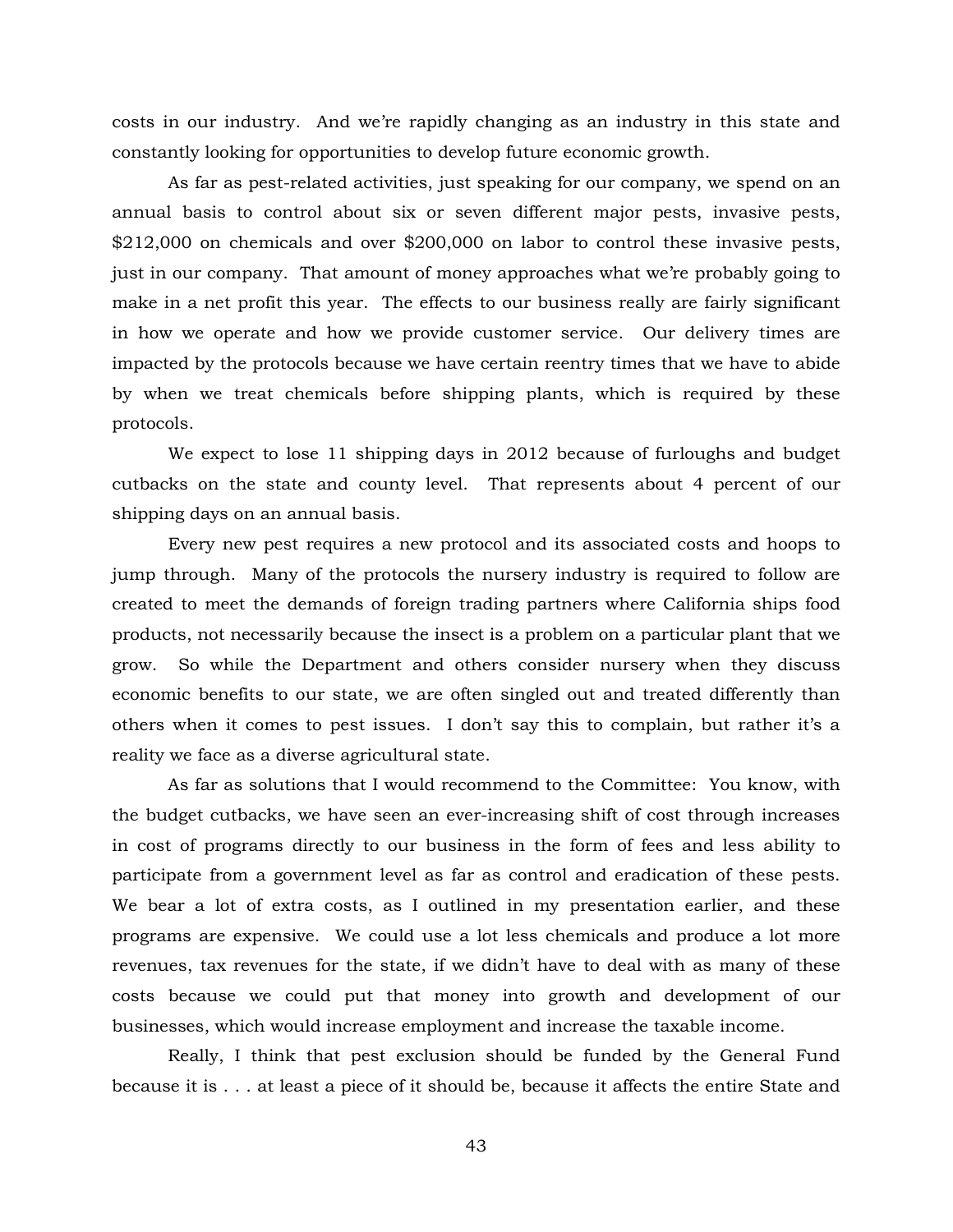the entire State's population; and that's been outlined by many of the people that have spoken here today. The environments that we live in are impacted by that.

Some of the pests that we have to deal with we don't necessarily have a direct association to as far as impacting our business would be SOD (sudden oak death). We bear a tremendous cost in trying to prevent that from being spread around the State; but our industry does not benefit from that economically at all, that has to do with our forests and our environment. And so, that is an area where those costs are being covered, but they're not directly benefiting our industry.

Another example would be red imported fire ant that's been talked about already. We spend a considerable amount of money on chemicals to put in our soil mix to make sure that that pest does not proliferate in our nursery; and yet, those pests don't really impact us growing plants, that is for the public good.

I think the biggest thing that I'd like to see—and we've talked about it as an industry and John has been involved—is that if we had an all-inclusive best management program and cleanliness standards that would apply to all invasive pests, possibly on a tiered level for different levels of activity, that would help us to consolidate our resources and be more effective on a wide-scale basis as opposed to reacting to every invasive pest that comes along. The mode that we're in right now is we have to react to all these pests, and there's a different protocol and a different set of chemicals. And if there was a way that we could develop something that would help us cover all these invasive pests then there probably would be a lot less chemical applied as far as what we do to control these pests, and it would reduce some costs.

I think it's real important that, you know, interception and exclusion continues to happen because, as everybody else has said, we save money if we prevent it from getting established in this state as opposed to having to react to it afterwards. And so, you know, our borders are very important and our ports of entry are very important as far as intercepting all of these pests.

That's really what I have to say. I appreciate the opportunity to be here and would like to help to be a resource for this committee and happy to be able to contribute.

**SENATOR CANNELLA:** Okay. Thank you very much. Appreciate your testimony.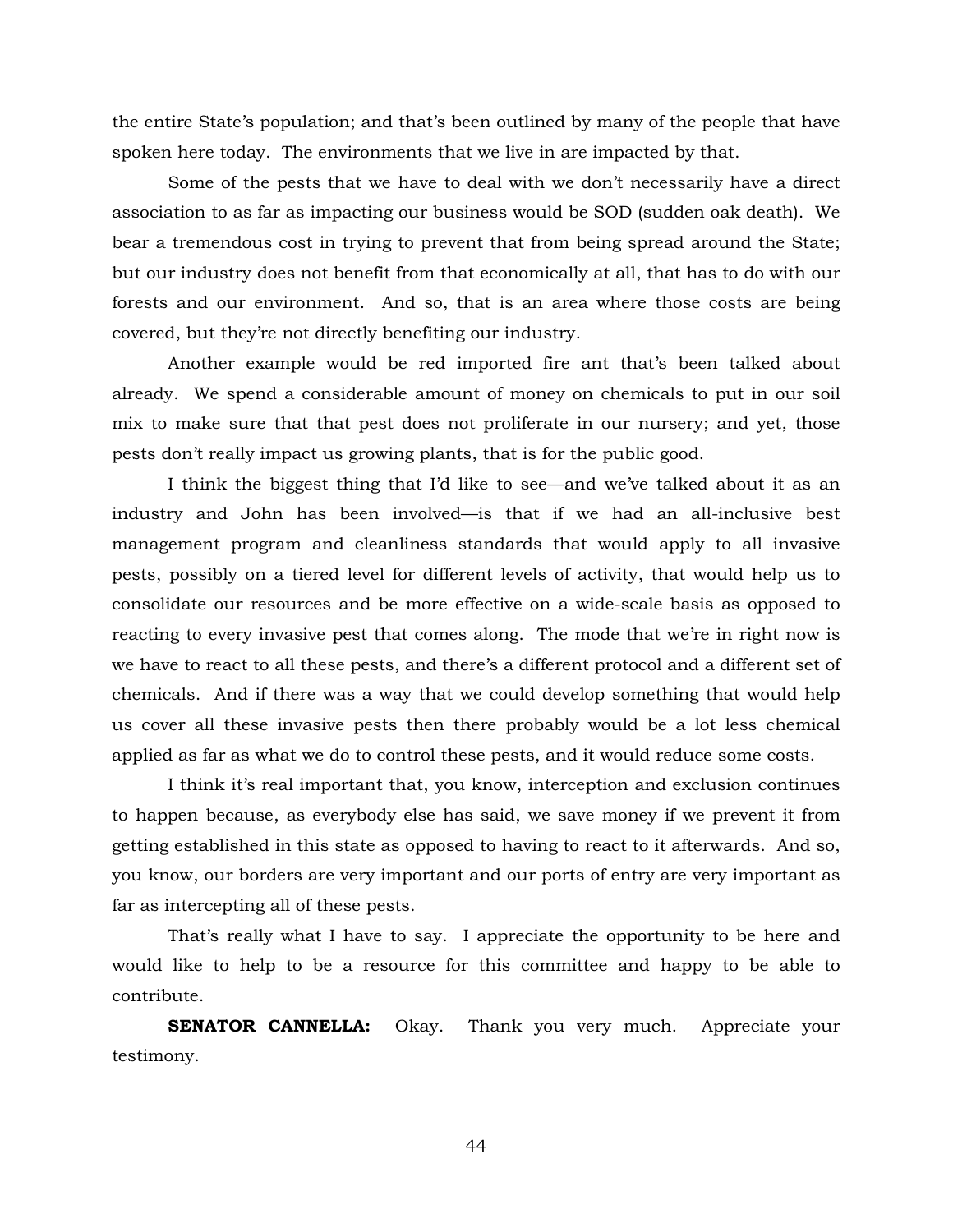As far as . . . you mentioned . . . jumping into questions . . . the nursery industry. Because as I understand it, if there's a threat or some species is found and it's at the nursery, you get quarantined, right? You can't sell outside of the quarantine area; is that correct? I mean, I would imagine that's a financial . . .

**MR. BABINEAU:** Well, that's a very common occurrence, yeah.

**SENATOR CANNELLA:** Has that happened before?

**MR. BABINEAU:** Oh, it happens all the time. We have a quarantine right now in San Diego for a new Q-rated mealybug that no one seems to know very much about yet, and we have a huge amount of inventory on hold right now we can't sell.

**SENATOR CANNELLA:** Now, is that on hold until that quarantine is lifted and then you can sell it? I mean is there a . . . I would imagine that's a large economic loss if something like that happens?

**MR. BABINEAU:** Well, it just delays potential sales; and so, it affects our ability to service our customers, yes. But we have those types of situations come up on an increasing basis with the increase in pests coming one every 30 days, and it's probably going to be more than that.

**SENATOR CANNELLA:** And what did you say your company spends to fight invasive pests right now?

**MR. BABINEAU:** Over \$400,000 a year.

**SENATOR CANNELLA:** \$400,000. And then you said you had \$40 million a year in sales, and you said that's going to exceed your profit. That's a tough business model right now.

**MR. BABINEAU:** No, not exceed it. I said it approaches our profit for this year. I mean, with the economy the way it is and the increase in cost that we're experiencing, including the cost to comply with these treatment protocols, are affecting our business.

**SENATOR CANNELLA:** Yeah. Well, you don't have a whole lot more to give, it sounds like, if your profit . . .

**MR. BABINEAU:** No, we don't. I mean, the nursing industry in California, at least certain segments of it, is very, very challenged right now; and we have seen a lot of big wholesale nurseries in the State go by the wayside.

**SENATOR CANNELLA:** Let me ask you a question: So it sounds like it's a lot of controls on the nursery industry in this state and for good reason, right? It could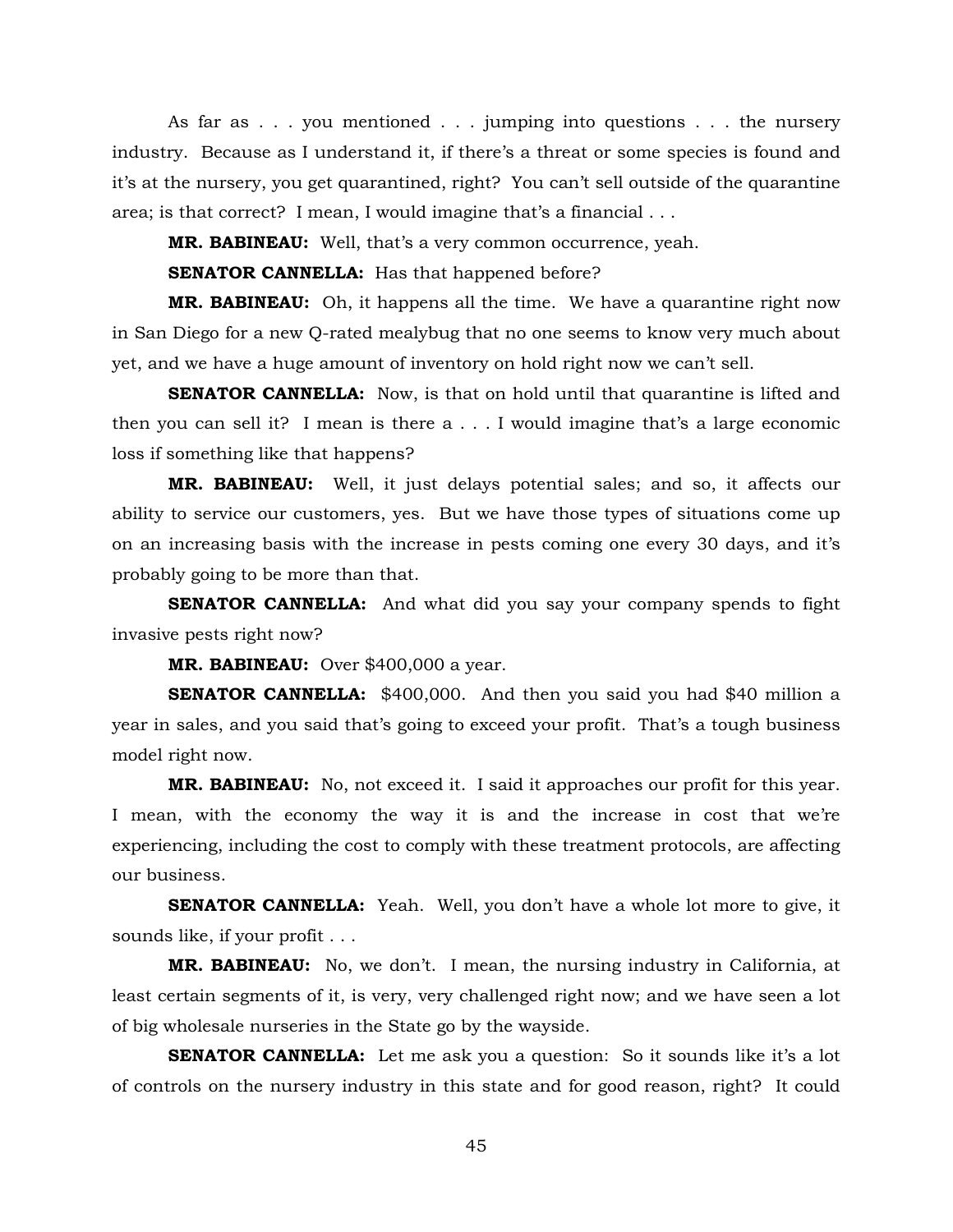be you could spread a lot of bad stuff out there very quickly. What are the controls on nurseries out of the State that want to sell to the consumers? Are there any?

**MR. BABINEAU:** Well, I think that the CDFA has their own requirements as far as how plants get into the State, and they have inspections in order to prevent those pests getting in here. So for instance, when we buy plant material from another state, it's certified as being pest free. Or if it's not certified, it has to be inspected before we can put it out on the nursery.

**SENATOR CANNELLA:** They don't necessarily have to abide by the same rules you do, right? They would inspect it or if they get a certificate or something then they can ship their materials into the State and sell them, I would imagine?

**MR. BABINEAU:** Yes. And that, again, that coming in from, through the borders, that would be where that type of issue would be taken care of. I'm not sure actually what the rules are as far as importation from other nurseries selling into this state.

**SENATOR CANNELLA:** Okay. Thank you. Senator de León?

**SENATOR de LEÓN:** I think I'm fine.

**SENATOR CANNELLA:** Okay. All right. Well, thank you very much for your testimony. It was very informative. And we really appreciate your time.

At this time, is there anybody from the public that would like to speak? If so, you're welcome to do that.

All right. Seeing none. Again, thank you so much for being here. Senator de León, thank you so much for being a part of this. And thank you for hosting us today.

**UNIDENTIFIED:** Oh, absolutely.

**SENATOR CANNELLA:** And, really, our goal is to continue to understand this. In fact, the Senate leadership . . . I believe it's at Rules now to start a select committee for invasive species, a subcommittee, rather, for invasive species; and Dr. Spence, that's his area. So we take this very seriously, and we're going to do all we can to help combat this. So thank you, again, for coming today.

**SENATOR de LEÓN:** Thank you. Let me add one thing, too. And I'm looking forward to working together with you, Senator, to do everything we can possible, given the economic constraints, so we can be proactive. A lot of great information, a lot of expertise today with regards to . . . I learned a lot today.